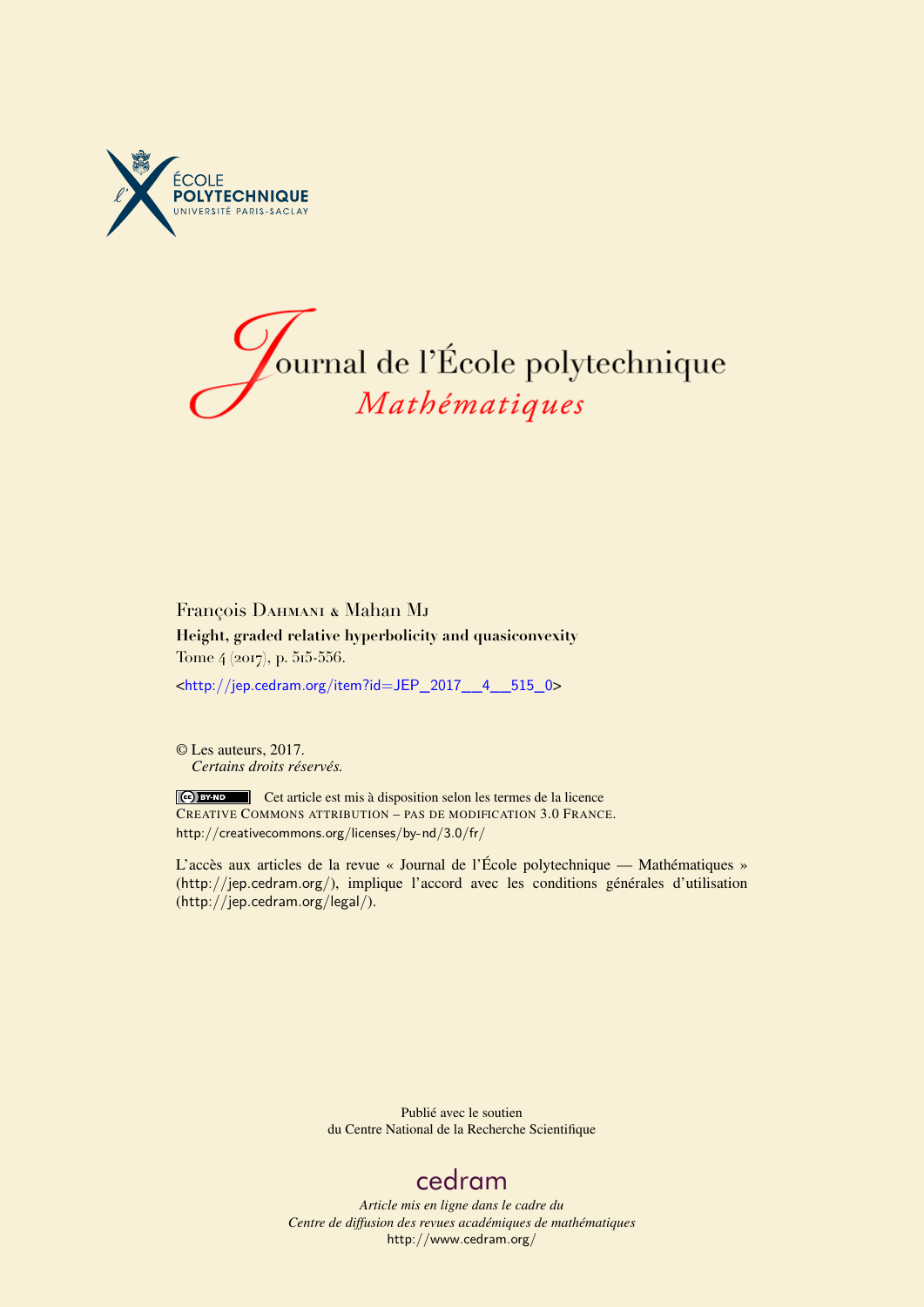# Journal de l'École polytechnique Tome 4, 2017, p. 515–556 DOI: 10.5802/jep.50

## HEIGHT, GRADED RELATIVE HYPERBOLICITY AND QUASICONVEXITY

by François Dahmani & Mahan Mj

Abstract. — We introduce the notions of geometric height and graded (geometric) relative hyperbolicity in this paper. We use these to characterize quasiconvexity in hyperbolic groups, relative quasiconvexity in relatively hyperbolic groups, and convex cocompactness in mapping class groups and  $Out(F_n)$ .

Résumé (Hauteur, hyperbolicité relative graduée, et quasiconvexité). — Nous introduisons les notions de hauteur géométrique d'un sous-groupe, et d'hyperbolicité relative graduée d'un groupe, avec une version géométrique de cette dernière. Nous utilisons ensuite ces notions pour caractériser la quasiconvexité des sous-groupes des groupes hyperboliques, la quasiconvexité relative des sous-groupes des groupes relativement hyperboliques, et le fait d'être convexecocompact dans un groupe modulaire de surface, ou dans un groupe d'automorphismes extérieurs de groupe libre.

### CONTENTS

| 2. Relative hyperbolicity, coarse hyperbolic embeddings518         |  |
|--------------------------------------------------------------------|--|
|                                                                    |  |
| 4. Geometric height and graded geometric relative hyperbolicity541 |  |
|                                                                    |  |
| 6. From graded relative hyperbolicity to quasiconvexity552         |  |
|                                                                    |  |

MATHEMATICAL SUBJECT CLASSIFICATION (2010). - 20F65, 20F67, 22E40.

Keywords. — Quasiconvex subgroups, hyperbolic groups, relatively hyperbolic groups, height, convex cocompact subgroups.

The first author acknowledge support of ANR grant ANR-11-BS01-013, and from the Institut Universitaire de France. The research of the second author is partially supported by a DST J. C. Bose Fellowship. The authors were supported in part by the National Science Foundation under Grant No. DMS-1440140 at the Mathematical Sciences Research Institute in Berkeley during Fall 2016, where this research was completed.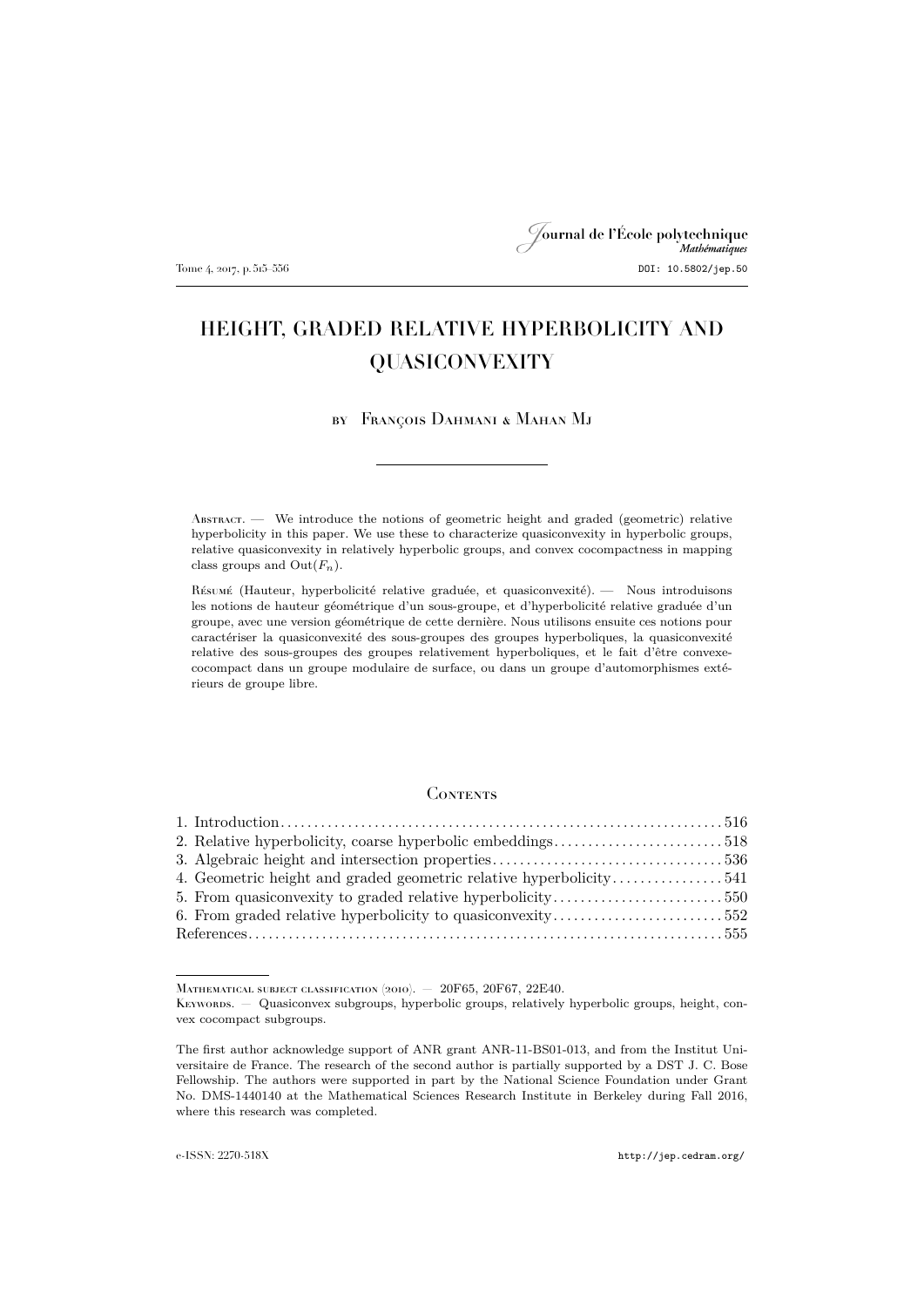## 1. Introduction

<span id="page-2-0"></span>It is well-known that quasiconvex subgroups of hyperbolic groups have finite height. In order to distinguish this notion from the notion of *geometric height* introduced later in this paper, we shall call the former *algebraic height*: Let G be a finitely generated group and H a subgroup. We say that a collection of conjugates  $\{g_i H g_i^{-1}\},$  $i = 1, \ldots, n$  are *essentially distinct* if the cosets  $\{g_i H\}$  are distinct. We say that H has finite *algebraic height* if there exists  $n \in \mathbb{N}$  such that the intersection of any  $(n+1)$ essentially distinct conjugates of  $H$  is finite. The minimal  $n$  for which this happens is called the *algebraic height* of H. Thus H has algebraic height one if and only if it is almost malnormal. This admits a natural (and obvious) generalization to a finite collection of subgroups  $H_i$  instead of one H. Thus, if G is a hyperbolic group and H a quasiconvex subgroup (or more generally if  $H_1, \ldots, H_n$  are quasiconvex), then H (or more generally the collection  $\{H_1, \ldots, H_n\}$ ) has finite algebraic height [\[GMRS98\]](#page-41-1). (See [\[Dah03,](#page-41-2) [HW09\]](#page-41-3) for generalizations to the context of relatively hyperbolic groups.) Swarup asked if the converse is true:

<span id="page-2-2"></span>Question 1.1 ([\[Bes04\]](#page-41-4)).  $-$  Let G be a hyperbolic group and H a finitely generated subgroup. If  $H$  has finite height, is  $H$  quasiconvex?

An example of an infinitely generated (and hence non-quasiconvex) malnormal subgroup of a finitely generated free group was obtained in [\[DM15\]](#page-41-5) showing that the hypothesis that  $H$  is finitely generated cannot be relaxed. On the other hand, Bowditch shows in [\[Bow12\]](#page-41-6) (see also [\[Mj08,](#page-41-7) Prop. 2.10]) the following positive result:

<span id="page-2-1"></span>Theorem 1.2 ([\[Bow12\]](#page-41-6)). — *Let* G *be a hyperbolic group and* H *a subgroup. Then* G *is strongly relatively hyperbolic with respect to* H *if and only if* H *is an almost malnormal quasiconvex subgroup.*

One of the motivational points for this paper is to extend Theorem [1.2](#page-2-1) to give a characterization of quasiconvex subgroups of hyperbolic groups in terms of a notion of *graded relative hyperbolicity* defined as follows:

<span id="page-2-3"></span>DEFINITION 1.3.  $\overline{ }$  Let G be a finitely generated group, d the word metric with respect to a finite generating set and H a subgroup. Let  $\mathcal{H}_i$  be the collection of intersections of i essentially distinct conjugates of H, let  $(\mathcal{H}_i)_0$  be a choice of conjugacy representatives, and let  $\mathscr{C}H_i$  be the set of cosets of elements of  $(\mathscr{H}_i)_0$ . Let  $d_i$  be the metric on  $(G, d)$  obtained by electrifying<sup>(1)</sup> the elements of  $\mathscr{C}H_i$ . We say that G is *graded relatively hyperbolic* with respect to H (or equivalently that the pair  $(G, \{H\})$  has graded relative hyperbolicity) if

(1) H has algebraic height n for some  $n \in \mathbb{N}$ ,

 $(1)$ The second author acknowledges the moderating influence of the first author on the more extremist terminology *electrocution* [\[Mj14,](#page-42-0) [Mj10\]](#page-41-8)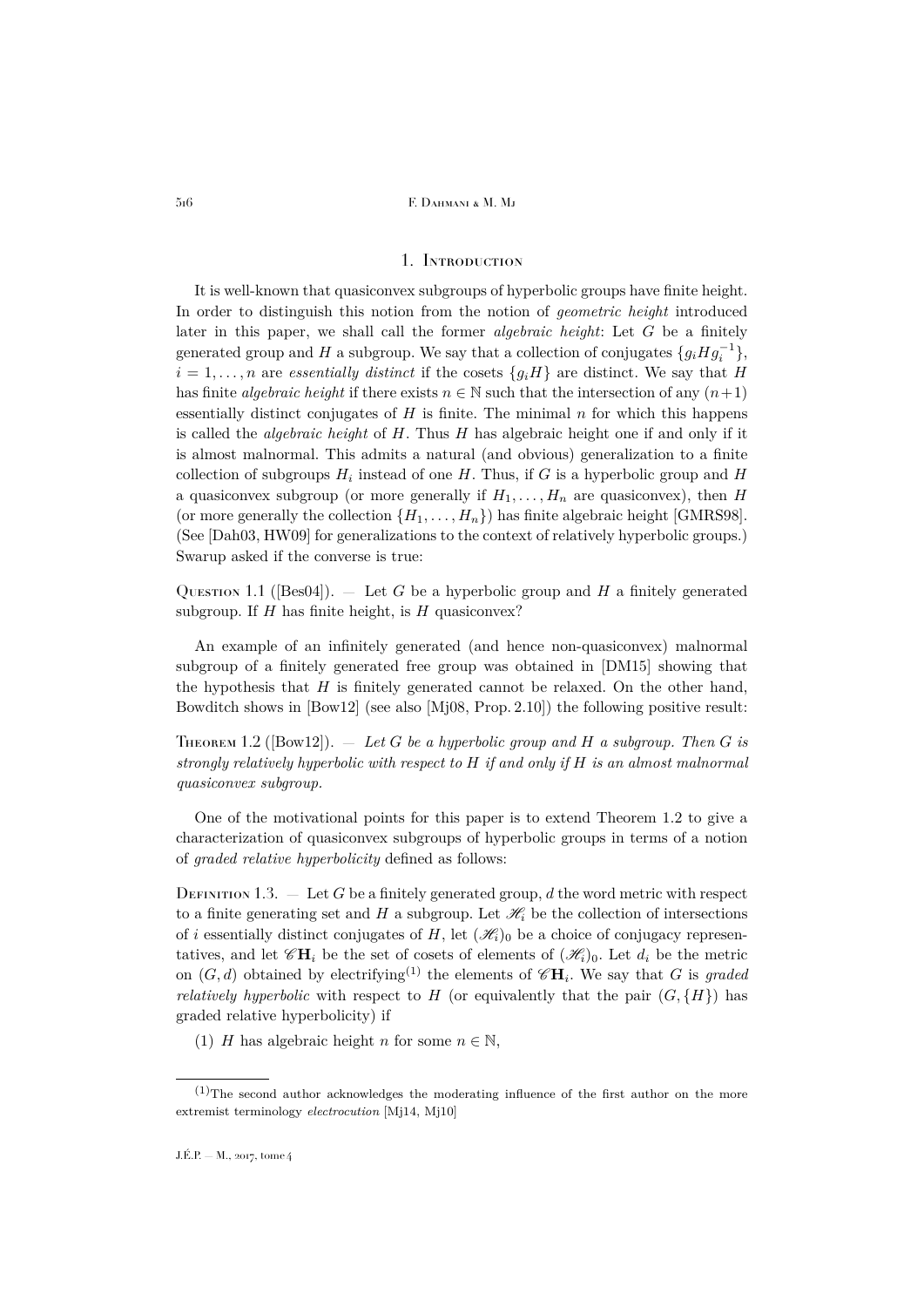(2) each element K of  $\mathcal{H}_{i-1}$  has a finite relative generating set  $S_K$ , relative to  $H \cap \mathscr{H}_i := \{ H \cap H_i : H_i \in \mathscr{H}_i \}$ ; further, the cardinality of the generating set  $S_K$  is bounded by a number depending only on  $i$  (and not on  $K$ ),

(3)  $(G, d_i)$  is strongly hyperbolic relative to  $\mathcal{H}_{i-1}$ , where each element K of  $\mathcal{H}_{i-1}$ is equipped with the word metric coming from  $S_K$ .

The following is the main theorem of this paper (see Theorem [6.4](#page-39-0) for a more precise statement using the notion of *graded geometric relative hyperbolicity* defined later) providing a partial positive answer to Question [1.1](#page-2-2) and a generalization of Theorem [1.2:](#page-2-1)

THEOREM 1.4.  $-$  *Let*  $(G, d)$  *be one of the following:* 

(1) G *a hyperbolic group and* d *the word metric with respect to a finite generating set* S*.*

(2) G *is finitely generated and hyperbolic relative to*  $\mathscr{P}$ *, S a finite relative generating set, and d the word metric with respect to*  $S \cup \mathscr{P}$ .

(3) G *is the mapping class group* Mod(S) *and* d *a metric that is equivariantly quasi-isometric to the curve complex* CC(S)*.*

(4) G is  $Out(F_n)$  and d a metric that is equivariantly quasi-isometric to the free *factor complex*  $\mathscr{F}_n$ *.* 

*Then (respectively)*

(1) *if* H *is quasiconvex, then*  $(G, \{H\})$  *has graded relative hyperbolicity; conversely, if* (G, {H}) *has geometric graded relative hyperbolicity then* H *is quasiconvex,*

(2) *if* H *is relatively quasiconvex then*  $(G, {H}, d)$  *has graded relative hyperbolicity; conversely, if*  $(G, {H}, d)$  *has geometric graded relative hyperbolicity then* H *is relatively quasiconvex,*

(3) *if* H *is convex cocompact in*  $Mod(S)$  *then*  $(G, \{H\}, d)$  *has graded relative hyperbolicity; conversely, if* (G, {H}, d) *has geometric graded relative hyperbolicity and the action of* H *on the curve complex is uniformly proper, then* H *is convex cocompact*  $in Mod(S)$ ,

(4) *if* H *is convex cocompact in*  $Out(F_n)$  *then*  $(G, \{H\}, d)$  *has graded relative hyperbolicity; conversely, if* (G, {H}, d) *has geometric graded relative hyperbolicity and the action of* H *on the free factor complex is uniformly proper, then* H *is convex cocompact in*  $Out(F_n)$ *.* 

STRUCTURE OF THE PAPER.  $-$  In Section 2, we will review the notions of hyperbolicity for metric spaces relative to subsets. This will be related to the notion of hyperbolic embeddedness [\[DGO17\]](#page-41-9). We will need to generalize the notion of hyperbolic embeddedness in [\[DGO17\]](#page-41-9) to one of coarse hyperbolic embeddedness in order to accomplish this. We will also prove results on the preservation of quasiconvexity under electrification. We give two sets of proofs: the first set of proofs relies on assembling diverse pieces of literature on relative hyperbolicity, with several minor adaptations. We also give a more self-contained set of proofs relying on asymptotic cones.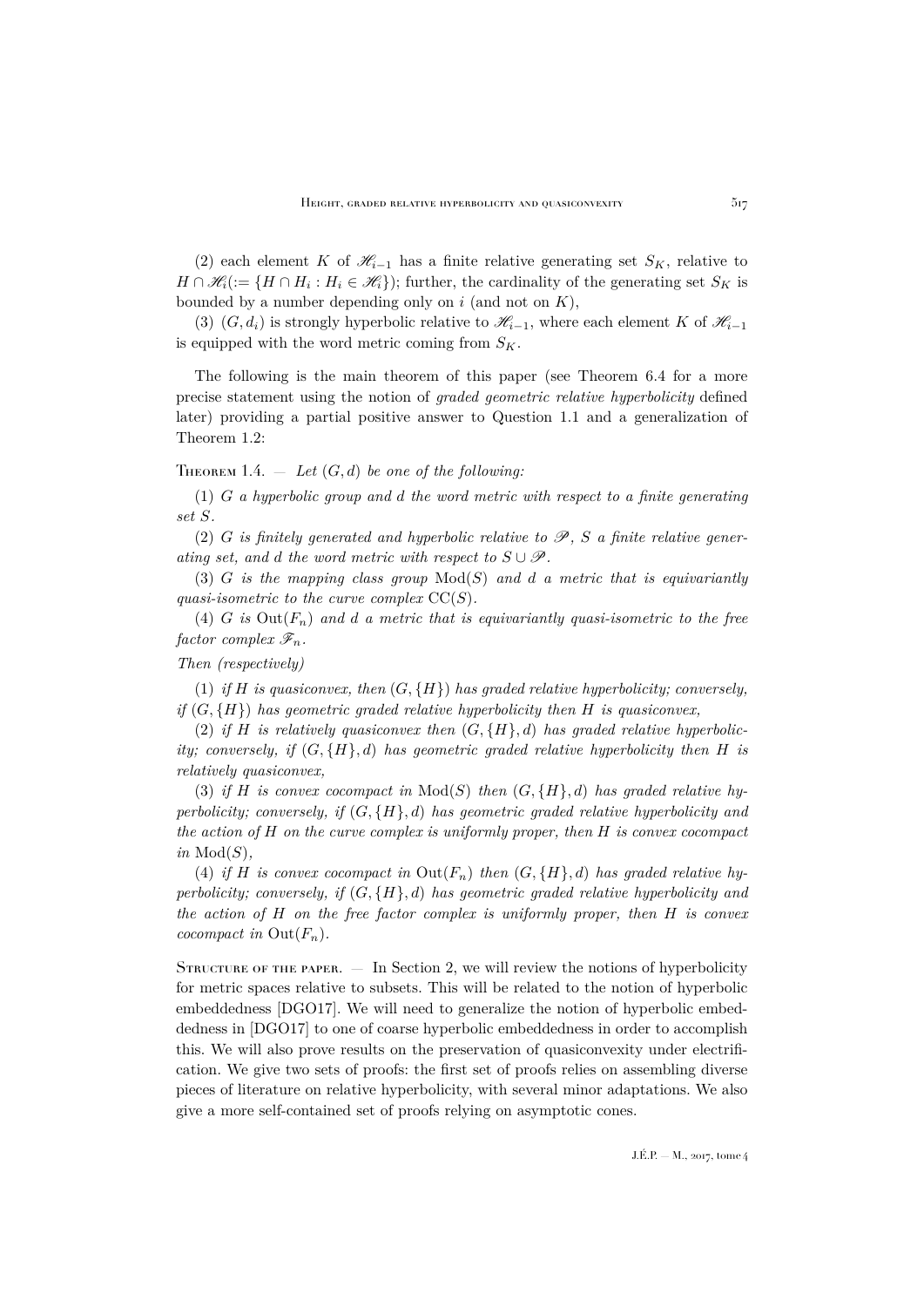In Section 3.1 and the preliminary discussion in Section 4, we give an account of two notions of height: algebraic and geometric. The classical (algebraic) notion of height of a subgroup concerns the number of conjugates that can have infinite intersection. The notion of geometric height is similar, but instead of considering infinite intersection, we consider unbounded intersections in a (not necessarily proper) word metric. This naturally leads us to dealing with intersections in different contexts:

(1) Intersections of conjugates of subgroups in a proper  $(\Gamma, d)$  (the Cayley graph of the ambient group with respect to a finite generating set).

(2) Intersections of metric thickenings of cosets in a not necessarily proper  $(\Gamma, d)$ .

The first is purely group theoretic (algebraic) and the last geometric. Accordingly, we have two notions of height: algebraic and geometric. In line with this, we investigate two notions of graded relative hyperbolicity in Section 4 (cf. Definition [4.3\)](#page-27-1):

(1) Graded relative hyperbolicity (algebraic).

(2) Graded geometric relative hyperbolicity.

In the fourth section, we also introduce and study a qi-intersection property, a property that ensures that quasi-convexity is preserved under passage to electrified spaces. The property exists in both variants above.

In the fifth and the sixth sections, we will prove our main results relating height and geometric graded relative hyperbolicity. On a first reading, the reader is welcome to keep the simplest (algebraic or group-theoretic) notion in mind. To get a hang of where the paper is headed, we suggest that the reader take a first look at Sections 5 and 6, armed with Section 3.3 and the statements of Proposition [4.5,](#page-28-0) Theorem [4.6,](#page-29-0) Theorem [4.10,](#page-30-0) Theorem [4.14](#page-32-0) and Proposition [4.15.](#page-33-0) This, we hope, will clarify our intent.

*Acknowledgments*. — This work was initiated during a visit of the second author to Institut Fourier in Grenoble during June 2015 and carried on while visiting Indian Statistical Institute, Kolkata. He thanks the Institutes for their hospitality.

We thank the referee for a detailed and careful reading of the manuscript and for several extremely helpful and perceptive comments.

## 2. Relative hyperbolicity, coarse hyperbolic embeddings

<span id="page-4-0"></span>We shall clarify here what it means in this paper for a geodesic space  $(X, d)$ , to be hyperbolic relative to a family of subspaces  $\mathscr{Y} = \{Y_i, i \in I\}$ , or to cast it in another language, what it means for the family  $\mathscr Y$  to be hyperbolically embedded in  $(X, d)$ . There are slight differences from the more usual context of groups and subgroups (as in [\[DGO17\]](#page-41-9)), but we will keep the descending compatibility (when these notions hold in the context of groups, they hold in the context of spaces).

We begin by recalling relevant constructions.

<span id="page-4-1"></span>2.1. ELECTRIFICATION BY CONES. — Given a metric space  $(Y, d_Y)$ , we will endow  $Y \times [0, 1]$  with the following product metric: it is the largest metric that agrees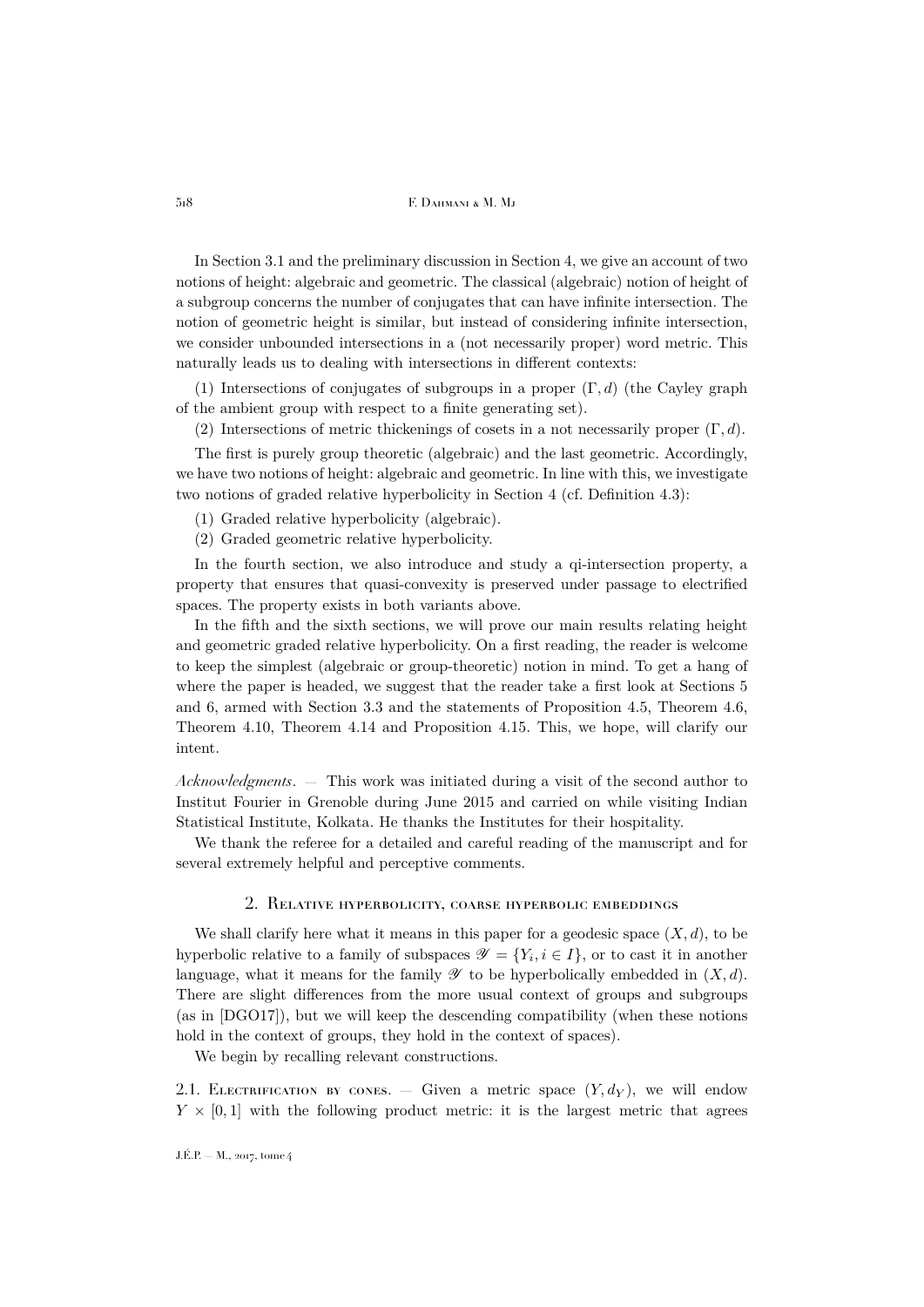with  $d_Y$  on  $Y \times \{0\}$ , and each  $\{y\} \times [0,1]$  is endowed with a metric isometric to the segment  $[0, 1]$ .

DEFINITION 2.1 ([\[Far98\]](#page-41-10)).  $-$  Let  $(X, d)$  be a geodesic length space, and

$$
\mathscr{Y} = \{ Y_i, \, i \in I \}
$$

be a collection of subsets of X. The *electrification*  $(X_{\mathcal{Y}}^{\text{el}}, d_{\mathcal{Y}}^{\text{el}})$  of  $(X, d)$  along  $\mathcal{Y}$  is defined as the following coned-off space:

$$
X_{\mathscr{Y}}^{\mathrm{el}} = X \sqcup \left\{ \bigsqcup_{i \in I} Y_i \times [0,1] \right\} / \sim
$$

where  $\sim$  denotes the identification of  $Y_i \times \{0\}$  with  $Y_i \subset X$  for each i, and the identification of  $Y_i \times \{1\}$  to a single cone point  $v_i$  (dependent on i).

The metric  $d_{\mathscr{Y}}^{\text{el}}$  is defined as the path metric on  $X_{\mathscr{Y}}^{\text{el}}$  for the natural quotient metric coming from the product metric on  $Y_i \times [0,1]$  (defined as above).

Let  $Y_i \in \mathscr{Y}$ . The *angular metric*  $d_{Y_i}$  (or simply, d, when there is no scope for confusion) on  $Y_i$  is defined as follows:

For  $y_1, y_2 \in Y_i$ ,  $d_{Y_i}(y_1, y_2)$  is the infimum of lengths of paths in  $X_{\mathscr{Y}}^{\text{el}}$  joining  $y_1$  to  $y_2$ not passing through the vertex  $v_i$ . (We allow the angular metric to take on infinity as a value).

If  $(X, d)$  is a metric space, and Y is a subspace, we write  $d|_Y$  the metric induced on Y.

<span id="page-5-0"></span>DEFINITION 2.2. — Consider a geodesic metric space  $(X, d)$  and a family of subsets  $\mathscr{Y} = \{Y_i, i \in I\}$ . We will say that  $\mathscr Y$  is *coarsely hyperbolically embedded* in  $(X, d)$ , if there is a function  $\psi : \mathbb{R}_+ \to \mathbb{R}_+$  which is proper (i.e.,  $\lim_{x \to \infty} \psi(x) = +\infty$ ), and such that

(1) the electrified space  $X^{\text{el}}_{\mathscr{Y}}$  is hyperbolic,

(2) the angular metric at each  $Y \in \mathscr{Y}$  in the cone-off is bounded from below by  $\psi \circ d|_Y$ .

REMARK 2.3. — This notion originates from Osin's [\[Osi06a\]](#page-42-1), and was developed fur-ther in [\[DGO17\]](#page-41-9) in the context of groups, where one requires that each subset  $Y_i \in \mathscr{Y}$ is a proper metric space for the angular metric. This automatically implies the weaker condition of the above definition. The converse is not true: if  $\mathscr Y$  is a collection of uniformly bounded subgroups of a group  $X$  with a (not necessarily proper) word metric, it is always coarsely hyperbolically embedded, but it is hyperbolically embedded in the sense of [\[DGO17\]](#page-41-9) only if it is finite.

As in the point of view of [\[Osi06a\]](#page-42-1), we say that (X, d) is *strongly hyperbolic relative to* the collection  $\mathscr Y$  (in the sense of spaces) if  $\mathscr Y$  is coarsely hyperbolically embedded in  $(X, d)$ .

As we described in the remark, unfortunately, it happens that some groups (with a Cayley graph metric) are hyperbolic relative to some subgroups in the sense of spaces, but not in the sense of groups.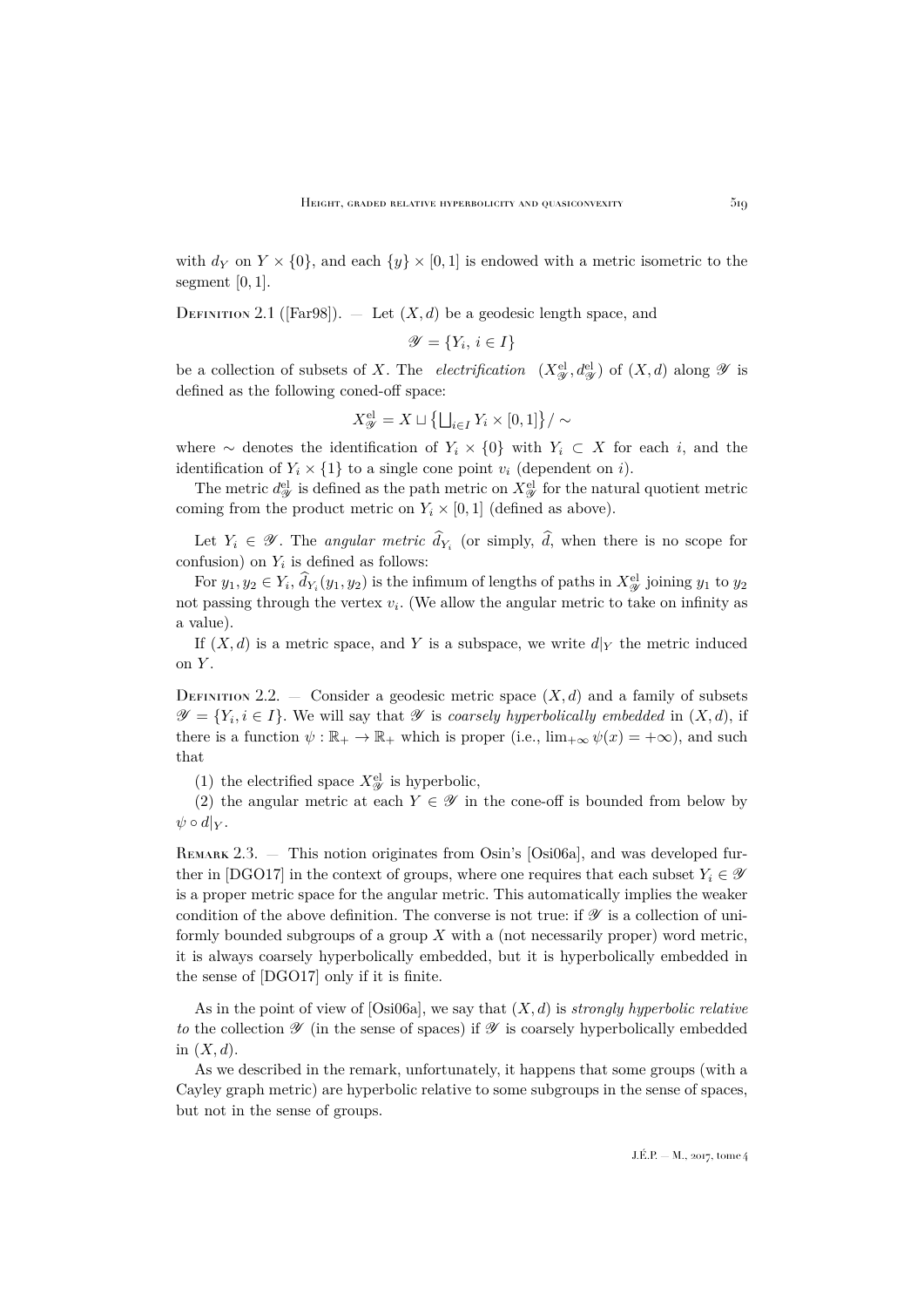Note that there are other definitions of relative hyperbolicity for spaces. Drutu introduced the following definition: a metric space is hyperbolic relative to a collection of subspaces if all asymptotic cones are tree graded with pieces being ultratranslates of asymptotic cones of the subsets.

#### 2.2. QUASIRETRACTIONS

DEFINITION 2.4. — If  $(X, d)$  is a metric space, and  $Y \subset X$  is a subset endowed with a metric  $d_Y$ , we say that  $d_Y$  is  $\lambda$ -undistorted in  $(X, d)$  if for all  $y_1, y_2 \in Y$ ,

$$
\lambda^{-1}d(y_1, y_2) - \lambda \leq d_Y(y_1, y_2) \leq \lambda d(y_1, y_2) + \lambda.
$$

We say that  $d_Y$  is undistorted in  $(X, d)$  if it is  $\lambda$ -undistorted in  $(X, d)$  for some  $\lambda$ .

For the next proposition, define the D-coarse path metric on a subset Y of a pathmetric space  $(X, d)$  to be the metric on Y obtained by taking the infimum of lengths over paths for which any subsegment of length  $D$  meets  $Y$ .

The next proposition is the translation (to the present context) of Theorem 4.31 in [\[DGO17\]](#page-41-9), with a similar proof.

PROPOSITION 2.5.  $-$  *Let*  $(X, d)$  *be a graph. Assume that*  $\mathscr Y$  *is coarsely hyperbolically embedded in*  $(X, d)$ *. Then, there exists*  $D_0$  *such that for all*  $Y \in \mathcal{Y}$ *, the*  $D_0$ *-coarse path metric on*  $Y \in \mathcal{Y}$  *is undistorted (or equivalently the*  $D_0$ -coarse path metric on  $Y \in \mathscr{Y}$  *is quasi-isometric to the metric induced from*  $(X, d)$ *)*.

We will need the following lemma, which originates in Lemma 4.29 in [\[DGO17\]](#page-41-9). The proof is the same; for convenience we will briefly recall it. The lemma provides quasiretractions onto hyperbolically embedded subsets in a hyperbolic space.

LEMMA 2.6.  $-$  Let  $(X,d)$  be a geodesic metric space. There exists  $C > 0$  such that *whenever*  $\mathscr Y$  *is coarsely hyperbolically embedded (in the sense of spaces) in*  $(X, d)$ *, then for each*  $Y \in \mathcal{Y}$ *, there exists a map*  $r : X \rightarrow Y$  *which is the identity on* Y *and such that*  $\hat{d}(r(x), r(y)) \leq C d(x, y)$ .

*Proof.* — Let p the cone point associated to Y, and for each x, choose a geodesic  $[p, x]$ and define  $r(x)$  to be the point of  $[p, x]$  at distance 1 from p. Then  $r(x)$  is in Y, and to prove the lemma, one only needs to check that there is C such that if  $d(x, y) = 1$ , then  $\hat{d}(r(x), r(y)) \leq C$ . The constant C will be  $10(\delta+1)+1$ . Assume that x and y are at distance  $> 5(\delta + 1)$  from the cone point. By hyperbolicity, one can find two points in the triangle  $(p, x, y)$  at distance  $2(\delta + 1)$  from  $r(x), r(y)$  at distance  $\leq 2\delta$  from each other. This provides a path of length at most  $6\delta + 4$ . Hence  $\hat{d}(r(x), r(y)) \leq 6\delta + 4$ . If x and y are at distance  $\leq 5(\delta + 1)$  from the cone point, then

$$
\widehat{d}(r(x), r(y)) \le d(r(x), x) + d(x, y) + d(y, r(y)) \le 2 \times 5(\delta + 1) + 1. \square
$$

We can now prove the proposition.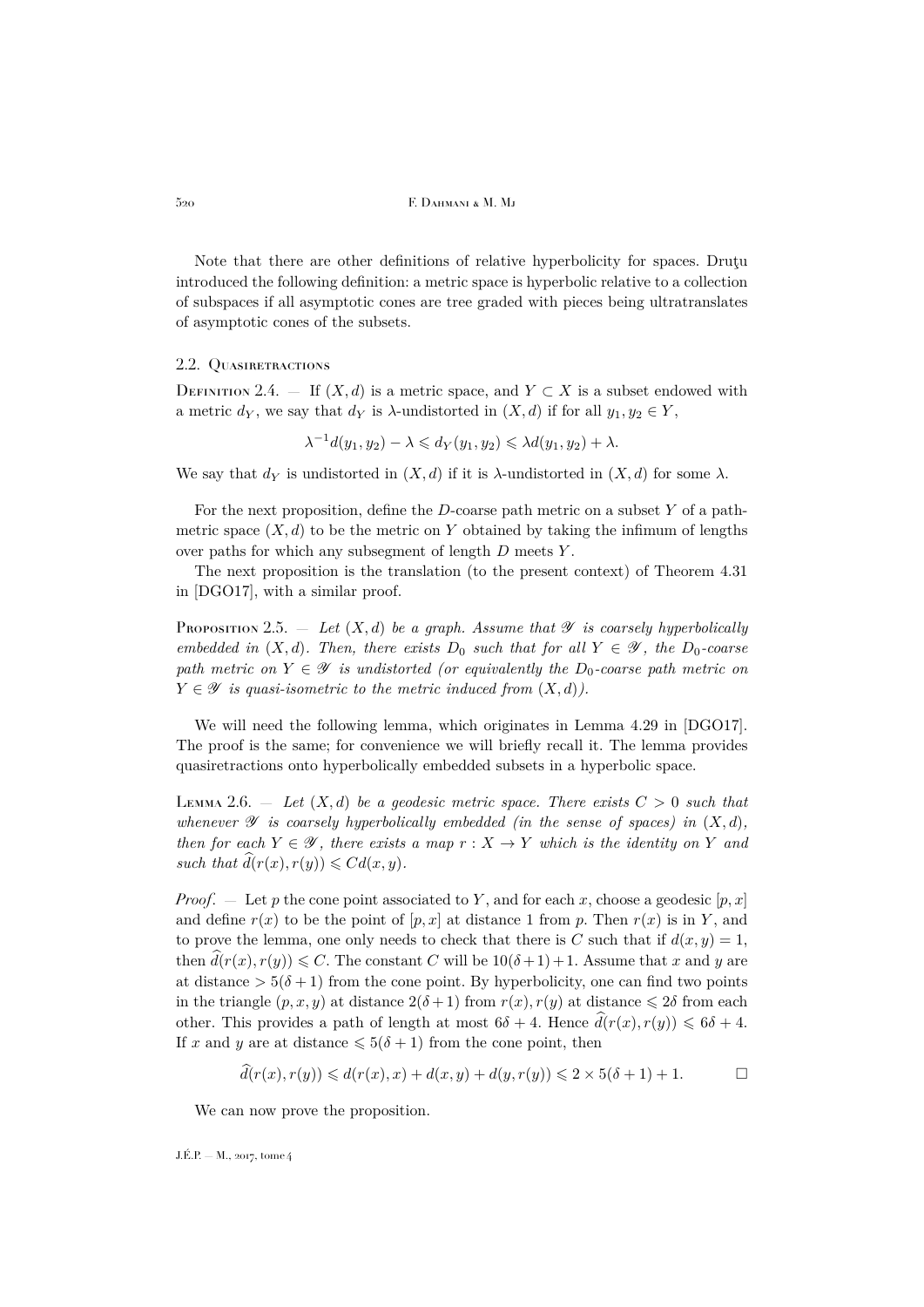*Proof.* – Choose  $D_0 = \psi(C)$ : for all  $y_0, y_1 \in Y$  at distance  $\leq D_0$ , their angular distance is at most  $C$  (where  $C$  is as given by the lemma above). Consider any path in X from  $y_0$  to  $y_1$ , call the consecutive vertices  $z_0, \ldots, z_n$ , and project that path by r. One gets  $r(z_0), \ldots, r(z_n)$  in Y, two consecutive ones being at distance at most  $D_0$ . This proves the claim.

<span id="page-7-1"></span>COROLLARY 2.7.  $-$  *If*  $(X, d)$  *is hyperbolic, and if*  $\mathscr Y$  *is coarsely hyperbolically embedded, then there is* C *such that any*  $Y \in \mathcal{Y}$  *is* C-quasiconvex in X.

2.3. GLUING HOROBALLS. — Given a metric space  $(Y, d_Y)$ , one can construct several models of combinatorial horoballs over it. We recall a construction (similar to that of Groves and Manning [\[GM08\]](#page-41-11) for a graph).

We consider inductively on  $k \in \mathbb{N} \setminus \{0\}$  the space  $\mathscr{H}_k(Y) = Y \times [1, k]$  with the maximal metric  $d_k$  that

- induces an isometry of  $\{y\} \times [k-1, k]$  with [0, 1] for all  $y \in Y$ , and all  $k \ge 1$ ,
- is at most  $d_{k-1}$  on  $\mathscr{H}_{k-1}(Y) \subset \mathscr{H}_k(Y)$ ,
- − coincides with  $2^{-k} \times d$  on  $Y \times \{k\}.$

Then  $\mathscr{H}(Y)$  is defined as the inductive limit of the  $\mathscr{H}_k(Y)$ 's and is called the horoball over Y. Let  $(X, d)$  be a graph, and  $\mathscr Y$  be a collection of subgraphs (with the induced metric on each of them). The *horoballification* of  $(X, d)$  over  $\mathscr Y$  is defined to be the space  $X_{\mathscr{Y}}^h = X \sqcup \{\bigsqcup_{i \in I} \mathscr{H}(Y_i)\}/\sim_i$ , where  $\sim_i$  denotes the identification of the boundary horosphere of  $\mathscr{H}(Y_i)$  with  $Y_i \subset X$ . The metric  $d_{\mathscr{Y}}^h$  is defined as the path metric on  $X_{\mathscr{Y}}^{h}$ .

One can electrify a horoballification  $X_{\mathcal{Y}}^{h}$  of a space  $(X, d)$ : one gets a space quasiisometric to the electrification  $X^{\text{el}}_{\mathscr{Y}}$  of X. We record this observation in the following.

<span id="page-7-0"></span>Proposition 2.8.  $-$  *Let*  $X$  *be a graph, and*  $\mathscr Y$  *be a family of subgraphs. Let*  $X_{\mathscr Y}^{\text{el}}$ and  $X^h_{\mathscr{Y}}$  be the electrification, and the horoballification as above. Let  $(X^h)_{\mathscr{H}(\mathscr{Y})}^{\text{el}}$  be *the electrification of*  $X_{\mathcal{Y}}^h$  *over the collection of horoballs*  $\mathcal{H}(Y_i)$  *over*  $Y_i$ *, i*  $\in$  *I.* 

Then there is a natural injective map  $X^{\text{el}}_{\mathscr{Y}} \hookrightarrow (X^h)^{\text{el}}_{\mathscr{H}(\mathscr{Y})}$  which is the identity on X and sends the cone point of  $Y_i$  to the cone point of  $\mathscr{H}(Y_i)$ .

*Consider the map*  $e: ((X^h)_{\mathscr{H}(\mathscr{Y})}^{\mathrm{el}})^{(0)} \to X_{\mathscr{Y}}^{\mathrm{el}}$  that

- *is the identity on* X*,*
- $-$  *sends each vertex of*  $\mathcal{H}(Y_i)$  *of depth* > 2 *to*  $v_i \in X_{\mathcal{Y}}^{\text{el}}$ ,
- *− sends each vertex*  $(y, n) \in \mathcal{H}(Y_i)$  *of depth*  $n \leq 2$  *to*  $y \in Y_i \subset X$ *,*

 $-$  sends the cone point of  $((X^h)^{\mathrm{el}}_{\mathscr{H}(\mathscr{Y})})$  associated to  $\mathscr{H}(Y_i)$  to the cone point of  $X^{\mathrm{el}}_\mathscr{Y}$ *associated to* Yi*.*

*Then e is a quasi-isometry that induces an isometry on*  $X^{\text{el}}_{\mathscr{Y}} \subset (X^h)^{\text{el}}_{\mathscr{H}(\mathscr{Y})}$ .

*Proof.* – First, note that a geodesic in  $(X^h)_{\mathscr{H}(\mathscr{Y})}^{\text{el}}$  between two points of X never contains an edge with a vertex of depth  $\geq 1$ . If it did, the subpath in the corresponding horoball would be either non-reduced, or would contain at least 3 edges, and could be shortened by substituting a pair of edges through the cone attached to that horoball.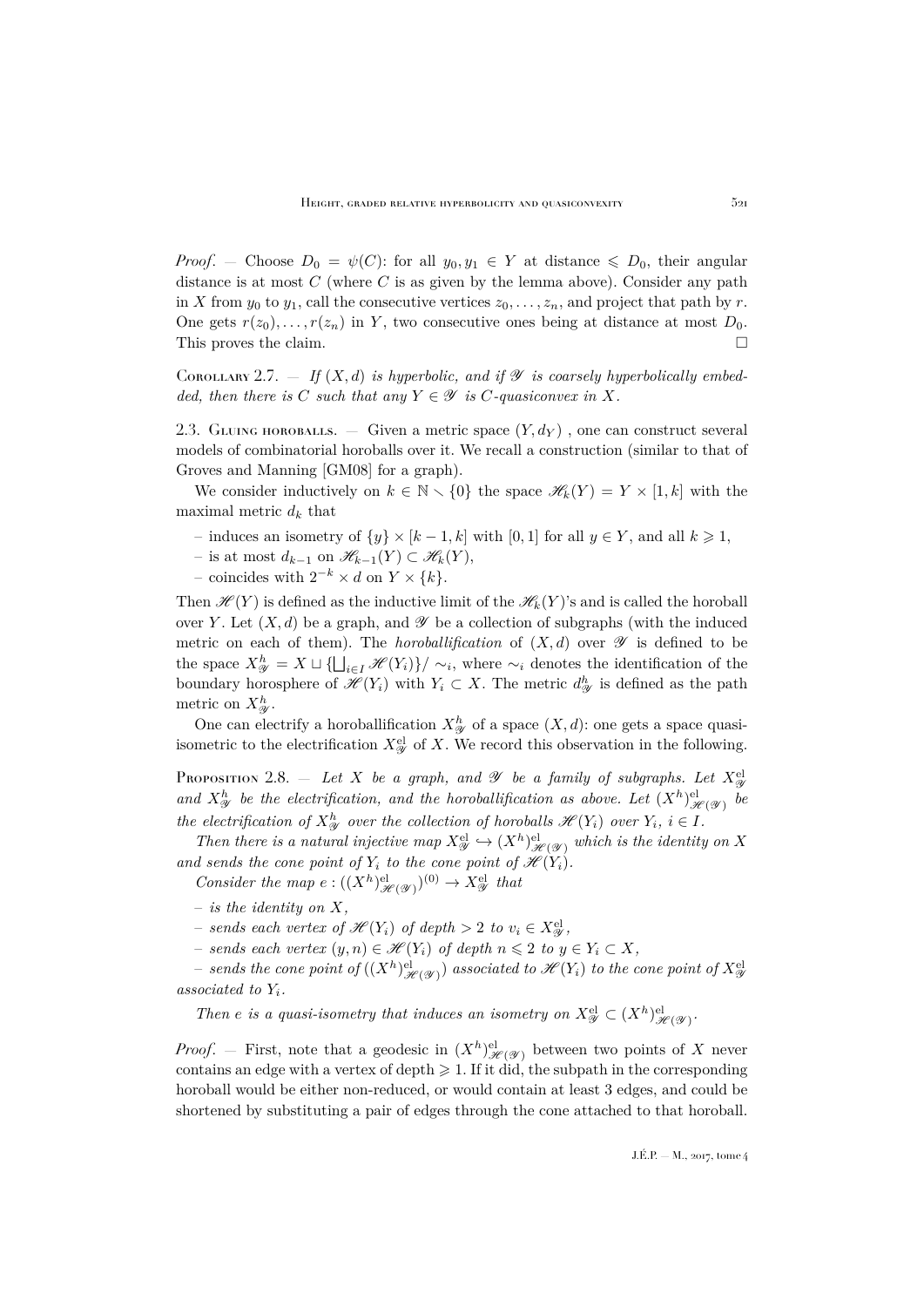Thus the image of such a geodesic under e is a path of the same length. In other words, there is an inequality on the metrics  $d_{X^{\text{el}}_{\mathscr{X}}}\leqslant d_{(X^h)^{\text{el}}_{\mathscr{H}(\mathscr{Y})}}$  (restricted to  $X^{\text{el}}_{\mathscr{Y}}$ ). On the other hand, there is a natural inclusion  $X_{\mathscr{Y}}^{\text{el}} \subset (X^h)_{\mathscr{H}(\mathscr{Y})}^{\text{el}},$  and therefore on  $X_{\mathscr{Y}}^{\text{el}},$  $d_{(X^h)^{\text{el}}_{\mathscr{H}(\mathscr{Y})}} \leqslant d_{X^{\text{el}}_{\mathscr{Y}}}$ . Thus e is an isometry on  $X^{\text{el}}_{\mathscr{Y}}$ . Also, every point in  $(X^h)^{\text{el}}_{\mathscr{H}(\mathscr{Y})}$  is at distance at most 2 from a point in X, hence also from a point of the image of  $X_{\mathscr{Y}}^{\text{el}}$ .  $\Box$ 

2.4. RELATIVE HYPERBOLICITY AND HYPERBOLIC EMBEDDEDNESS.  $-$  Recall that we say that a subspace Q of a geodesic metric space  $(X, d)$  is C-quasiconvex, for some number  $C > 0$ , if for any two points  $x, y \in Q$ , and any geodesic  $[x, y]$  in X, any point of  $[x, y]$ is at distance at most  $C$  from a point of  $Q$ .

<span id="page-8-3"></span>DEFINITION 2.9 ([\[Mj10,](#page-41-8) Def. 3.5]).  $-$  A collection  $\mathscr H$  of (uniformly) C-quasiconvex sets in a δ-hyperbolic metric space X is said to be *mutually D-cobounded* if for all  $H_i, H_j \in \mathcal{H}$ , with  $H_i \neq H_j$ ,  $\pi_i(H_j)$  has diameter less than D, where  $\pi_i$  denotes a nearest point projection of  $X$  onto  $H_i$ . A collection is *mutually cobounded* if it is mutually D-cobounded for some D.

The aim of this subsection is to establish criteria for hyperbolicity of certain spaces (electrification, horoballification), and related statements on persistence of quasiconvexity in these spaces. We also show that hyperbolicity of the horoballification implies strong relative hyperbolicity, or coarse hyperbolic embeddedness.

Two sets of arguments are given. In the first set of arguments, the pivotal statement is of the following form: Electrification or de-electrification preserves the property of being a quasigeodesic. The arguments are essentially existent in some form in the literature, and we merely sketch the proofs and refer the reader to specific points in the literature where these may be found.

The second set of arguments uses asymptotic cones (hence the axiom of choice) and is more self-contained (it relies on Gromov-Cartan-Hadamard theorem). We decided to give both these arguments so as to leave it to the the reader to choose according to her/his taste.

#### 2.5. Persistence of hyperbolicity and quasiconvexity

<span id="page-8-2"></span>2.5.1. *The statements*. — Here we state the results for which we give arguments in the following two subsubsections.

<span id="page-8-0"></span>Proposition 2.10. — Let  $(X, d)$  be a hyperbolic geodesic space,  $C > 0$ , and  $\mathscr Y$  be a  $family\ of\ C\-quasiconvex\ subspaces.\ Then\ X_{\mathscr Y}^{\rm el}\ is\ hyperbolic.\ If\ moreover\ the\ elements$ of  $\mathscr Y$  are mutually cobounded, then  $X^h_{\mathscr Y}$  is hyperbolic.

In the same spirit, we also record the following statement on persistence of quasiconvexity.

<span id="page-8-1"></span>**PROPOSITION** 2.11.  $-$  *Given*  $\delta$ , *C there exists C' such that if*  $(X, d_X)$  *is a*  $\delta$ *-hyperbolic metric space with a collection* Y *of* C*-quasiconvex, sets. then the following holds:*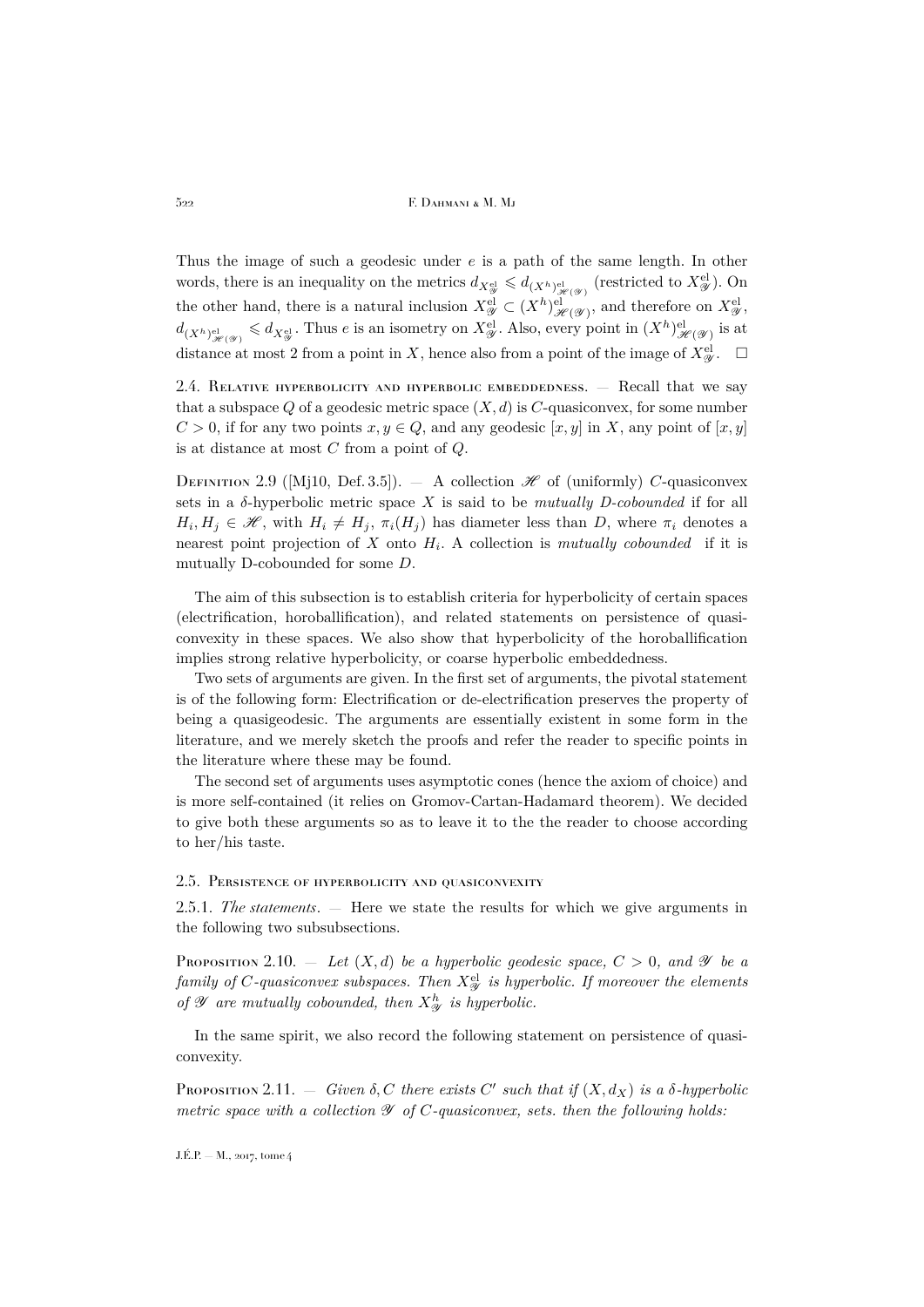*If*  $Q(\subset X)$  *is a C-quasiconvex set (not necessarily an element of*  $\mathscr Y$ *), then* Q *is*  $C'$ -quasiconvex in  $(X_{\mathscr{Y}}^{\text{el}}, d_e)$ .

Finally, there is a partial converse. We need a little bit of vocabulary. If Z is a subset of a metric space  $(X, d)$ , a  $(d, R)$ -coarse path in Z is a sequence of points of Z such that two consecutive points are always at distance at most  $R$  for the metric  $d$ .

Let H and Y two subsets of X. We will denote by  $H^{+\lambda}$  the set of points at distance at most  $\lambda$  from H. We will say that H  $(\Delta, \varepsilon)$ -meets Y if there are two points  $x_1, x_2$ at distance  $\geq \Delta$  from each other, and at distance  $\leq \varepsilon \Delta$  from Y and H, and if for all pair of points at distance  $20\delta$  from  $\{x_1, x_2\}$ , either H or Y is at distance at least  $\varepsilon\Delta - 2\delta$  from one of them.

The two points  $x_1, x_2$  are called a pair of meeting points in  $H$  (for Y). We shall say that a subset H of X is coarsely path connected if there exists  $c \geq 0$  such that the c-neighborhood  $N_c(H)$  is path connected.

<span id="page-9-0"></span>Proposition 2.12.  $=$  *Let*  $(X, d)$  *be hyperbolic, and let*  $\mathscr Y$  *be a collection of uniformly quasiconvex subsets. Let* H *be a subset of* X *that is coarsely path connected, and* quasiconvex in the electrification  $X^{\text{el}}_{\mathscr{Y}}$ .

*Assume also that there exists*  $\varepsilon \in (0,1)$ *, and*  $\Delta_0$  *such that for all*  $\Delta > \Delta_0$ *, wherever*  $H(\Delta, \varepsilon)$ -meets an *item* Y *in*  $\mathscr Y$ *, there is a path in*  $H^{+\varepsilon\Delta}$  *between the meeting points in* H *that is uniformly a quasigeodesic in the metric*  $(X, d)$ *.* 

*Then* H *is quasiconvex in* (X, d)*. The quasiconvexity constant of* H *can be chosen to depend only on the constants involved for*  $(X, d), \mathscr{Y}, \Delta_0, \varepsilon$ , the coarse path connection *constant, and the quasi-geodesic constant of the last assumption.*

2.5.2. *Electroambient quasigeodesics*. — We recall here the concept of electroambient quasigeodesics from [\[Mj10,](#page-41-8) [Mj14\]](#page-42-0).

Let  $(X, d)$  be a metric space, and  $\mathscr Y$  a collection of subspaces. If  $\gamma$  is a path in  $(X, d)$ , or even in  $(X_{\mathscr{Y}}^{\text{el}}, d_{\mathscr{Y}}^{\text{el}})$ , one can define an *elementary electrification* of  $\gamma$  in  $(X_{\mathscr{Y}}^{\text{el}}, d_{\mathscr{Y}}^{\text{el}})$  as follows:

For  $x_1, x_2$  in  $\gamma$ , both belonging to some  $Y_i \in \mathscr{Y}$ , and at distance > 1, replace the arc of  $\gamma$  between them by a pair of edges  $(x_1, v_i)(v_i, x_2)$ , where  $v_i$  is the cone-point corresponding to  $Y_i$ .

A *complete electrification* of  $\gamma$  is a path obtained after a sequence of elementary electrifications of subarcs, admitting no further elementary electrifications.

One can *de-electrify* certain paths. Given a path  $\gamma$  in  $(X_{\mathscr{Y}}^{\text{el}}, d_{\mathscr{Y}}^{\text{el}})$ , a *de-electrification* of  $\gamma$  is a path  $\sigma$  in  $(X, d)$  such that

- (1)  $\gamma$  is a complete electrification of  $\sigma$ .
- (2)  $(\sigma \setminus \gamma) \cap Y_i$  is either empty or a geodesic in  $Y_i$ .

A  $(\lambda, \mu)$ *-de-electrification* of a path  $\gamma$  in  $(X_{\mathscr{Y}}^{\text{el}}, d_{\mathscr{Y}}^{\text{el}})$ , is a path in X such that

- (1)  $\gamma$  is a complete electrification of  $\sigma$ ,
- (2)  $(\sigma \setminus \gamma) \cap Y_i$  is either empty or a  $(\lambda, \mu)$ -quasigeodesic in  $Y_i$ .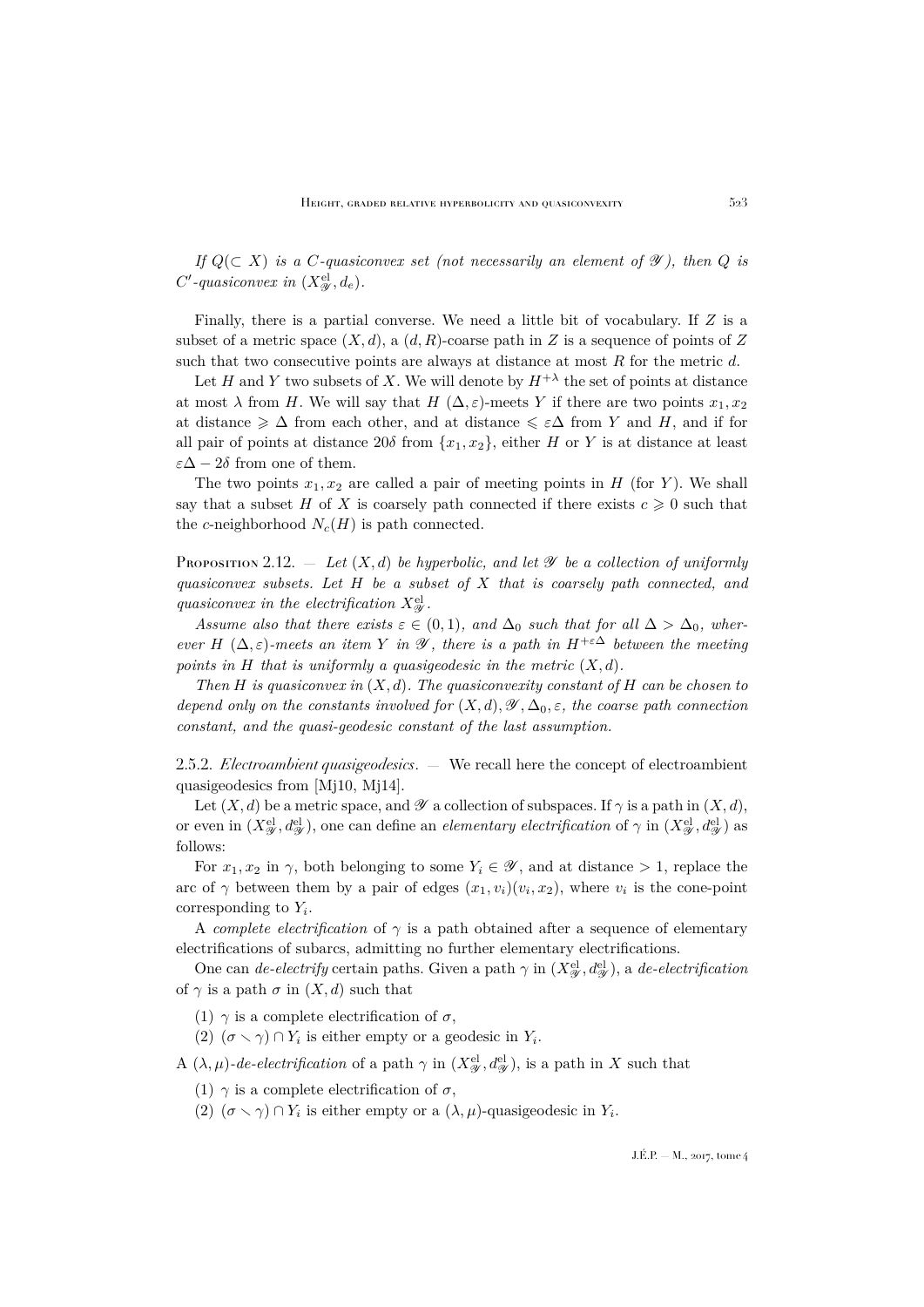Observe that, given a path  $\sigma$  in  $X^{\text{el}}$ , there might be several ways to de-electrify it, but these ways differ only in the choice of the geodesic (or the quasi-geodesic) in the family of subspaces  $Y_i$  corresponding to the successive cone points  $v_{Y_i}$  on the path  $\sigma$ . It might also happen that there is no way of de-electrifying it, if the spaces in  $\mathscr Y$  are not quasiconvex.

We say that a path  $\gamma$  in  $(X, d)$  is an *electroambient geodesic* if it is a deelectrification of a geodesic.

We say that it is a  $(\lambda, \mu)$ -electroambient quasigeodesic if it is the  $(\lambda, \mu)$ -deelectrification of a  $(\lambda, \mu)$ -quasigeodesic in  $(X_{\mathscr{Y}}^{\text{el}}, d_{\mathscr{Y}}^{\text{el}})$ .

We begin by discussing Proposition [2.10.](#page-8-0)

*Proof*. — The first part is fairly well-known. In some other guise it appears in [\[Bow12,](#page-41-6) Prop. 7.4] [\[Szc98,](#page-42-2) Prop. 1] [\[Mj10\]](#page-41-8). In the first two, the electrification by cones is replaced by collapses of subspaces (identifications to points) which of course requires that the subspaces to electrify are disjoint and separated.

However this is only a technical assumption (as explicated in [\[Mj10\]](#page-41-8)). Indeed, by replacing (or augmenting) any  $Y \in \mathbb{Y}$  by  $Y \times [0, D]$  glued along  $Y \times \{0\}$ , and replacing  $\mathscr Y$  by the family  $\{Y \times \{D\}, Y \in \mathscr Y\}$ , we achieve a D-separated quasiconvex  $f_1$  family.

Next, we discuss Proposition [2.11.](#page-8-1)

*Proof*. — The proofs of Lemma 4.5 and Proposition 4.6 of [\[Far98\]](#page-41-10), Proposition 4.3 and Theorem 5.3 of [\[Kla99\]](#page-41-12) (see also [\[Bow12\]](#page-41-6)) furnish Proposition [2.11.](#page-8-1)

The crucial ingredient in all these proofs is the fact that in a hyperbolic space, nearest point projections decrease distance exponentially. Farb proves this in the setup of horoballs in complete simply connected manifolds of pinched negative curvature. Klarreich "coarsifies" this assertion by generalizing it to the context of hyperbolic metric spaces.  $\Box$ 

The rest of this (subsub)section is devoted to discussing Proposition [2.12.](#page-9-0) Towards doing this, we will obtain an argument for showing a variant of the second point of Proposition [2.10,](#page-8-0) namely that in a hyperbolic space  $(X, d)$ , a family  $\mathscr Y$  of uniformly quasi convex subspaces that is mutually cobounded defines a strong relative hyperbolic structure on  $(X, d)$ . The second point of [2.10](#page-8-0) as it is stated will be however proved in the next subsection.

We shall have need for the following Lemma [\[Mj10,](#page-41-8) Lem. 3.9] (see also [\[Kla99,](#page-41-12) Prop. 4.3] [\[Mj14,](#page-42-0) Lem. 2.5]).

Lemma 2.13.  $-$  *Suppose*  $(X, d)$  *is*  $\delta$ -*hyperbolic. Let*  $\mathcal{H}$  *be a collection of*  $C$ -quasiconvex D-mutually cobounded subsets. Then for all  $P \geq 1$ , there exists  $\varepsilon_0 = \varepsilon_0(C, P, D, \delta)$ *such that the following holds:*

*Let* β *be an electric* (P, P)*-quasigeodesic without backtracking (i.e.,* β *does not return to any*  $H_1 \in \mathcal{H}$  *after leaving it) and*  $\gamma$  *a geodesic in*  $(X, d)$ *, both joining* x, y. *Then, given*  $\varepsilon \geqslant \varepsilon_0$  *there exists*  $D = D(P, \varepsilon)$  *such that*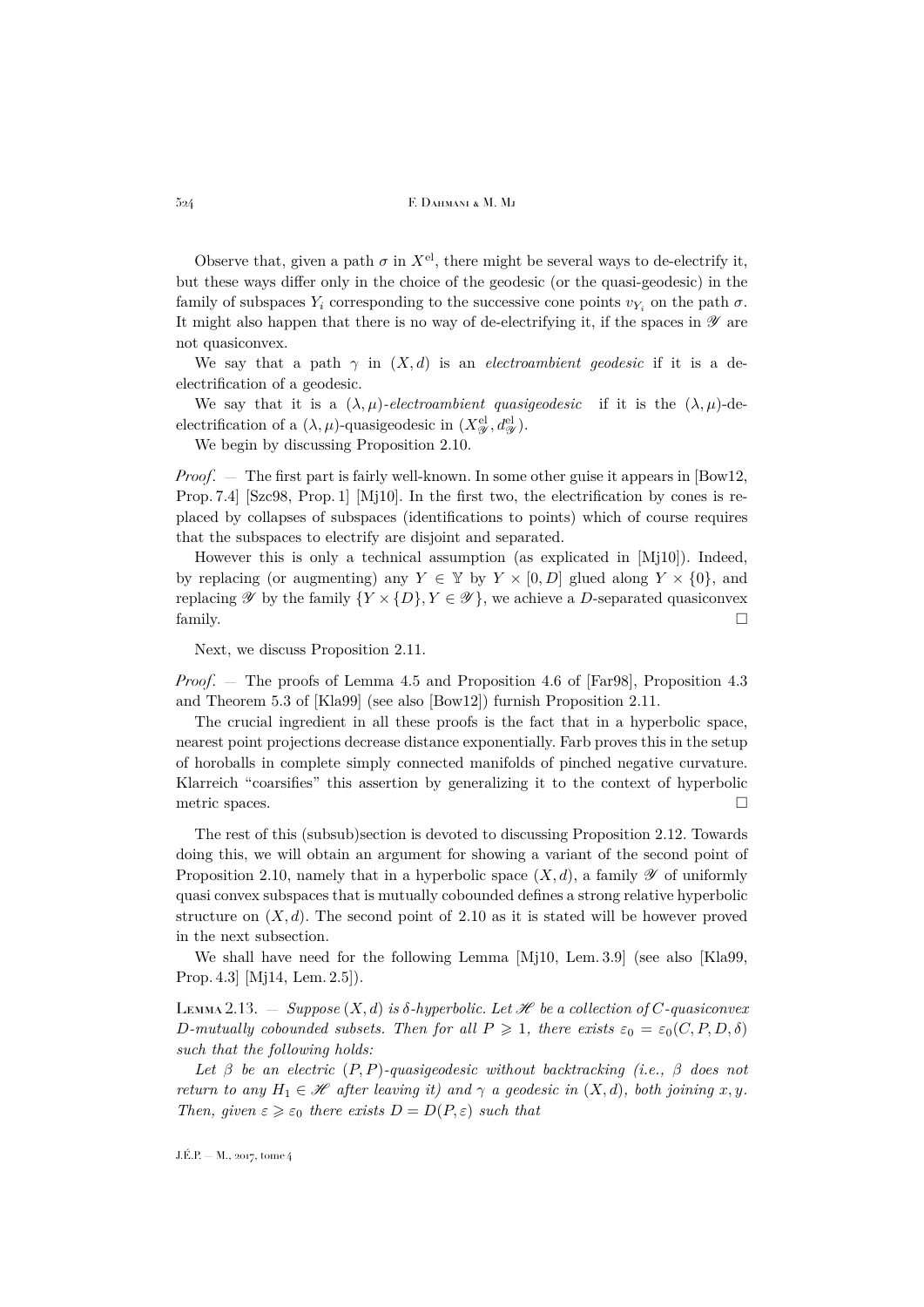(1) Similar Intersection Patterns 1: *if precisely one of*  $\{\beta, \gamma\}$  *meets an*  $\varepsilon$ -neigh*borhood*  $N_{\varepsilon}(H_1)$  *of an electrified quasiconvex set*  $H_1 \in \mathcal{H}$ , then the length (measured *in the intrinsic path-metric on*  $N_{\varepsilon}(H_1)$  *) from the entry point to the exit point is at most* D*,*

<span id="page-11-0"></span>(2) Similar Intersection Patterns 2: *if both*  $\{\beta, \gamma\}$  *meet some*  $N_{\epsilon}(H_1)$  *then the length (measured in the intrinsic path-metric on*  $N_{\varepsilon}(H_1)$ ) *from the entry point of*  $\beta$  *to that of*  $\gamma$  *is at most D; similarly for exit points.* 

Note that Lemma [2.13](#page-11-0) above is quite general and does not require  $X$  to be proper. The two properties occurring in Lemma [2.13](#page-11-0) were introduced by Farb [\[Far98\]](#page-41-10) in the context of a group G and a collection  $\mathscr H$  of cosets of a subgroup H. The two together are termed 'bounded coset penetration' in [\[Far98\]](#page-41-10).

REMARK  $2.14.$  — In [\[Mj10\]](#page-41-8), the extra hypothesis of separatedness was used. However, this is superfluous by the same remark on augmentations of elements of  $\mathscr Y$  that we made in the beginning of the proof of Proposition [2.10.](#page-8-0) Lemma [2.13](#page-11-0) may be stated equivalently as the following (compare with [2.23](#page-21-0) below) .

If X is a hyperbolic metric space and  $\mathscr H$  a collection of uniformly quasiconvex mutually cobounded subsets, then X is strongly hyperbolic relative to the collection  $\mathcal{H}$ .

We give a slightly modified version of [\[Mj10,](#page-41-8) Lem. 3.15] below by using the equivalent hypothesis of strong relative hyperbolicity (i.e., Lemma [2.13\)](#page-11-0).

<span id="page-11-1"></span>LEMMA 2.15.  $-$  *Let*  $(X, d)$  *be a*  $\delta$ -*hyperbolic metric space, and*  $\mathcal{H}$  *a family of subsets such that* X *is strongly hyperbolic relative to*  $\mathcal{H}$ *. Then for all*  $\lambda, \mu > 0$ *, there exist*  $\lambda', \mu'$  such that any electroambient  $(\lambda, \mu)$ -quasi-geodesic is a  $(\lambda', \mu')$ -quasi-geodesic in  $(X, d)$ .

The proof of Lemma [2.15](#page-11-1) goes through mutatis mutandis for strongly relatively hyperbolic spaces as well, i.e., hyperbolicity of X may be replaced by relative hyperbolicity in Lemma [2.15](#page-11-1) above. We state this explicitly below:

<span id="page-11-2"></span>COROLLARY 2.16.  $-$  Let  $(X,d)$  be strongly relatively hyperbolic relative to a collec*tion*  $\mathscr Y$  *of path connected subsets. Then, for all*  $\lambda, \mu > 0$ *, there exists*  $\lambda', \mu'$  *such that any electroambient*  $(\lambda, \mu)$ *-quasi-geodesic is a*  $(\lambda', \mu')$ *-quasi-geodesic in*  $(X, d)$ *.* 

We include a brief sketch of the proof-idea following [\[Mj10\]](#page-41-8). Let  $\gamma$  be an electroambient quasigeodesic. By lemma, its electrification  $\hat{\gamma}$  is a quasi-geodesic in  $X_{\text{c}}^{\text{el}}$ . Let  $\sigma$ be the electric geodesic joining the end-points of  $\gamma$ . Hence  $\sigma$  and  $\hat{\gamma}$  have similar intersection patters with the sets  $Y_i$  [\[Far98\]](#page-41-10), i.e., they enter and leave any  $Y_i$  at nearby points. It then suffices to show that an electroambient representative of  $\sigma$  is in fact a quasigeodesic in X. A proof of this is last statement is given in  $[McM01, Th. 8.1]$  $[McM01, Th. 8.1]$  in the context of horoballs in hyperbolic space (see also Lemmas 4.8, 4.9 and their proofs in [\[Far98\]](#page-41-10)). The same proof works after horoballification for an arbitrary relatively hyperbolic space.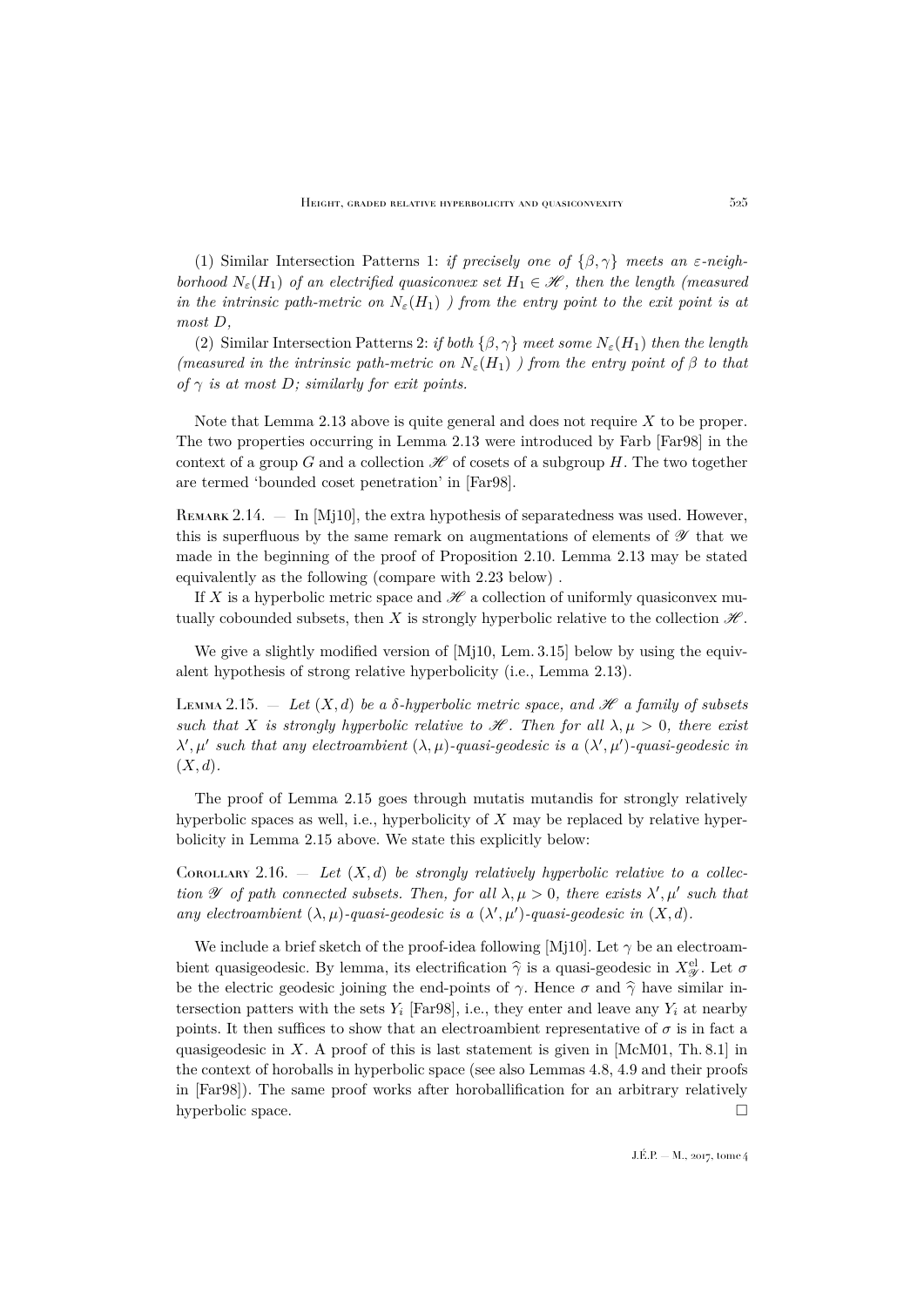The proof of Proposition [2.12](#page-9-0) as stated will be given in the next subsubsection. We shall provide here a proof that suffices for the purposes of this paper. We assume, in addition to the hypothesis of the proposition that there exists an integer  $n > 0$ , and  $D_0 \geq 0$  such that for all distinct  $Y_1, \ldots, Y_n \in \mathscr{Y}, \bigcap_i Y_i^{+\varepsilon}$  has diameter at most D. The existence of such a number  $n$  will translate into the notion of finite geometric height later in the paper.

*Proof.* – We prove the statement by inducting on n. For  $n = 1$  there is nothing to show; so we start with  $n = 2$ . Note that in this case, the hypothesis is equivalent to the assumption that the  $Y_i$ 's are cobounded. Assume therefore that the elements of  $\mathscr Y$  are uniformly quasiconvex in  $(X, d)$ ; and that they are uniformly mutually cobounded. We shall show that  $H$  is also quasiconvex for a uniform constant.

First, since  $(X, d)$  is hyperbolic it follows by Proposition [2.10](#page-8-0) that  $(X_{\mathscr{Y}}^{\text{el}}, d^{\text{el}})$  is hyperbolic.

Let  $x, y \in H$ . By assumption, there exists  $C_0 \geq 0$  such that H is  $(C_0, C_0)$ -qi embedded in  $(G, d^{\text{el}})$ . Denote by  $\mathscr P$  the set of cone points corresponding to elements of  $\mathscr Y$ and let  $\gamma$  be a  $(C, C)$ -quasi-geodesic without backtracking in  $(X, d^{\text{el}})$  with vertices in  $H \cup \mathscr{P}$  joining  $x, y \in H$ . By assumption, the collection  $\mathscr Y$  is uniformly C-quasiconvex. Further, by assumption, there exists  $\varepsilon \in (0,1)$ , and  $\Delta_0$  such that for all  $\Delta > \Delta_0$ , wherever H ( $\Delta, \varepsilon$ )-meets an item Y in  $\mathscr Y$ , there is a path in  $H^{+\varepsilon\Delta}$  between the meeting points in  $H$  that is uniformly a quasigeodesic in the metric  $(X, d)$ . Hence, for some uniform constants  $\lambda, \mu$ , we may (coarsely)  $(\lambda, \mu)$ -de-electrify  $\gamma$  to obtain a  $(\lambda, \mu)$ electroambient quasigeodesic  $\gamma'$  in  $(X, d)$ , that lies close to H. [Note that the meeting points of H with elements of  $\mathscr Y$  are only coarsely defined. So we are actually replacing pieces of  $\gamma$  by quasigeodesics in  $H^{+\varepsilon\Delta}$  rather than in H itself.]

Note that by assumption  $\mathscr Y$  are uniformly quasiconvex in  $(X, d)$ ; and further that they are uniformly mutually cobounded. Hence the space  $X$  is actually strongly hyperbolic relative to  $\mathscr Y$ . By Corollary [2.16,](#page-11-2) it follows that  $\gamma'$  is a quasi-geodesic in  $(X, d)$ , for a uniform constant.

Since this was done for arbitrary  $x, y \in H_{i,\ell}$ , we obtain that H is D-quasiconvex in  $(X, d)$ . This finishes the proof of Proposition [2.12](#page-9-0) for  $n = 2$ .

The induction step is now easy. Assume that the statement is true for  $n = m$ . We shall prove it for  $n = m + 1$ . Electrify all pairwise intersections of  $Y_i^{+\varepsilon}$  to obtain an electric metric  $d_2$ . Then the collection  ${Y_i}$  is cobounded with respect to the electric metric  $d_2$ . Here again, the space  $(X, d_2)$  is strongly hyperbolic relative to the collection  $\{Y_i\}$ . By the argument in the case  $n = 2$  above, H is quasiconvex in  $(X, d_2)$ . The collection of pairwise intersections of the  $Y_i^{+\varepsilon}$ 's in X satisfies the property that an intersection of any  $m$  of them is bounded. We are then through by the induction hypothesis.

2.5.3. *Proofs through asymptotic cones*. — The repeated use of different references coming from different contexts in the previous subsubsection might call for more systematic self-contained proofs of the statements of subsection [2.5.1.](#page-8-2) This is our purpose in this subsubsection.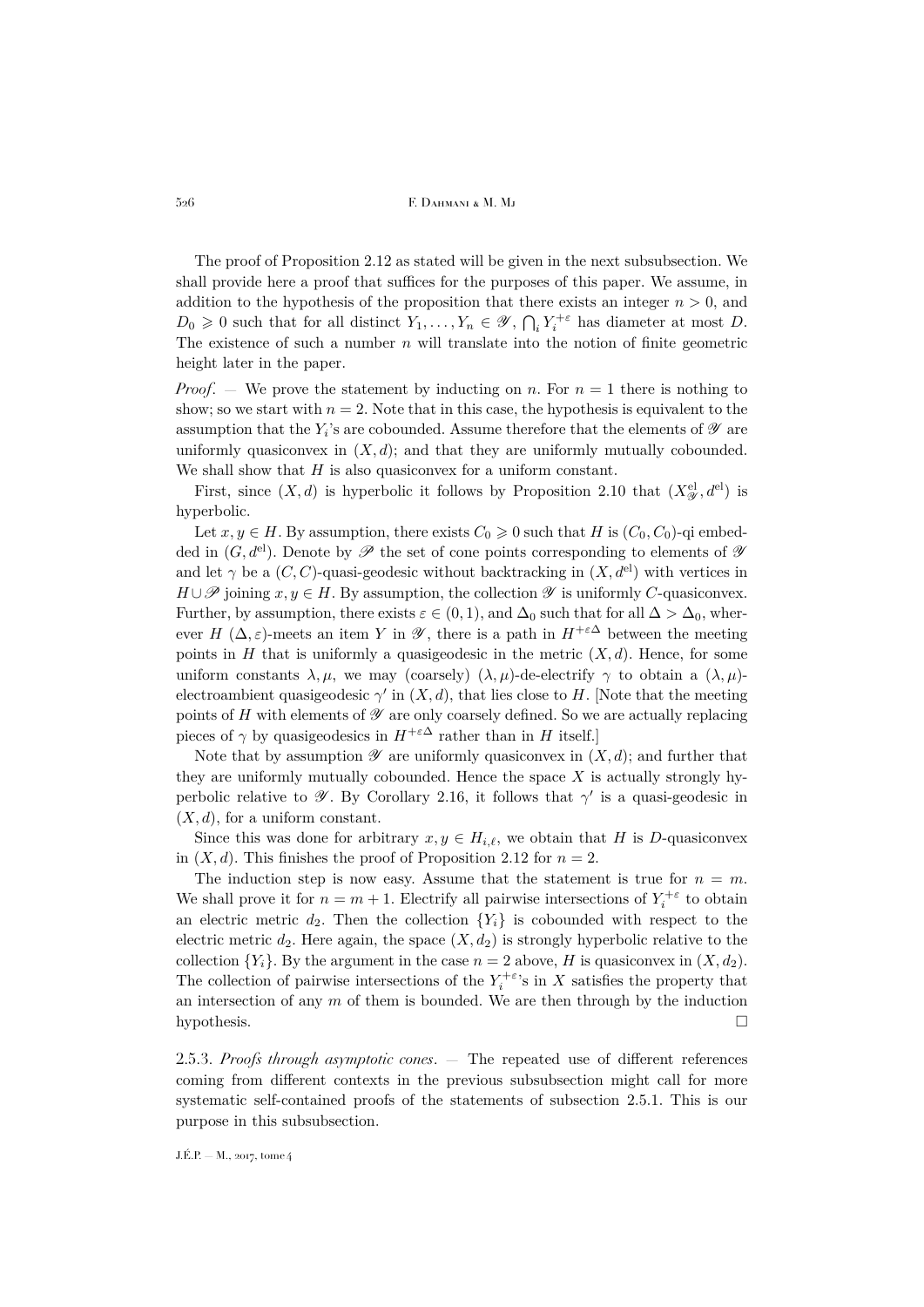In this part we will use the structure of an argument originally due to Gromov, and developed by Coulon amongst others (see for instance [\[Cou14,](#page-41-14) Prop. 5.28]), which uses asymptotic cones in order to show hyperbolicity or quasiconvexity of constructions.

We fix a non-principal ultrafilter  $\omega$  and will use the construction of asymptotic cones with respect to this ultrafilter  $\omega$ . A few observations are in order here.

In all the following,  $(X_N, x_N)$  is a sequence of pointed  $\delta_N$ -hyperbolic spaces, with  $\delta_N$  converging to 0. Recall then that the asymptotic cone  $\lim_{\omega} (X_N, x_N)$  is an R-tree, with a base point.

If  $\mathscr{Y}_N$  is a family of  $c_N$ -quasiconvex subsets of  $X_N$  (for  $c_N$  tending to 0), we want to consider the asymptotic cone  $\lim_{\omega}((X_N)^{\text{el}}_{\mathcal{Y}_N}, x_N)$  and relate it to  $\lim_{\omega}(X_N, x_N)$ .

Let us define the following equivalence relation on the set of sequences in  $X_N$ . Two sequences  $(u_N)$ ,  $(v_N)$  are equivalent if  $d_{X_N}(u_N, v_N) = O(1)$  for the ultrafilter  $\omega$ (more precisely, if there exists a constant C such that for  $\omega$ -almost all values of N,  $d_{X_N}(u_N, v_N) \leq C$ . Let us consider the set of equivalence classes of sequences, and let us only keep those that have some (hence all) representative  $(u_N)$  such that the electric distance  $d_{X_N^{el}}(x_N, u_N)$  is  $O(1)$ . Let us call  $\mathfrak C$  this set of equivalence classes. For a sequence  $u = (u_N)$  we write  $\sim_u$  for its class in  $\mathfrak{C}$ . We also allow ourselves to write  $\lim_{\omega}(X_N, \sim_u)$  for  $\lim_{\omega}(X_N, u_N)$  to avoid cluttered notation.

<span id="page-13-0"></span>Lemma 2.17. — *There is a natural inclusion from the disjoint union*

$$
\bigcup_{\sim_u \in \mathfrak{C}} \lim_{\omega} (X_N, \sim_u)
$$

*into*  $\lim_{\omega} ((X_N)_{\mathscr{Y}_N}^{\mathrm{el}}, x_N)$ *.* 

*Proof.*  $-$  By definition of  $\mathfrak C$  we have a well defined map

$$
\lim_{\omega}(X_N, \sim_u) \longrightarrow \lim_{\omega}((X_N)^{\text{el}}_{\mathscr{Y}_N}, x_N)
$$

for each class  $\sim_u$  in  $\mathfrak{C}$ . Given two sequences  $(y_N)$ , and  $(z_N)$  in the same class  $\sim_u \in \mathfrak{C}$ , if  $d_{X_N}(z_N, y_N)$  is not  $o(1)$  for  $\omega$ , then in the electric metric, it is not  $o(1)$ , since the added edges all have length 1. Thus this map is injective. If  $(y_N)$ , and  $(z_N)$  are not in the same class in  $\mathfrak{C}$ , then  $d_{X_N}(z_N, y_N)$  is not  $o(1)$  for  $\omega$ , and again, in the electric metric, it is not  $o(1)$ . The map of the lemma is thus injective.

Note that the inclusion is continuous, as inclusions along the sequence are distance non-increasing. But it is not isometric. We need to describe what happens with the cone off.

Consider a sequence  $(Y_N)$  of subsets of  $\mathscr Y$ . One says that the sequence is visible in  $\lim_{\omega}(X_N, u_N)$  if  $d_{X_N}(u_N, Y_N) \leq O(1)$ . In that case,  $\lim_{\omega}(Y_N, u_N)$  is a subset of  $\lim_{\omega} (X_N, u_N)$ , consisting of the images of all the sequences of elements of  $Y_N$  that remain at  $O(1)$ -distance from  $u_N$ . Note that given a sequence  $(Y_N)$ , it can be visible in several limits  $\lim_{\omega} (X_N, u_N)$  (for several non-equivalent  $(u_N)$ ). In those classes where  $(Y_N)$  is not visible,  $\lim_{\omega}(Y_N, u_N)$  is empty. Let us define  $\lim_{\omega}(Y_N, *)$  to be  $\bigsqcup_{\sim_u\in\mathfrak{C}}\lim_\omega(Y_N,u_N)$  in  $\bigsqcup_{\sim_u\in\mathfrak{C}}\lim_\omega(X_N,u_N)$ . By the previous lemma, this is naturally a subset of  $\lim_{\omega} ((X_N)_{\mathscr{Y}_N}^{el}, x_N)$ .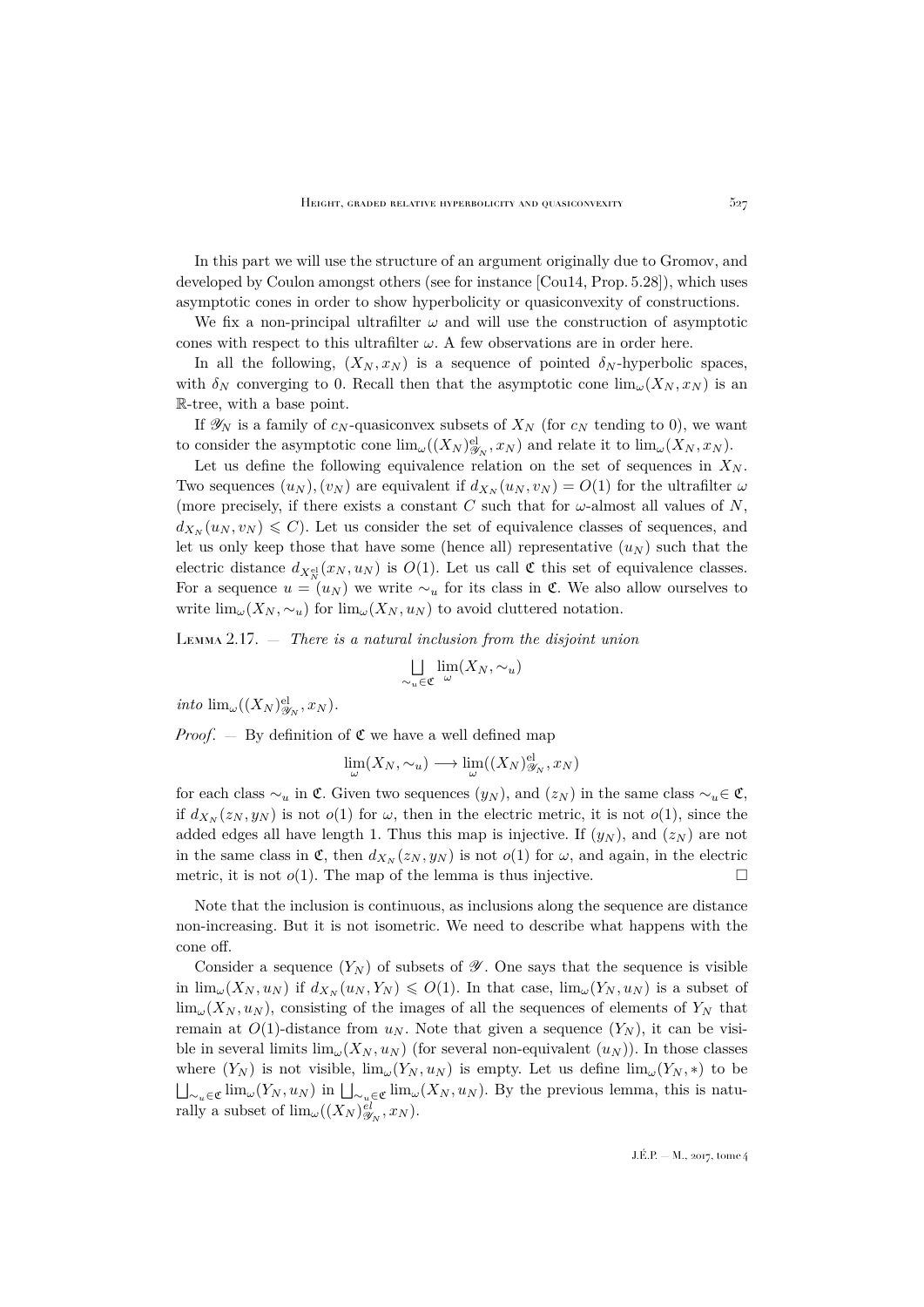We define  $\mathscr{Y}^{\omega}$  to be the collection of all sets  $\lim_{\omega}(Y_N, *),$  for all possible sequences  $(Y_N) \in \prod_{N>0} Y_N$ . This is a family of subsets of  $\lim_{\omega} ((X_N)_{\mathscr{Y}_N}^{\mathscr{e}l}, x_N)$ .

Let us define  $\left[\bigsqcup_{\sim_u\in\mathfrak{C}}\lim_{\omega}(X_N,u_N)\right]^{\mathrm{el}}$  to be the cone-off (of parameter 1) of  $\left[\bigsqcup_{\sim_u\in\mathfrak{C}}\text{lim}_{\omega}(X_N,\sim_u)\right]$  over each  $\text{lim}_{\omega}(Y_N,*)$ . Note that there is a natural copy of  $[\lim_{\omega}(X_N, \sim_u)]^{\mathrm{el}}$  in  $[\bigsqcup_{\sim_u \in \mathfrak{C}} \lim_{\omega}(X_N, \sim_u)]^{\mathrm{el}}$ .

Lemma 2.18.  $\; = \; \lim_{\omega}((X_N)^{\text{el}}_{\mathscr{Y}_N}, x_N) \; \text{is isometric to} \; \left[ \bigsqcup_{\sim_u \in \mathfrak{C}} \lim_{\omega} (X_N, \sim_u) \right]^{\text{el}}.$ 

*Proof*. — First there is a natural bijection

$$
\lim_{\omega} ((X_N)^{\mathrm{el}}_{\mathscr{Y}_N}, x_N) \stackrel{\sim}{\longrightarrow} \left[ \bigsqcup_{\sim_u \in \mathfrak{C}} \lim_{\omega} (X_N, \sim_u) \right]^{\mathrm{el}}.
$$

Indeed, for any sequence  $(y_N)$  with  $y_N \in X_N$  at distance  $O(1)$  from  $x_N$  in the elec-tric metric, Lemma [2.17](#page-13-0) provides an image in  $\left[\bigsqcup_{\sim_u\in\mathfrak{C}}\lim_{\omega}(X_N,\sim_u)\right]^{\text{el}}$ . For any sequence  $(c_N)$  with  $c_N$  a cone-point in  $X_N^{el} \setminus X_N$ , at distance  $O(1)$  from  $x_N$  in the electric metric,  $c_N$  is in the cone electrifying a certain  $Y_N$ , which is therefore at distance  $O(1)$  from  $x_N$  for the electric metric. Choose  $u_N \in Y_N$ , then the equivalence class of  $(u_N)$  is in  $\mathfrak{C}$ , and of course  $Y_N$  is visible in this class. Thus, there is a cone point  $c \in \left[\bigcup_{\sim_u \in \mathfrak{C}} \lim_{\omega}(X_N, \sim_u)\right]^{\mathrm{el}}$  at distance 1 from  $\lim_{\omega}(Y_N, \ast)$ . We choose this point as the image of the sequence  $(c_N)$  in  $\lim_{\omega}((X_N)_{\mathscr{Y}_N}^{\text{el}}, x_N)$ . This is well defined, and injective, for if  $c'_N$  is another sequence of cone-points  $\omega$ -almost everywhere different from  $c_N$ , then it defines an  $\omega$ -almost everywhere different sequence  $Y_N'$ , and a different set  $\lim_{\omega}(Y_N',*)$ . We also can extend our map to all  $\lim_{\omega}((X_N)_{\mathscr{Y}_N}^{\text{el}}, x_N)$  linearly on the cone-edges. This produces a bijection  $\lim_{\omega}((X_N)_{\mathscr{Y}_N}^{\text{el}}, x_N) \to \left[\bigsqcup_{\sim_u\in\mathfrak{C}}\lim_{\omega}(X_N, \sim_u)\right]^{\text{el}}$ .

To show that it is an isometry, consider two sequences  $(y_N)$ ,  $(z_N)$  both in  $X_N$ , such that the distance in  $X_{\mathscr{Y}_N}^{\text{el}}$  converges (for  $\omega$ ) to  $\ell$ . Then there is a path of length  $\ell_N$ (converging to  $\ell$ ) in  $X^{\text{el}}_{\mathscr{Y}_N}$  with, eventually, at most  $\ell/2$  cone points on it. It follows from the construction that their images in  $\left[\bigcup_{\sim_u\in\mathfrak{C}}\lim_{\omega}(X_N,\sim_u)\right]^{\text{el}}$  are at distance at most  $\ell$ . Conversely, assume  $(y_N)$  and  $(z_N)$  are sequences in  $X_N$  giving points in  $\lim_{\omega}(X_N, \sim_u)$  and  $\lim_{\omega}(X_N, \sim_v)$ , for  $\sim_u, \sim_v \in \mathfrak{C}$ , and take a path  $\gamma$  between these points in  $\lim_{\omega}((X_N)^{\mathrm{el}}_{\mathscr{Y}_N}, x_N) \simeq \left[\bigsqcup_{\sim_u\in\mathfrak{C}}\lim_{\omega}(X_N,\sim_u)\right]^{\mathrm{el}}$ , of length  $\ell > 0$ . It has finite length, so it contains finitely many cone points  $c_i$   $(i = 1, \ldots, r)$ , coning  $\lim_{\omega}(Y_N^{(i)}, *)$ , for which  $Y_N^{(i)}$  is visible in both  $\sim_{u_i}, \sim_{u_{i+1}}$ . This easily produces a path in  $\lim_{\omega}((X_N)_{\mathscr{Y}_N}^{\text{el}}, x_N)$  of length  $\ell$ , by using the corresponding cone points and the path between the spaces  $Y_N^{(i)}$  given by the restriction of  $\gamma$ .

We have thus observed that the bijection we started with is 1-Lipschitz as is its inverse. It is therefore an isometry.

We finally describe a tree-like structure on  $\left[\bigcup_{\mathfrak{C}} \lim_{\omega} (X_N, \sim_u)\right]^{\mathrm{el}}$  where the pieces are the subspaces  $[\lim_{\omega}(X_N, \sim_u)]^{\text{el}}$  for  $\sim_u \in \mathfrak{C}$ , which are electrifications of  $\lim_{\omega}(X_N, \sim_u)$ over the subsets of the form  $\lim_{\omega}(Y_N, \sim_u)$ , for all sequences  $(Y_N) \in \prod(\mathscr{Y}_N)$  that are visible in  $\sim_u$ .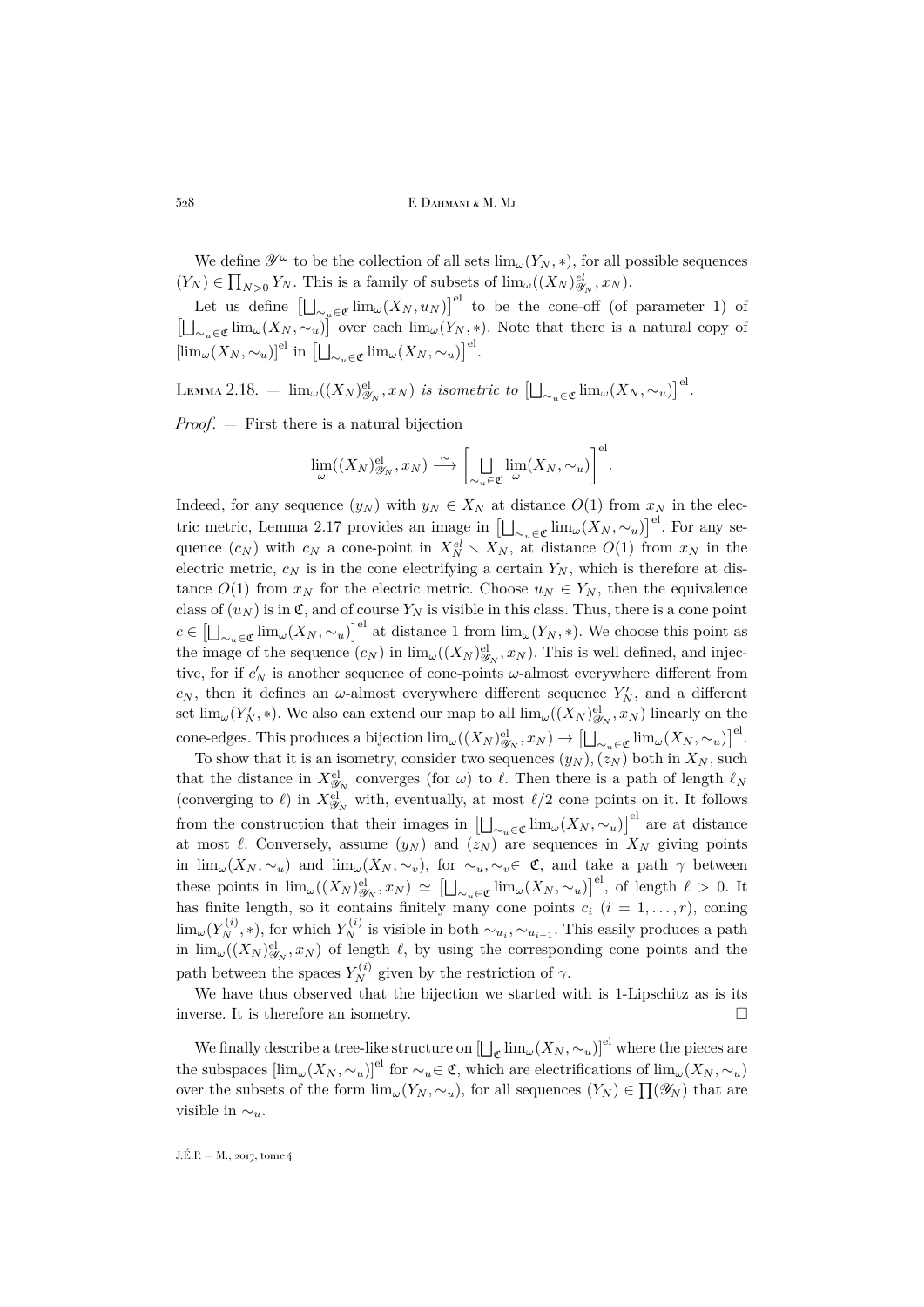Let us say that two classes  $\sim_u$  and  $\sim_v$  are joined by a sequence  $(Y_N)$  if the latter sequence is visible in both of them.

First we describe a simpler case of this tree-like structure.

LEMMA 2.19. – *Assume that*  $\mathscr{Y}_N$  *consists of*  $c_N$ *-quasiconvex subsets of*  $X_N$  *with*  $c_N$ *tending to* 0*.*

*For any pair of different classes*  $\sim_u, \sim_v$  *in*  $\mathfrak{C}$ *, the subspaces*  $[\lim_{\omega}(X_N, \sim_u)]^{el}$  *and*  $\left[\lim_{\omega}(X_N, \sim_v)\right]^{\text{el}}$  of  $\left[\bigcup_{\sim_w\in\mathfrak{C}}\lim_{\omega}(X_N, \sim_w)\right]^{\text{el}}$  have intersection of diameter at most 2.

*Proof*. — Note that by Lemma [2.17](#page-13-0) the intersection consists of cone points. Thus consider two sequences  $(Y_N), (Y'_N)$  both visible in  $\sim_u$  and  $\sim_v$ . Consider then  $y_N(u), y_N(v) \in Y_N$  such that  $y_N(u)$  is visible in  $\sim_u$  (hence not in  $\sim_v$ ) and symmetrically  $y_N(v)$  is visible in  $\sim_v$  (hence not in  $\sim_u$ ), and take  $y'_N(u), y'_N(v) \in Y'_N$  similarly. The distances  $d_{X_N}(y_N(u), y'_N(u))$  and  $d_{X_N}(y_N(v), y'_N(v))$  both are  $O(1)$  whereas  $d_{X_N}(y_N(u), y_N(v))$  and  $d_{X_N}(y'_N(u), y'_N(v))$  both go to infinity (for  $\omega$ ). The space  $X_N$ being a  $\delta_N$ -hyperbolic space (for  $\delta_N \to 0$ ), the quadrilateral with these four vertices have their sides  $[y_N(u), y_N(v)]$  and  $[y'_N(u), y'_N(v)]$  getting  $o(1)$ -close to each other, on sequences that are visible for  $\sim_u$  and sequences that are visible for  $\sim_v$ . But these sides are close to  $Y_N$  and  $Y'_N$  respectively. It follows that in  $\lim_{\omega}(X_N, \sim_u)$  and in  $\lim_{\omega}(X_N, \sim_v)$ , the limit of  $Y_N$  and of  $Y'_N$  share a point. Thus the cone point of their electrifications are at distance 2.  $\Box$ 

Note that if there is a bound on the diameter of the projection of  $Y_N$  on  $Y'_N$ , then there is only one point in the intersection.

LEMMA 2.20. – If there is a cycle of classes  $\sim_{u_1}, \sim_{u_2}, \ldots, \sim_{u_k}, \sim_{u_{k+1}} = \sim_{u_1},$  where  $\sim_{u_i}$  *is joined to*  $\sim_{u_{i+1}}$  *by a sequence*  $(Y_N^{(i)})$ *, then there is* 1 < *i*<sub>0</sub> < *k* + 1 *such that*  $(Y_N^{(i_0)})$  *is visible in*  $\sim_{u_1}, \sim_{u_2}$  *and the cone points of*  $(Y_N^{(i_0)})$  *and of*  $(Y_N^{(1)})$  *are at* distance 2 from each other in  $[\lim_{\omega}(X_N, \sim_{u_1})]^{\text{el}}$ , and in  $[\Box_{\mathfrak{C}} \lim_{\omega}(X_N, \sim_u)]^{\text{el}}$ .

As a corollary,  $\lim_{\omega}((X_N)^{\text{el}}_{\mathscr{Y}_N}, x_N)$  is a quasi-tree of the spaces  $[\lim_{\omega}(X_N, \sim)]^{\text{el}}$ , and more precisely, all paths from  $[\lim_{\omega}(X_N, \sim_u)]^{\text{el}}$  to  $[\lim_{\omega}(X_N, \sim_v)]^{\text{el}}$ , if  $\sim_u \neq \sim_v$  have to pass through the 2-neighborhood of a certain cone point of  $[\lim_{\omega} (X_N, \sim_u)]$ .

*Proof.*  $-$  The number k is fixed, and the argument will generalize the one of the previous lemma. For each i, let  $(y_N^{(i)})$  and  $(z_N^{(i)})$  be sequences of points of  $Y_N^{(i)}$  respectively visible in  $\sim_{u_i}$  and in  $\sim_{u_{i+1}}$ . One has  $d_{X_N}(y_N^{(i)}, z_N^{(i)})$  unbounded, and  $d_{X_N}(z_N^{(i)}, y_N^{(i+1)}) =$  $O(1)$ . Therefore in the 2k-gon  $(y_N^{(1)}, z_N^{(1)}, y_N^{(2)}, z_N^{(2)}, \ldots, y_N^{(k)}, z_N^{(k)})$ , using the approximation by a finite tree (for hyperbolic spaces), we see that one of the segments  $[y_N^{(i)}, z_N^{(i)}]$  $(i \neq 1)$  must come  $k\delta_N$ -close to  $[y_N^{(1)}, z_N^{(1)}]$ , and at distance  $O(1)$  from  $y_N^{(1)}$ .

After extracting a subsequence, one can assume that  $i$  is constant in  $N$ , and we choose it to be our i<sub>0</sub>. It follows that the sequence  $(Y_N^{(i_0)})$  is visible for  $\sim_{u_1}$  and the limit of  $(Y_N^{(i_0)})$  and of  $(Y_N^1)$  share a point in  $\lim_{\omega}(X_N, \sim_{u_1})$ . The conclusion that the cone points of  $(Y_N^{(i_0)})$  and of  $(Y_N^{(1)})$  are at distance 2 from each other in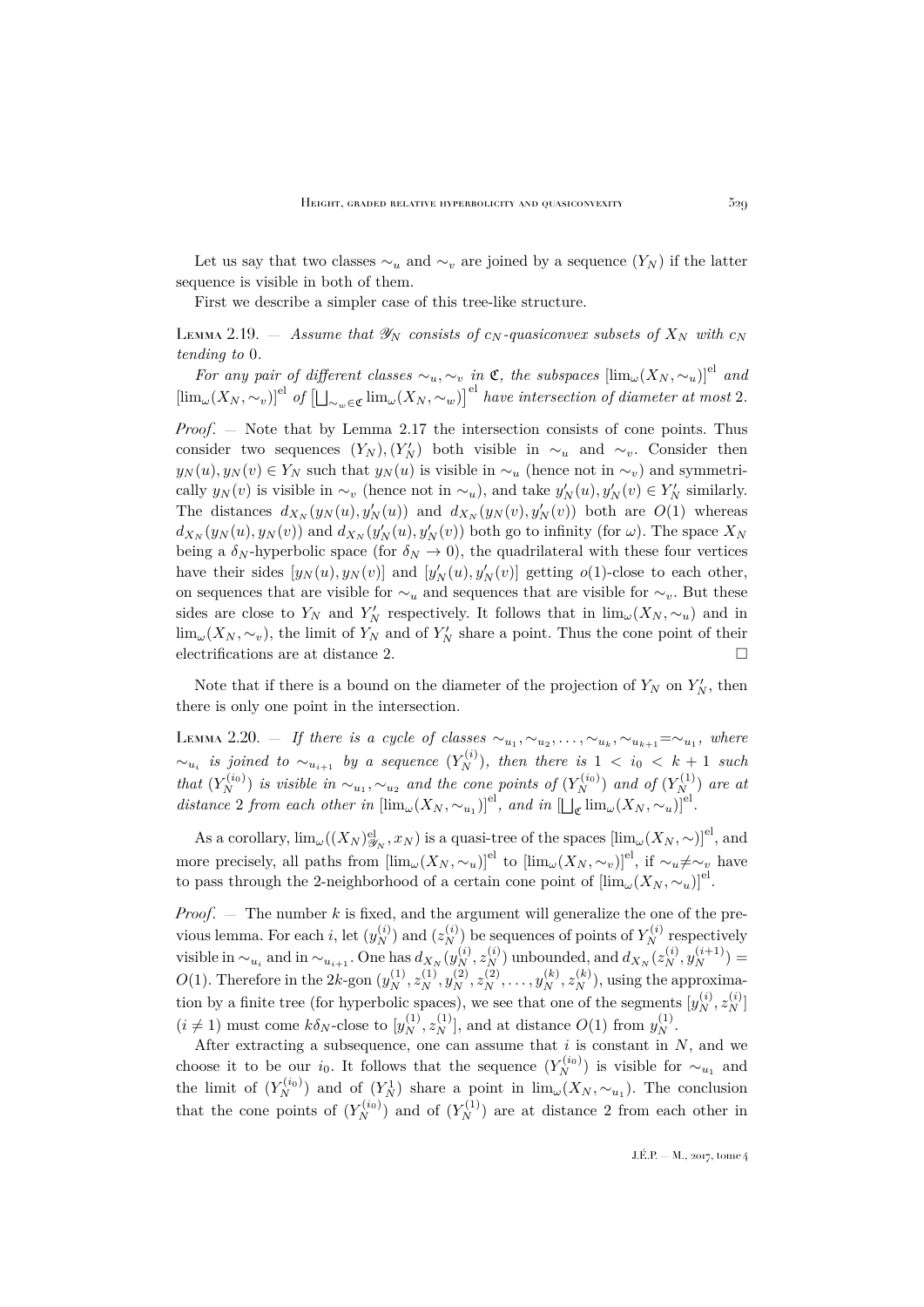$[\lim_{\omega}(X_N, \sim_{u_1})]^{\text{el}}$  follows, and this also implies that they are at distance at most 2 in  $\left[\Box_{\mathfrak{C}}\lim_{\omega}(X_N,\sim_u)\right]^{\mathrm{el}}$ .

Note that if the subsets of  $\mathscr{Y}_N$  are  $c_n$ -mutually cobounded, with  $c_n$  going to 0 (or even bounded) then one can improve the lemma by saying that eventually  $Y_N^{(i_0)} = Y_N^{(1)}$ .

From the previous lemmas we get:

<span id="page-16-0"></span>COROLLARY 2.21. — *The space*  $\left[\bigcup_{\mathfrak{C}} \lim_{\omega}(X_N, \sim_u)\right]^{\text{el}}$  *is the union of spaces of the form*  $[\lim_{\omega}(X_N, \sim_u)]^{el}$  *for*  $\sim_u \in \mathfrak{C}$ *, with some cone points identified.* 

*Moreover, if*  $\sim_u \neq \sim_v$ , and if  $\gamma_1, \gamma_2$  are any (finite) paths from  $[\lim_{\omega}(X_N, \sim_u)]^{\text{el}}$ *to*  $[\lim_{\omega} (X_N, \sim_v)]^{el}$ *, then for each*  $i \in \{1,2\}$ *, there exists a cone point*  $c_i \in$  $[\lim_{\omega} (X_N, \sim_u)]^{el}$  *in*  $\gamma_i$  *such that the distance between*  $c_1$  *and*  $c_2$  *is at most* 2*.* 

Indeed, such a pair of paths provides us with a certain finite cycle of classes, starting with  $\sim_u$ , and we may apply the previous lemma.

We say that the space  $\left[\bigcup_{\mathfrak{C}}\lim_{\omega}(X_N,\sim_u)\right]^{\mathrm{el}}$  is a 2-quasi-tree of spaces of the form  $[\lim_{\omega} (X_N, \sim_u)]^{el}$  for  $\sim_u \in \mathfrak{C}$ .

Let us prove Proposition [2.10.](#page-8-0)

*Proof.* — We claim that, for all  $\rho$ , there exists  $\delta_0 < \rho/10^{14}$  and  $C_0 < \rho/10^{14}$  such that if X is  $\delta_0$ -hyperbolic, and if  $\mathscr Y$  is a collection of  $C_0$ -quasiconvex subsets, then every ball of radius  $\rho$  of  $X_{\mathscr{Y}}^{\text{el}}$  is 10-hyperbolic.

For proving the claim, assume it false, and consider a sequence of counterexamples  $(X_N, \mathscr{Y}_N)$  for  $\delta_0 = C_0 = 1/N$ ,  $N = 1, 2, \ldots$ . This means that  $(X_N)_{\mathscr{Y}_N}^{\text{el}}$ fails to be 10-hyperbolic. There are four points  $x_N, y_N, z_N, t_N$ , all at distance at most  $2\rho$  from  $x_N$ , such that  $(x_N, z_N)_{t_N} \leq \inf\{(x_N, y_N)_{t_N}, (y_N, z_N)_{t_N}\} - 10$ . We pass to the ultralimit for  $\omega$ . In  $\lim_{\omega}(X_N^{\text{el}}, x_N)$ , each sequence  $x_N, y_N, z_N, t_N$  converges, since these points stay at bounded distance from  $x_N$ , and the inequality persists. Hence one gets four points falsifying the 10-hyperbolicity condition in a pointed space  $\lim_{\omega}((X_N)^{\mathrm{el}}_{\mathscr{Y}_N},x_N).$ 

But the asymptotic cone  $\lim_{\omega}((X_N)_{\mathscr{Y}_N}^{\text{el}}, x_N)$  is, by Corollary [2.21,](#page-16-0) a 2-quasi-tree of spaces that are electrifications (of parameter 1) of real trees  $\lim_{\omega}(X_N, x'_N)$ , for some base point  $x'_N$  over the family  $\mathscr{Y}^\omega$ , consisting of *convex* subsets (i.e., of subtrees). This space  $(\lim_{\omega}(X_N, x_N'))_{\mathscr{Y}}^{\text{el}}$  has 2-thin geodesic triangles, therefore  $\lim_{\omega}((X_N)_{\mathscr{Y}_N}^{\text{el}}, x_N)$ itself is 10-hyperbolic, a contradiction. The claim hence holds:  $X_{\mathscr{Y}}^{\text{el}}$  is  $\rho$ -locally 10-hyperbolic.

We now claim that, under the same hypothesis, it is  $(2 + 10C_0 + 10\delta_0)$ -coarsely simply-connected, that is to say that any loop in it can be homotoped to a point by a sequence of substitutions of arcs of length  $\langle (2 + 10C_0 + 10\delta_0) \rangle$  by its complement in a loop of length  $\langle (2+10C_0+10\delta_0)$ . Indeed, any time such a loop passes through a cone point associated to some  $Y \in \mathscr{Y}$ , one can consider a geodesic in X between its entering and exiting points in Y, which stays in the  $C_0$  neighborhood of Y. Therefore, a  $(2 + 10C_0)$ -coarse homotopy of the loop transforms it into a loop in X, which is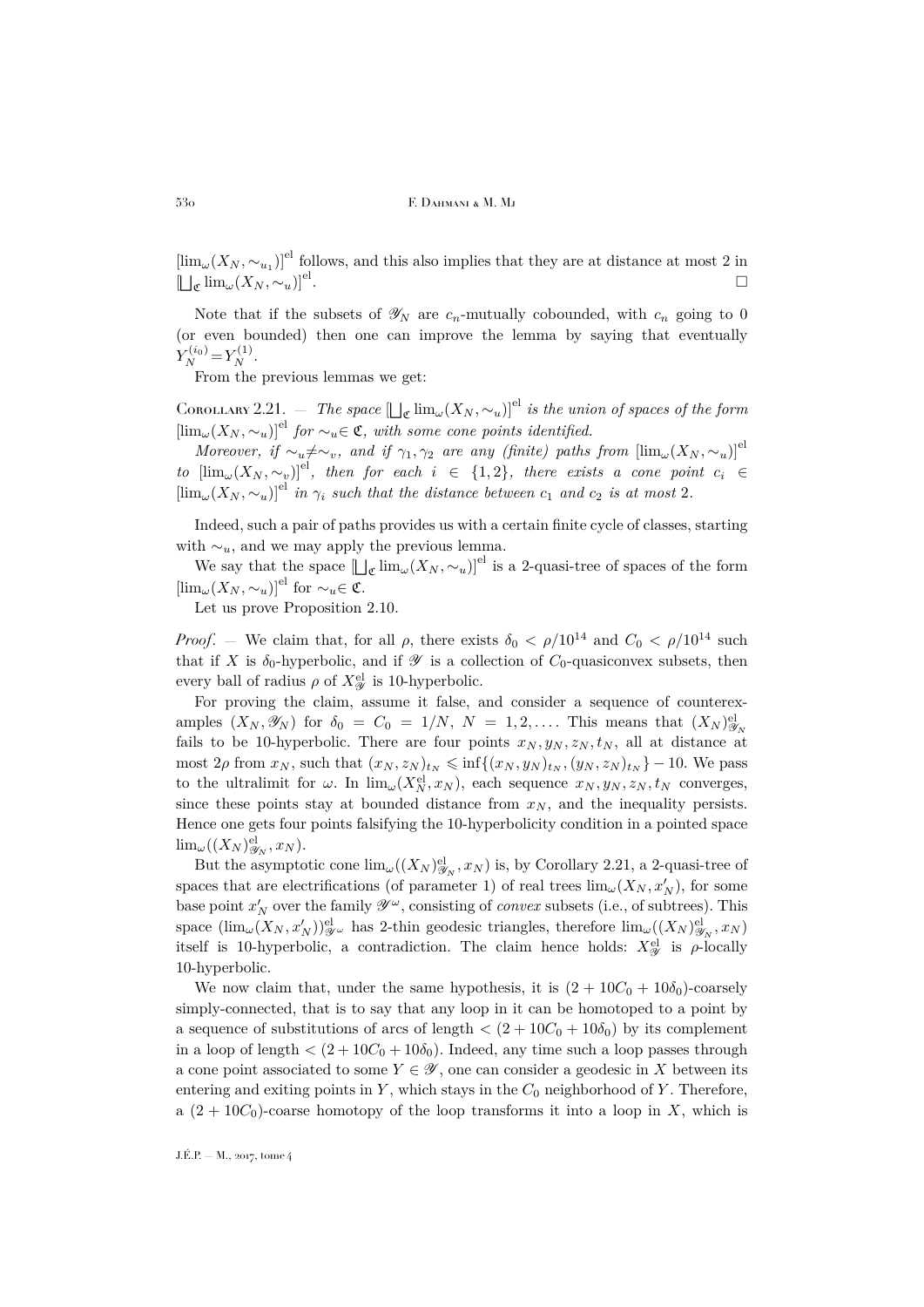δ-hyperbolic. Since a δ-hyperbolic space is 10δ-coarsely simply-connected, the second claim follows.

The final ingredient is the Gromov-Cartan-Hadamard theorem [\[Cou14,](#page-41-14) Th. A.1], stating that, if  $\rho$  is sufficiently large compared to  $\mu$ , any  $\rho$ -locally 10-hyperbolic space which is  $\mu$ -coarsely simply connected is (globally)  $\delta'$ -hyperbolic, for some  $\delta'$ . We thus get that there exists  $\delta_0 < \rho/10^{14}$  and  $C_0 < \rho/10^{14}$  such that if X is  $\delta_0$ -hyperbolic, and if  $\mathscr Y$  is a collection of  $C_0$ -quasiconvex subsets, then  $X_{\mathscr Y}^{\text{el}}$  is  $\delta'$ -hyperbolic.

Now let us argue that this implies the first point of the proposition. If X and  $\mathscr Y$ are given as in the statement, one may rescale X by a certain factor  $\lambda > 1$ , so that it is  $\delta_0$ -hyperbolic, and such that  $\mathscr Y$  is a collection of  $C_0$ -quasiconvex subsets. Let us define  $X^{el_\lambda}_{\mathscr{Y}}$  to be

$$
X_{\mathscr{Y}}^{el_{\lambda}} = X \sqcup \left\{ \bigsqcup_{i \in I} Y_i \times [0, \lambda] \right\} / \sim,
$$

where ∼ denotes the identification of  $Y_i \times \{0\}$  with  $Y_i \subset X$  for each i, and the identification of  $Y_i \times \{1\}$  to a single cone point  $v_i$  (dependent on i), and where  $Y_i \times [0, \lambda]$ is endowed with the product metric as defined in the first paragraph of [2.1](#page-4-1) except that  $\{y\} \times [0,n]$  is isometric to  $[0,\lambda]$ . The claim ensures that  $X_{\mathscr{Y}}^{el_{\lambda}}$  is hyperbolic. However, it is obviously quasi-isometric to  $X^{\text{el}}_{\mathscr{Y}}$ . We have the first point.

For the second part, one can proceed with a similar proof, with horoballs. The claim is then that for all  $\rho$ , there exist  $\delta_0$ ,  $C_0$  and  $D_0$  such that if X is  $\delta_0$ -hyperbolic, and if  $\mathscr Y$  is a collection of  $C_0$ -quasiconvex subsets,  $D_0$ -mutually cobounded, then any ball of radius  $\rho$  of the horoballification  $X_{\mathscr{Y}}^{h}$  is 10-hyperbolic.

The proof of the claim is similar. Consider a sequence of counterexamples  $X_N, \mathscr{Y}_N$ , for the parameters  $\delta = C = D = 1/N$  for N going to infinity, with the four points  $x_N, y_N, z_N, t_N$  in  $(X_N)_{\mathscr{Y}}^h$ , in a ball of radius  $\rho$ , falsifying the hyperbolicity condition.

There are two cases. Either  $x_N$  (which is in  $(X_N)_{\mathcal{Y}}^h$ ) escapes from  $X_N$ , i.e., its distance from some basepoint in  $X_N$  tends to  $\infty$  for the ultrafilter  $\omega$ , or it does not. In the case that it escapes from  $X_N$ , then, when it is larger than  $\rho$  all four points  $x_N, y_N, z_N, t_N$  are in a single horoball, but such a horoball is 10-hyperbolic hence a contradiction.

The other case is when there is  $x'_N \in X_N$  whose distance to  $x_N$  remains bounded (for the ultrafilter  $\omega$ ). Note that  $\{x_N, y_N, z_N, t_N\}$  converge in the asymptotic cone  $\lim_{\omega}((X_N)_{\mathscr{Y}_N}^h,x'_N)$  of the sequence of pointed spaces  $((X_N)_{\mathscr{Y}_N}^h,x'_N)$ . It is also immediate by definition of  $\lim_{\omega} \mathscr{Y}_N$  that  $\lim_{\omega} ((X_N)_{\mathscr{Y}_N}^h, x'_N)$  is the horoballification of the asymptotic cone of the sequence  $(X_N, x'_N)$  over the family  $\lim_{\omega}(\mathscr{Y}_N, x'_N)$  defined above.

This family  $\lim_{\omega}(\mathscr{Y}_N, x'_N)$  consists of *convex* subsets (hence subtrees), such that any two share at most one point. This horoballification is therefore a tree-graded space in the sense of [\[DS05\]](#page-41-15), with pieces being the combinatorial horoballs over the subtrees constituting  $\lim_{\omega} \mathscr{Y}_N$ . As a tree of 10-hyperbolic spaces, this space is 10-hyperbolic, contradicting the inequalities satisfied by the limits  $\lim_{\omega} \{x_N, y_N, z_N, t_N\}$ . Therefore,  $X^h_{\mathscr{Y}}$  is  $\rho$ -locally 10-hyperbolic. As before, one may check that (under the same assumptions)  $X_{\mathcal{Y}}^h$  is  $(2+10C_0+10\delta_0)$ -coarsely simply connected, and again this implies by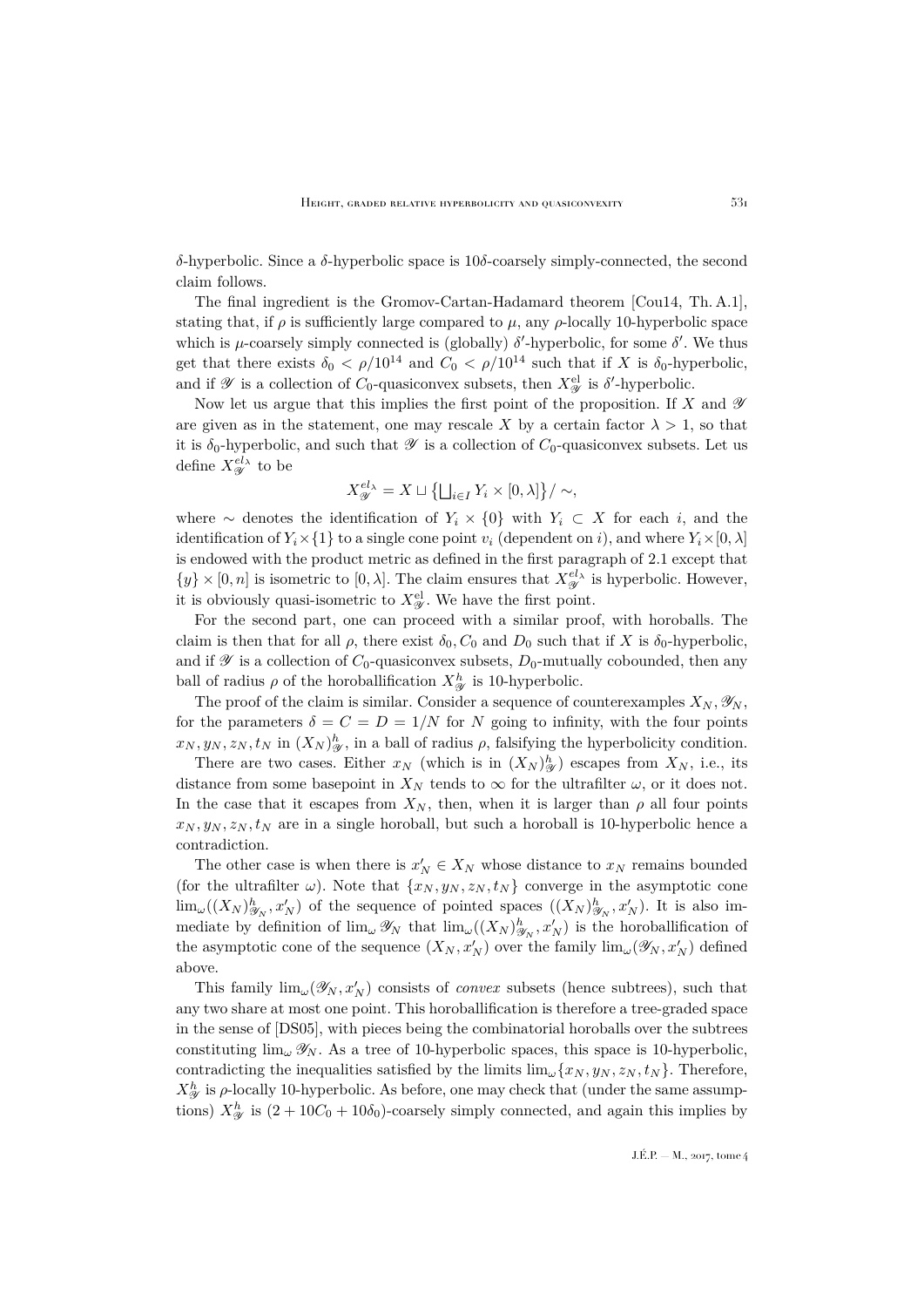the Gromov-Cartan-Hadamard theorem that (under the same assumptions)  $X_{\mathscr{Y}}^{h}$  is hyperbolic.

This implies the second point. Indeed, let us denote by  $\frac{1}{\lambda}X$  the space X with metric rescaled by  $1/\lambda$ .

The previous claim shows that, under the assumption of the second point of the proposition, there exists  $\lambda > 1$  such that  $\lambda(\frac{1}{\lambda}X)^h_{\frac{1}{\lambda}\mathscr{Y}}$  is hyperbolic. Consider the map  $\eta$  between  $X^h_{\mathscr{Y}} \to \lambda(\frac{1}{\lambda}X)^h_{\frac{1}{\lambda}\mathscr{Y}}$  that is identity on X and that sends  $\{y\} \times \{n\}$  to  $\{y\} \times \{\lambda \times (n + \lfloor \log_2 \lambda \rfloor)\}\)$  for all  $y \in Y_i$  and all  $Y_i$  (and all n). All paths in  $X_{\mathscr{Y}}^h$  that have only vertical segments in horoballs have their length expanded (under the map η) by a factor between 1 and  $\lambda + \log_2 \lambda$ . But the geodesics in  $X^h_{\mathscr{Y}}$  and  $\lambda(\frac{1}{\lambda}X)^h_{\frac{1}{\lambda}\mathscr{Y}}$ are paths whose components in horoballs consist of a vertical (descending) segment, followed by a single edge, followed by a vertical ascending segment (see [\[GM08\]](#page-41-11)). Hence  $\eta$  is a quasi-isometry, and the space  $X_{\mathscr{Y}}^h$  is hyperbolic.

We continue with the persistence of quasi-convexity of Proposition [2.11.](#page-8-1)

*Proof*. — The strategy is similar to that in the previous proposition. The main claim is that for all  $\rho$ , there is  $\delta_0 < 1, C_0 < 1$  such that if  $(X, d_X)$  is  $\delta_0$ -hyperbolic, if  $\mathscr Y$  is a collection of  $C_0$ -quasiconvex subsets and if Q is another  $C_0$ -quasiconvex subset of X, then Q is  $\rho$ -locally 10-quasiconvex in  $X^{\text{el}}_{\mathscr{Y}}$  (of course  $\delta_0$ ,  $C_0$  will be very small).

To prove the claim, again, by contradiction, consider a sequence  $X_N, \mathscr{Y}_N, Q_N$  of counter examples for  $\delta_N = C_N = 1/N$  for  $N = 1, 2, \ldots$ . There exist two points  $x_N, y_N$ in  $Q_N$ , at distance  $\leq \rho$  from each other (for the electric metric), and a geodesic  $[x_N, y_N]$  in  $X^{\text{el}}_{\mathcal{Y}}$  with a point  $z_N$  on it at distance  $> 10$  from Q. We record a point  $z'_N$ in Q at minimal distance ( $\leq \rho$  in any case) from  $z_N$ .

With a non principal ultrafilter  $\omega$ , we may take the asymptotic cone of the family of pointed spaces  $(X_N^{\text{el}}, x_N)$ . In  $\lim_{\omega}((X_N)^{\text{el}}_{\mathcal{Y}}, x_N)$ , the sequences  $(y_N)$ ,  $([x_N, y_N])$ and  $(z_N)$  have limits for which the distance inequalities persist, and we get that  $\lim_{\omega}(Q_N, x_N)$  is not  $\rho$ -locally 10-quasiconvex in  $\lim_{\omega}((X_N)^{\text{el}}_{\mathscr{Y}}, x_N)$ . But as we no-ticed in Corollary [2.21](#page-16-0)  $\lim_{\omega}((X_N)^{\mathrm{el}}_{\mathscr{Y}},x_N)$  is a 2-quasi-tree of spaces of the form  $(\lim_{\omega}(X_N, x'_N))_{\mathscr{Y}^{\omega}}^{\text{el}},$  which are the electrifications of  $\mathbb{R}$ -trees  $\lim_{\omega}(X_N, x'_N)$  over a family of convex subsets (i.e., subtrees). In this space,  $\lim_{\omega}(Q_N, x_N)$  is also a subforest of  $\bigsqcup_{(u_N)\in\mathfrak{C}}\lim_{\omega}(X_N, u_N)$ . Also observe that if  $(Q_N)$  is visible in two adjacent classes, then  $\lim_{\omega(Q_N, x_N)}$  is adjacent to their common cone point over sequences  $(Y_N^{(i)}), (Y_N^{(j)})$ . Hence  $\lim_{\omega}(Q_N, x_N)$  is 2-quasiconvex in  $\lim_{\omega}((X_N)_{\mathscr{Y}^{\omega}}^{\mathrm{el}}, x_N)$ , and this contradicts the inequalities satisfied by  $\lim_{\omega} \{x_N, y_N, z_N, z'_N\}$ . The claim is established for all  $\rho$ .

Now there exists  $\rho_0$  such that, in any 1-hyperbolic space, any subset that is  $\rho_0$ -locally 10-quasiconvex is  $10^{14}$ -globally quasiconvex (this classical fact, perhaps found elsewhere with other (better!) constants, follows also from the Gromov-Cartan-Hadamard theorem for instance). So, by choosing an appropriate  $\rho$ , we have proven that there is  $\delta_0 < 1, C_0 < 1$  and  $C_1$ , such that if  $(X, d_X)$  is  $\delta_0$ -hyperbolic, if  $\mathscr Y$  is a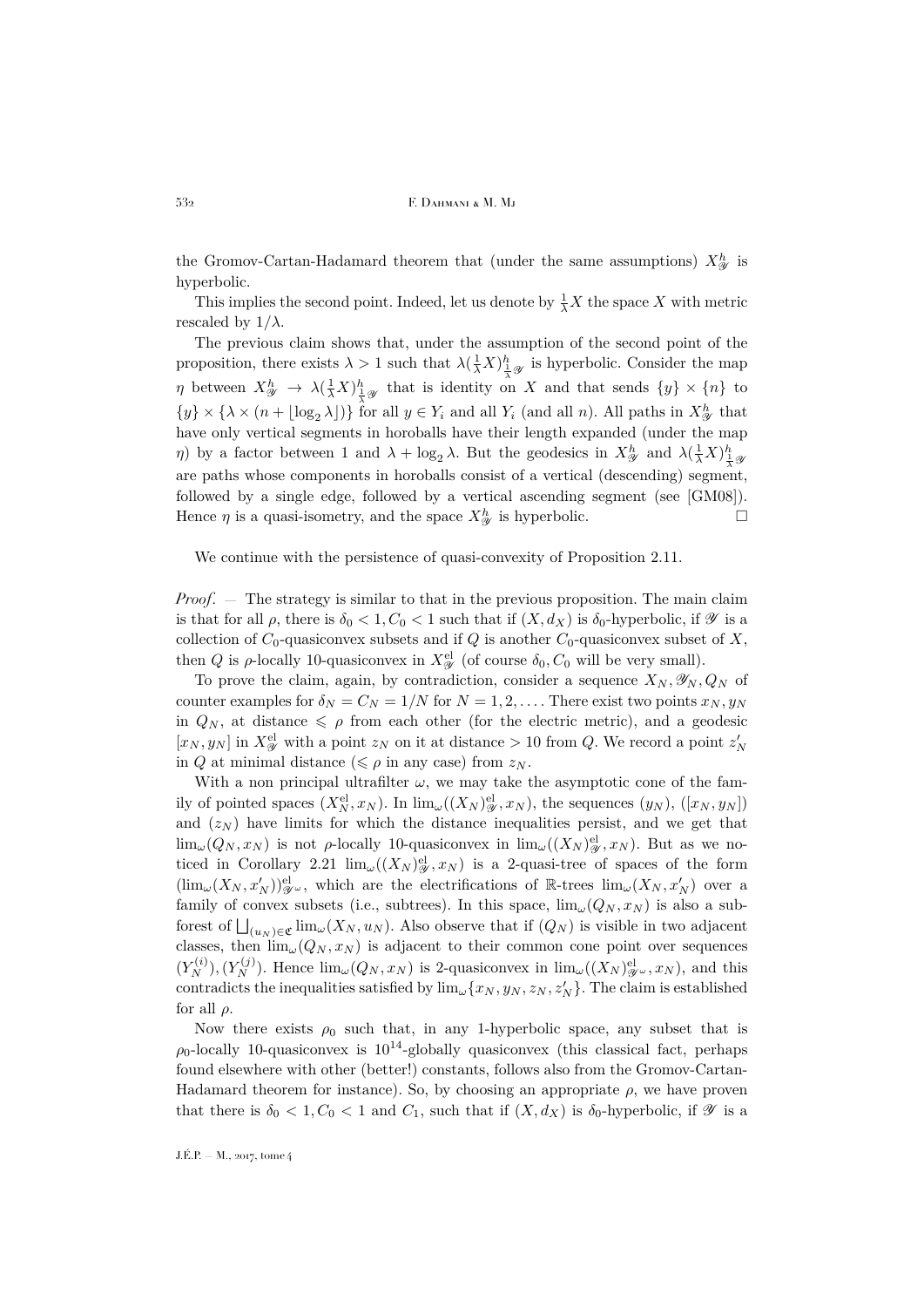collection of  $C_0$ -quasiconvex subsets and if Q is another  $C_0$ -quasiconvex subset of X, then Q is  $C_1$ -quasiconvex in  $X_{\mathscr{Y}}^{\text{el}}$ .

Coming back to the statement of the proposition, by rescaling our space, we have proven that if  $(X, d_X)$  is a  $\delta$ -hyperbolic metric space with a collection  $\mathscr Y$  of C-quasiconvex sets, and if Q is C-quasiconvex, then Q is  $\lambda C_1$ -quasiconvex in  $X_{\mathscr{Y}}^{el}$ (as defined in the previous proof) for  $\lambda = \max{\{\delta/\delta_0, C/C_0\}}$ . Since  $X_{\mathscr{Y}}^{el_{\lambda}}$  is quasiisometric to  $X^{\text{el}}_{\mathscr{Y}}$ , by a  $(\lambda, \lambda)$ -quasi-isometry, it follows that  $Q$  is  $C'$ -quasiconvex in  $X^{\text{el}}_{\mathscr{Y}}$ for  $C'$  depending only on  $\delta, C$ .

Finally, we consider the proposed converse in Proposition [2.12.](#page-9-0) We use the same strategy again. The claim is now the lemma below. To state it, we need to define the m-coarse path metric on an m-coarse path connected subspace of a metric space. A subset  $Y \subset X$  of a metric space is m-coarse path connected if for any two points x, y in it there is a sequence  $x_0 = x, x_1, \ldots, x_r = y$  for some r such that  $x_i \in Y$ and  $d_X(x_i, x_{i+1}) \leq m$  for all i. We call such a sequence an m-coarse path or a path with mesh  $\leqslant m$ . The length of the coarse path  $(x_0, \ldots, x_r)$  is  $\sum d_X(x_i, x_{i+1})$ . The m-coarse path metric on  $Y$  is the distance obtained by taking the infimum of lengths of coarse paths between its points. An m-coarse geodesic is a coarse path realizing the coarse path metric between two points.

LEMMA 2.22.  $-$  *Fix*  $C_H^{\text{el}}$ ,  $R > 0$ ,  $Q > 1$ ,  $\varepsilon > 0$ , and  $\Delta > 10\varepsilon$ . Then there exists  $\delta_0, C_0, m_0 > 0$ , such that the following holds:

*Assume that*  $(X, d)$  *is geodesic,*  $\delta_0$ *-hyperbolic, with a collection*  $\mathscr Y$  *of*  $C_0$ *-quasiconvex subsets. Further suppose that*  $H$  *is an*  $m_0$ -coarsely connected subset of  $X$  which is  $C_H^{\text{el}}$ -quasiconvex in the electrification  $X_{\mathscr{Y}}^{\text{el}}$ . Equip  $H^{+\varepsilon \Delta}$  with its m<sub>0</sub>-coarse path met*ric*  $d_H$ .

*Assume also that whenever*  $H(\Delta, \varepsilon)$ -meets a set  $Y \in \mathcal{Y}$ , there is a  $(Q, C_0)$ -quasi*geodesic path, which is an*  $(m_0/10)$ *-coarse path, in*  $H^{+\epsilon\Delta}$  *joining the meeting points in* H*.*

*Then for all*  $a, b \in H^{+\varepsilon \Delta}$  *at*  $d_H$ -distance at most R from each other, any  $m_0$ -coarse  $\delta_0$ -quasi-geodesic of  $H^{+\varepsilon\Delta}$  (for its coarse path metric) between a,b is  $(\Delta \times C_H^{\rm el})$ -close *to a geodesic of* X*.*

*Proof.* — Suppose that the claim is false: For all choice of  $\delta$ , C, m there is a counterexample. Set  $\delta_N = C_N = 1/N$ .

For each  $\varepsilon$ , there exists N such that, in a  $(1/N)$ -hyperbolic space, for any two points x, y, and any  $(Q, 1/N)$ -quasigeodesic p which is a  $(1/N)$ -coarse path between these two points, the  $\varepsilon$ -neighborhood of p contains the geodesics [x, y]. (This, for instance, is visible on an asymptotic cone).

Thus, it is possible to choose a sequence  $m_N > 10/N$  decreasing to zero, such that pairs of  $(9\Delta/10)$ -long  $(Q, 1/N)$ -quasigeodesics with mesh  $\leq 1/N$  in a  $(1/N)$ -hyperbolic spaces, with starting points at distance  $\leq \Delta/10$  from each other, and ending points at distance  $\leq \Delta/10$  from each other, necessarily lie at distance  $(m_N / 10)$  from one another.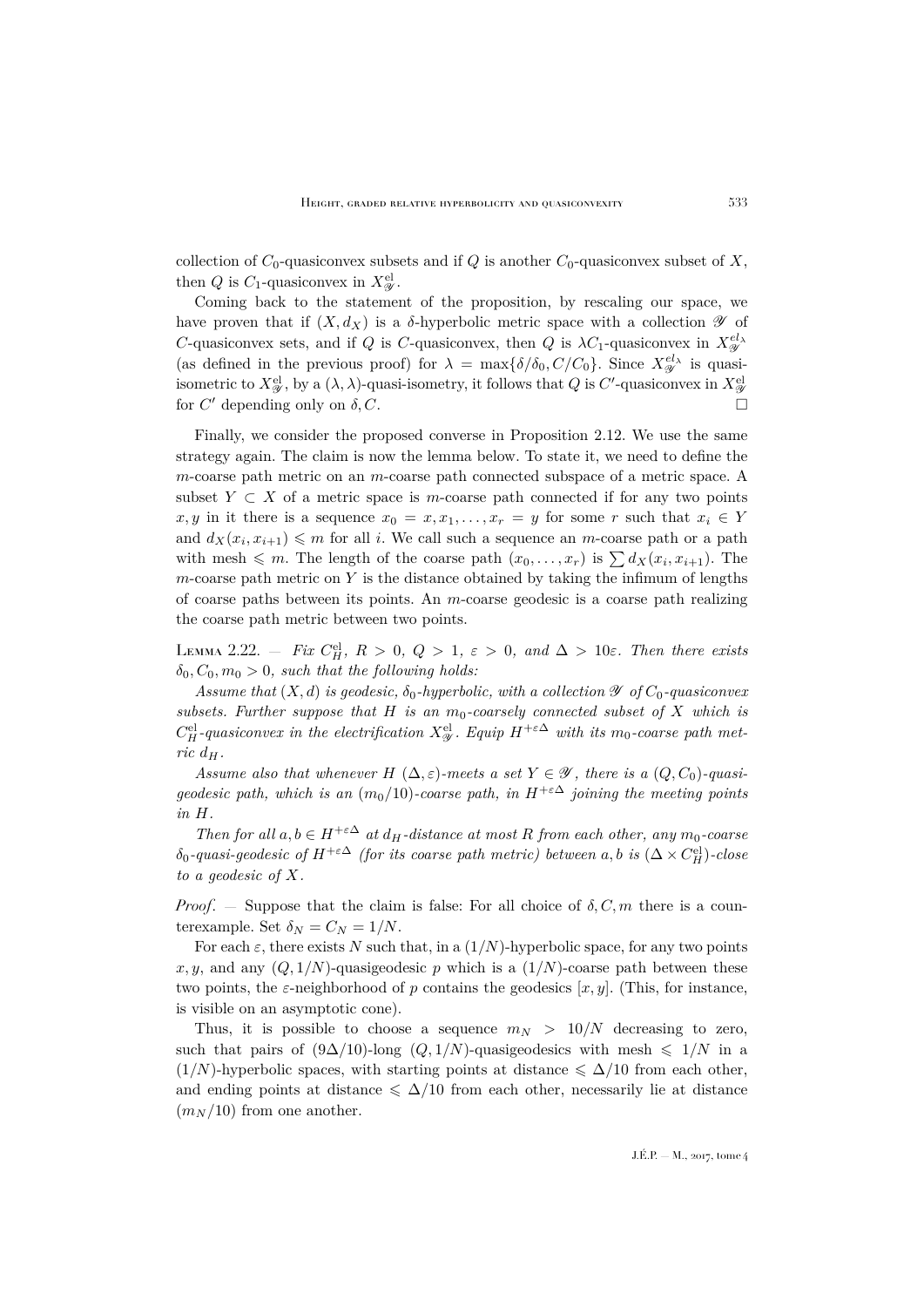Let then  $X_N, H_N, \mathscr{Y}_N$  be a counterexample to our claim for these values: for each N there is  $a_N, b_N$  in  $H_N^{+\Delta}$ , R-close to each other for  $d_{H_N}$ , and a point  $c_N \in H_N^{+\Delta}$  in a coarse  $\delta_N$ -quasi-geodesic in  $[a_N, b_N]_{d_{H_n}}$  at distance at least  $(\Delta \times C_H^{\text{el}})$  from a geodesic  $[a_N, b_N]$  in  $X_N$ . However  $c_N$  is  $C_H^{\text{el}}$ -close to a geodesic  $[a_N, b_N]_{\text{el}}$  in  $X^{\text{el}}$ . Passing to an asymptotic cone, we find a map  $p_{\omega}$  from an interval  $[0, R]$  to a continuous path in  $\lim_{\omega} (H_N, a_N)$  from  $a^{\omega}$  to  $b^{\omega}$  (which can be equal to  $a^{\omega}$ ) that passes through a point  $c^{\omega}$  at distance  $\geqslant (\Delta \times C_H^{\text{el}})$  from the arc  $[a^{\omega}, b^{\omega}]$  in  $\lim_{\omega} (X_N, a_N)$ .

However, it is at distance  $\leqslant C_H^{\text{el}}$  in the electrification of  $\lim_{\omega}(X_N, a_N)$  by  $\mathscr{Y}^{\omega}$ . It follows that on the path in  $\lim_{\omega}(X_N, a_N)$  from  $[a^{\omega}, b^{\omega}]$  to  $c^{\omega}$ , there must exist a segment of length  $\geqslant \Delta$  belonging to the same  $Y^{\omega} \in \mathscr{Y}^{\omega}$  . Let us say that  $Y^{\omega}$  is the limit of a sequence  $Y_N$ . Note that the limit path  $p_\omega$  crosses this segment at least twice (once in either direction).

Thus, for N large enough,  $H_N$  ( $\Delta, \varepsilon$ )-meets Y<sub>N</sub>, with two pairs of meeting points  $(r_1, r_2), (s_1, s_2)$  in  $H_N$ , where  $d(r_1, r_2) \ge 9\Delta/10$  (and  $(s_1, s_2) \ge 9\Delta/10$ ) and  $d(r_1, s_1) \leq 3\Delta/10$  and  $d(r_2, s_2) \leq 3\Delta/10$ . By assumption, there is a  $(Q, 1/N)$ -quasigeodesic path in  $H^{+\varepsilon\Delta}$  from  $s_1$  to  $s_2$  and another from  $r_1$  to  $r_2$ , with mesh  $\langle m_N/10 \rangle$ . They have to fellow travel on a large subpath, and pass at distance  $\leq m_N / 10$  from each other, by choice of  $m_N$ . One can therefore find a shortcut that is still a path in  $H^{+\Delta}$  of mesh  $\leq m_N$ , a contradiction.

From the claim, we can prove the statement of the proposition. Consider a situation as in the statement. We may choose the coarse path connectivity constant of H to be more than 10 times the quasigeodesic constant of the last assumption there. Take  $\varepsilon$ , given by the assumption of the proposition, and  $\Delta > \max\{100\varepsilon, \Delta_0\}$ . Let Q be the quasi-geodesic constant given by the the assumption of the proposition on  $(\Delta, \varepsilon)$ -meetings, and  $C_H^{\text{el}}$  be as given by the assumption. Take R larger (how large will be made clear in the proof).

Rescale the space  $X$  so that the hyperbolicity constant, the quasiconvexity constant of items of  $\mathscr Y$ , and the constant of coarse path connection of  $H$  are respectively smaller than  $\delta_0$ ,  $C_0$ ,  $m_0$  of the lemma above.

Note that the assumption of the proposition on  $(\Delta, \varepsilon)$ -meetings is invariant under rescaling (except for the value of  $\Delta_0$ ). Thus, this assumption still holds, with the same  $\varepsilon$ , and for the specified  $\Delta$  chosen above. The lemma applies, and  $H^{+\varepsilon\Delta}$  is R-locally quasiconvex for the rescaled metric. By the local to global principle (in  $\delta_0$ ) hyperbolic spaces), with a suitable preliminary (large enough) choice of R,  $H^{+\epsilon\Delta}$ is then globally quasiconvex. After rescaling back to the original metric of X,  $H^{+\lambda}$ is still quasiconvex for some  $\lambda$  (depending on  $\varepsilon \Delta$ , and the coefficient of rescaling); hence  $H$  is quasiconvex.

By construction, we also have the statement on the dependence of the quasiconvexity constant.

2.5.4. *Coarse hyperbolic embeddedness and strong relative hyperbolicity*. — The following proposition establishes the equivalence of coarse hyperbolic embeddedness and strong relative hyperbolicity in the context of this paper.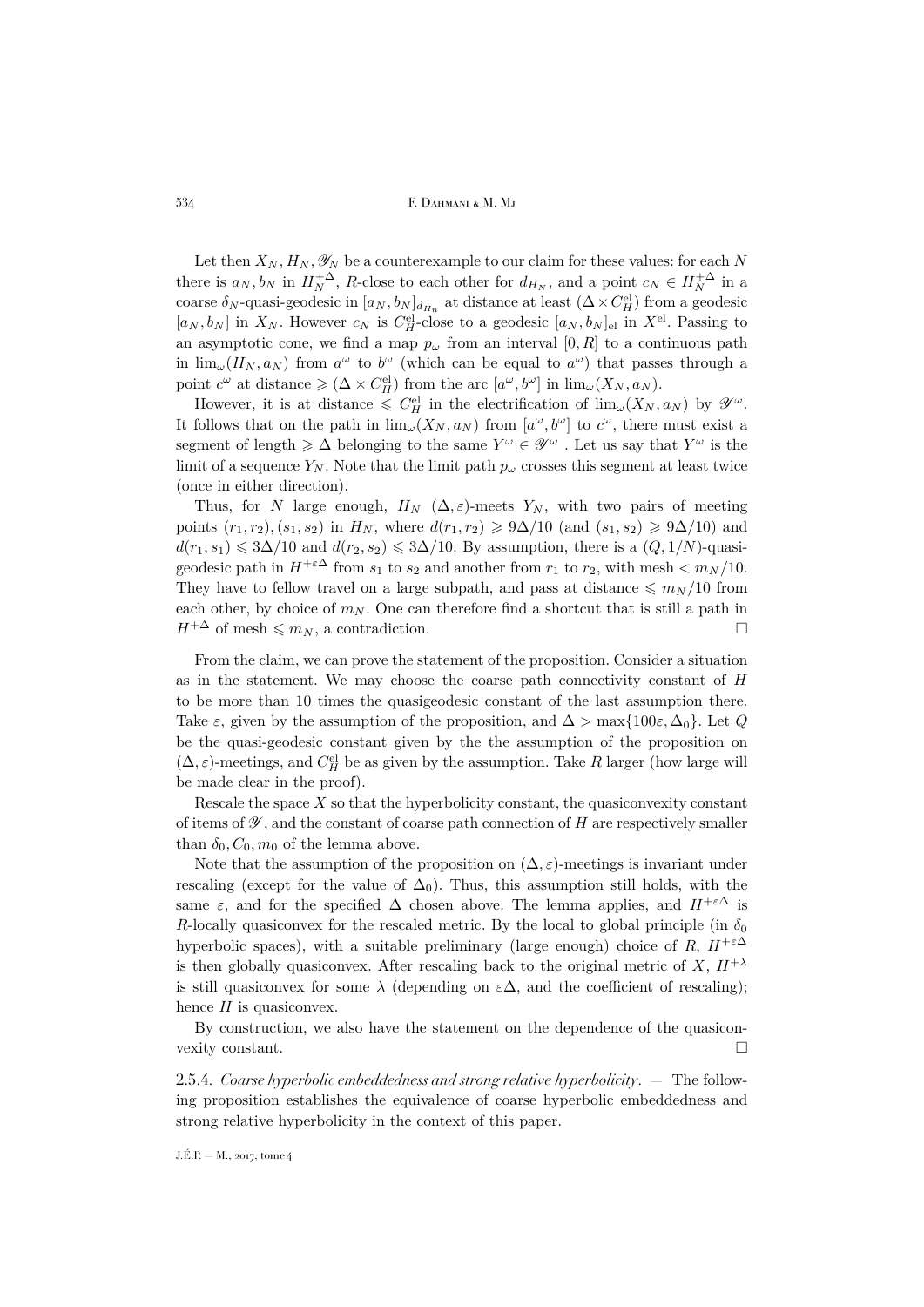<span id="page-21-0"></span>PROPOSITION 2.23.  $-$  *Assume that*  $(X, d)$  *is a metric space, and that*  $\mathscr Y$  *is a collection of subspaces.*

*If the horoballification*  $X_{\mathcal{Y}}^h$  *of* X *over*  $\mathcal{Y}$  *is hyperbolic, then*  $\mathcal{Y}$  *is coarsely hyperbolically embedded in the sense of spaces.*

*If* X *is hyperbolic and if* Y *is coarsely hyperbolically embedded in the sense of* spaces, then  $X_{\mathcal{Y}}^h$  is hyperbolic.

We remark here parenthetically that the converse should be true without the assumption of hyperbolicity of  $X$ . However, this is not necessary for this paper.

*Proof.* – Assume that the horoballification  $X_{\mathcal{Y}}^h$  of X over  $\mathcal{Y}$  is  $\delta$ -hyperbolic. The horoballs  $Y^h$  (corresponding to Y) are thus 10 $\delta$ -quasiconvex. Therefore, by Proposi-tion [2.10,](#page-8-0) the electrified space obtained by electrifying (coning off) the horoballs  $Y^h$ is hyperbolic.

Since by Proposition [2.8](#page-7-0) this space is quasi-isometric to  $(X_{\mathscr{Y}}^{\text{el}}, d_{\mathscr{Y}}^{\text{el}})$ , it follows that the later is hyperbolic. This proves the first condition of Definition [2.2.](#page-5-0)

We want to prove the existence of a proper increasing function  $\psi : \mathbb{R}_+ \to \mathbb{R}_+$ , such that the angular metric at each cone point  $v_Y$  (for  $Y \in \mathscr{Y}$ ) of  $(X_{\mathscr{Y}}^{\text{el}}, d_{\mathscr{Y}}^{\text{el}})$  is bounded below by  $\psi \circ d|_Y$ . Define

$$
\psi(r) = \inf_{Y \in \mathscr{Y}} \inf_{\substack{y_1, y_2 \in Y \\ d(y_1, y_2) \le r}} \hat{d}(y_1, y_2).
$$

Of course, the angular metric at  $v_Y$  is bounded below by  $\psi \circ d|_Y$ . The function  $\psi$ is obviously increasing. We need to show that it is proper, i.e., that it goes to  $+\infty$ .

If  $\psi$  is not proper, then there exists  $\theta_0 > 0$  such that for all D, there exist  $Y \in \mathscr{Y}$ and  $y, y' \in Y$  at d-distance greater than D but  $\hat{d}(y, y') \leq \theta_0$  (where  $\hat{d}$  is the angular metric on Y). We choose  $D \gg \theta_0 \delta$  (for instance  $D = \exp(100(\theta_0 + 1)(\delta + 1))$ ).

Consider a path in  $(X_{\mathscr{Y}}^h)$ <sup>el</sup> of length less than  $\theta_0$  from y to y' avoiding the cone point of Y. Because  $D \gg \theta_0$ , this path has to pass through other cone points. It can thus be chosen as a concatenation of  $N + 1$  geodesics whose vertices are  $y, y'$  and some cone points  $v_1, \ldots, v_N$  (corresponding to  $Y_1, \ldots, Y_N$  with  $N < \theta_0$ ). Adjoining the (geodesic) path  $[y, v_Y] \cup [v_Y, y']$  (where  $v_Y$  corresponds to the cone point for Y), we thus have a geodesic  $(N+2)$ -gon  $\sigma$ . Next replace each passage of  $\sigma$  through a cone point  $(v_i \text{ or } v_Y)$  in  $X^{\text{el}}_{\mathscr{Y}}$  by a geodesic  $(\mu_i \text{ or } \mu_Y \text{ respectively})$  in the corresponding horoball  $(Y_i^h$  or  $Y^h$  respectively) in  $X_{\mathcal{Y}}^h$  to obtain a geodesic  $(2N+2)$ -gon P in  $X_{\mathcal{Y}}^h$ . The geodesic segments  $\mu_i$  or  $\mu_Y$  comprise  $(n + 1)$  alternate sides of this geodesic  $(2N + 2)$ -gon.

Since  $X_{\mathscr{Y}}^h$  is  $\delta$ -hyperbolic, it follows that the mid-point m of  $\mu_Y$  is at distance  $\leqslant (2N+2)\delta$  from another edge of P. Note that m is in the horoball of Y, and because the distance in Y between y and y' is larger than D, we have that  $d^h(m, Y)$  is at least  $log(D)/2$ .

Since no other edge of P enters the horoball  $Y^h$ , this forces  $log(D)$  (and hence D) to be bounded in terms of  $\theta_0$  and  $\delta: D \leq \exp(4(N+1)\delta)$ . Since  $N \leq \theta_0$ , this is a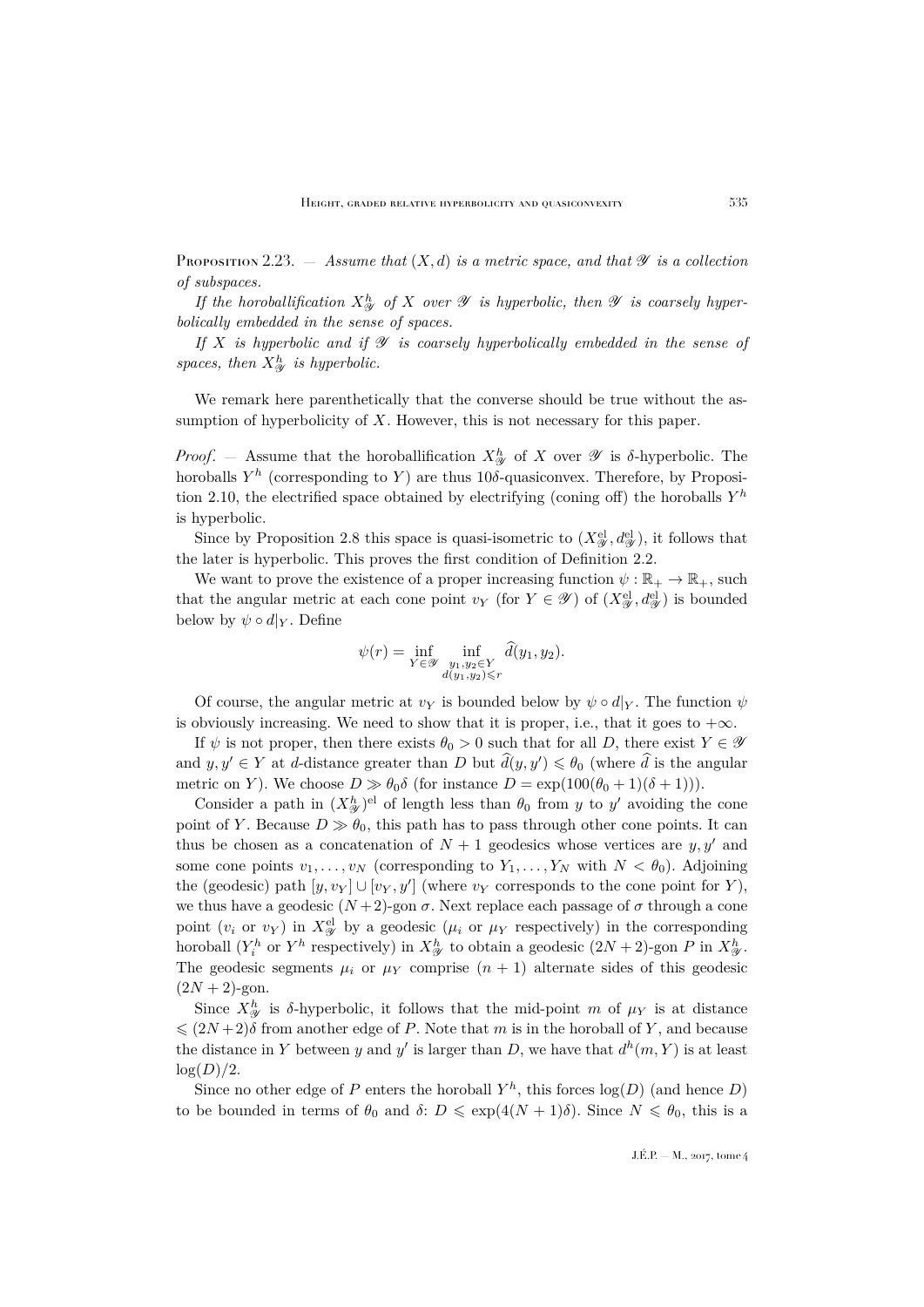contradiction with the choice of D. We can conclude that  $\psi$  is proper, and we have the first statement.

Let us consider the second statement. If X is hyperbolic and if  $\mathscr Y$  is coarsely hyperbolically embedded in the sense of spaces, then elements of  $\mathscr Y$  are uniformly quasiconvex in  $(X, d)$  by [2.7,](#page-7-1) and, by the property of the angular distance on any  $Y \in \mathscr{Y}$ , they are mutually cobounded. The statement then follows by Proposition  $2.10.$ 

## 3. Algebraic height and intersection properties

<span id="page-22-0"></span>3.1. ALGEBRAIC HEIGHT.  $-$  We recall here the general definition for height of finitely many subgroups.

DEFINITION 3.1. – Let G be a group and  $\{H_1, \ldots, H_m\}$  be a finite collection of subgroups. Then the *algebraic height* of this collection is n if  $(n+1)$  is the smallest number with the property that for any  $(n+1)$  distinct left cosets  $g_1H_{\alpha_1},\ldots,g_{n+1}H_{\alpha_{n+1}}$ , the intersection  $\bigcap_{1\leqslant i\leqslant n+1}g_iH_{\alpha_i}g_i^{-1}$  is finite.

We shall describe this briefly by saying that algebraic height is the largest  $n$  for which the intersection of *n essentially distinct* conjugates of  $H_1, \ldots, H_m$  is infinite. Here 'essentially distinct' refers to the cosets of  $H_1, \ldots, H_m$  and not to the conjugates themselves.

For hyperbolic groups, one of the main theorems of [\[GMRS98\]](#page-41-1) is the following:

<span id="page-22-1"></span>Theorem 3.2 ([\[GMRS98\]](#page-41-1)). — *Let* G *be a hyperbolic group and* H *a quasiconvex subgroup. Then the algebraic height of*  $H$  *is finite. Further, there exists*  $R_0$  *such that if*  $H ∩gHg<sup>-1</sup>$  *is infinite, then* g *has a double coset representative with length at most*  $R_0$ *. The same conclusions hold for finitely many quasiconvex subgroups*  $\{H_1, \ldots, H_n\}$ 

*of* G*.*

We quickly recall a proof of Theorem [3.2](#page-22-1) for one subgroup  $H$  in order to generalize it to the context of mapping class groups and  $Out(F_n)$ .

*Proof.* – Let G be hyperbolic,  $X(=\Gamma_G)$  a Cayley graph of G with respect to a finite generating set (assumed to be  $\delta$ -hyperbolic), and H a  $C_0$ -quasiconvex subgroup of G. Suppose that there exist N essentially distinct conjugates  $\{H^{g_i}\}, i=1,\ldots,N,$ of H that intersect in an infinite subgroup. The N left-cosets  $q_iH$  are disjoint and share an accumulation point p in the boundary of G (in the limit set of  $\bigcap_i H^{g_i}$ ). Since all  $g_iH$  are  $C_0$ -quasiconvex, there exist N disjoint quasi-geodesics  $\sigma_1, \ldots, \sigma_N$ (with same constants  $\lambda, \mu$  depending only on  $C_0, \delta$ ) converging to p such that  $\sigma_i$ is in  $g_iH$ . Since X is δ-hyperbolic, there exists  $R(= R(\lambda, \mu, \delta) = R(C_0, \delta))$  and a point  $p_0$  sufficiently far along  $\sigma_1$  such that all the quasi-geodesics  $\sigma_1, \ldots, \sigma_N$  pass through  $B_R(p_0)$ . Hence  $N \leq \#(B_R(p_0))$  giving us finiteness of height.

Further, any such  $\sigma_i$  furnishes a double coset representative  $g'_i$  of  $g_i$  (say by taking a word that gives the shortest distance between  $H$  and the coset  $g_iH$ ) of length bounded in terms of R. This furnishes the second conclusion.  $\square$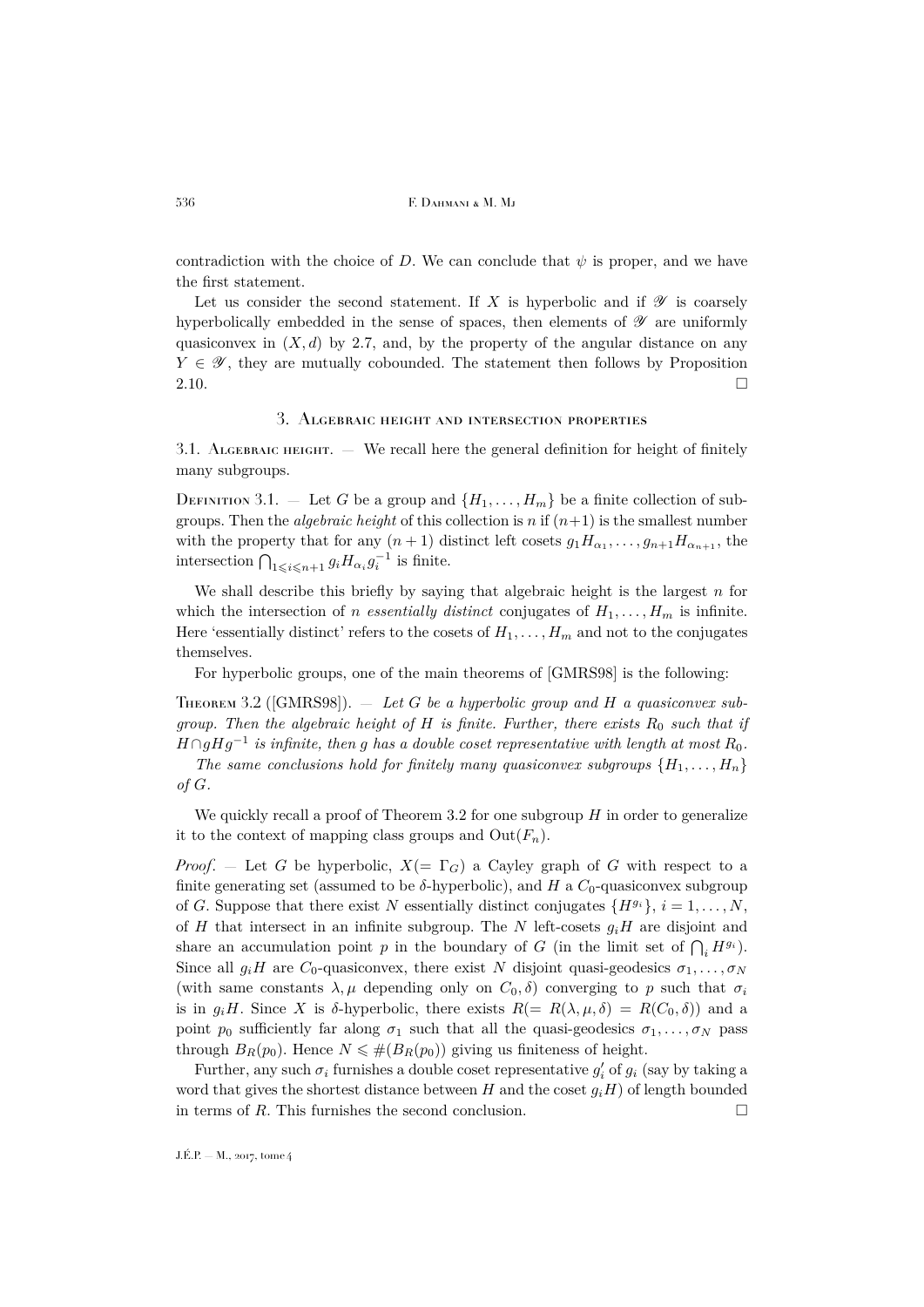REMARK 3.3.  $-$  A word about generalizing the above argument to a family  $\mathscr{H}$  of finitely many subgroups is necessary. The place in the above argument where  $\mathcal{H}$ consists of a singleton is used essentially is in declaring that the N left-cosets  $g_iH$ are disjoint. This might not be true in general (e.g.  $H_1 < H_2$  for a family having two elements). However, by the pigeon-hole principle, choosing  $N_1$  large enough, any  $N_1$ distinct conjugates  $\{H_i^{g_i}\}, i=1,\ldots,N$ ,  $H_i \in \mathcal{H}$  must contain N essentially distinct conjugates  $\{H^{g_i}\}, i = 1, ..., N$  of some  $H \in \mathcal{H}$  and then the above argument for a single  $H \in \mathcal{H}$  goes through.

REMARK  $3.4. - A$  number of other examples of finite algebraic height may be obtained from certain special subgroups of relatively hyperbolic groups, mapping class groups and  $Out(F_n)$ . These will be discussed after we introduce geometric height later in the paper.

3.2. GEOMETRIC  $i$ -FOLD INTERSECTIONS.  $-$  Given a finite family of subgroups of a group we define collections of geometric i-fold intersections.

<span id="page-23-0"></span>DEFINITION 3.5. — Let G be endowed with a left invariant word metric d. Let  $\mathscr H$  be a finite family of subgroups of G.

For  $i \in \mathbb{N}, i \geq 2$ , define the *geometric i-fold intersection*, or simply the *i*-fold intersection of cosets of  $\mathscr{H}, \mathscr{H}_i$ , to be the set of subsets J of G for which there exist  $H_1, \ldots, H_i \in \mathcal{H}$  and  $g_1, \ldots, g_i \in G$ , and  $\Delta \in \mathbb{N}$  satisfying:

$$
J = \left(\bigcap_j (g_j H_j)^{+\Delta}\right)
$$

and  $\bigcap_j (g_j H_j)^{+\Delta}$  is not in the 20δ-neighborhood of  $\bigcap (g_j H_j)^{+\Delta-2\delta}$ , and the diameter of J is at least  $10\Delta$ .

Geometric  $i$ -fold intersections are thus, by definition, intersections of thickenings of cosets. The condition that the diameter of the intersection is larger than 10 times the thickening is merely to avoid counting myriads of too small intersections.

The next proposition establishes that the collection of such intersections is again closed under intersection.

<span id="page-23-1"></span>Proposition 3.6. — *Consider*  $J \in \mathcal{H}_j$ , and  $K \in \mathcal{H}_k$  for  $j < k$  and let  $\Delta_J, \Delta_K$ *be constants as in Definition* [3.5](#page-23-0) *for defining* J *and* K *respectively. Write* J =  $\left(\bigcap_i \left(g_i H_i\right)^{+\Delta_J}\right)$  and  $K = \left(\bigcap_i \left(g'_i H'_i\right)^{+\Delta_K}\right)$ , and let  $\Delta_0 > \max(\Delta_J, \Delta_K)$ .

*Assume that* J and K  $(\Delta, \varepsilon)$ -meet, for some  $\Delta > 20\Delta_0$ , and for  $\varepsilon < 1/50$ .

*Then either*  $K \subset J$ *, or for any pair of*  $(\Delta, \varepsilon)$ *-meeting points of* J *and* K, *there is*  $L \in \mathcal{H}_{j+1}$  *contained in J, that contains it.* 

*Proof.* – Let  $x, y$  be  $(\Delta, \varepsilon)$ -meeting points of J and K. If  $K \not\subset J$ , we can assume that x, y are in  $(g'_1 H'_1)^{+\Delta_K + \varepsilon \Delta}$  for some  $g'_1 H'_1$  not contained in the collection  $\{g_i H_i\}$ .

Notice that x, y are in  $\bigcap_i (g_i H_i)^{+\Delta_J+\epsilon\Delta} \cap (g'_1 H'_1)^{+\Delta_K+\epsilon\Delta}$ , hence in  $\bigcap_i (g_i H_i)^{+\Delta'}$  $(g'_1 H'_1)^{+\Delta'}$  for  $\Delta'$  the greater of  $\Delta_K + \varepsilon \Delta$  and  $\Delta_J + \varepsilon \Delta$ .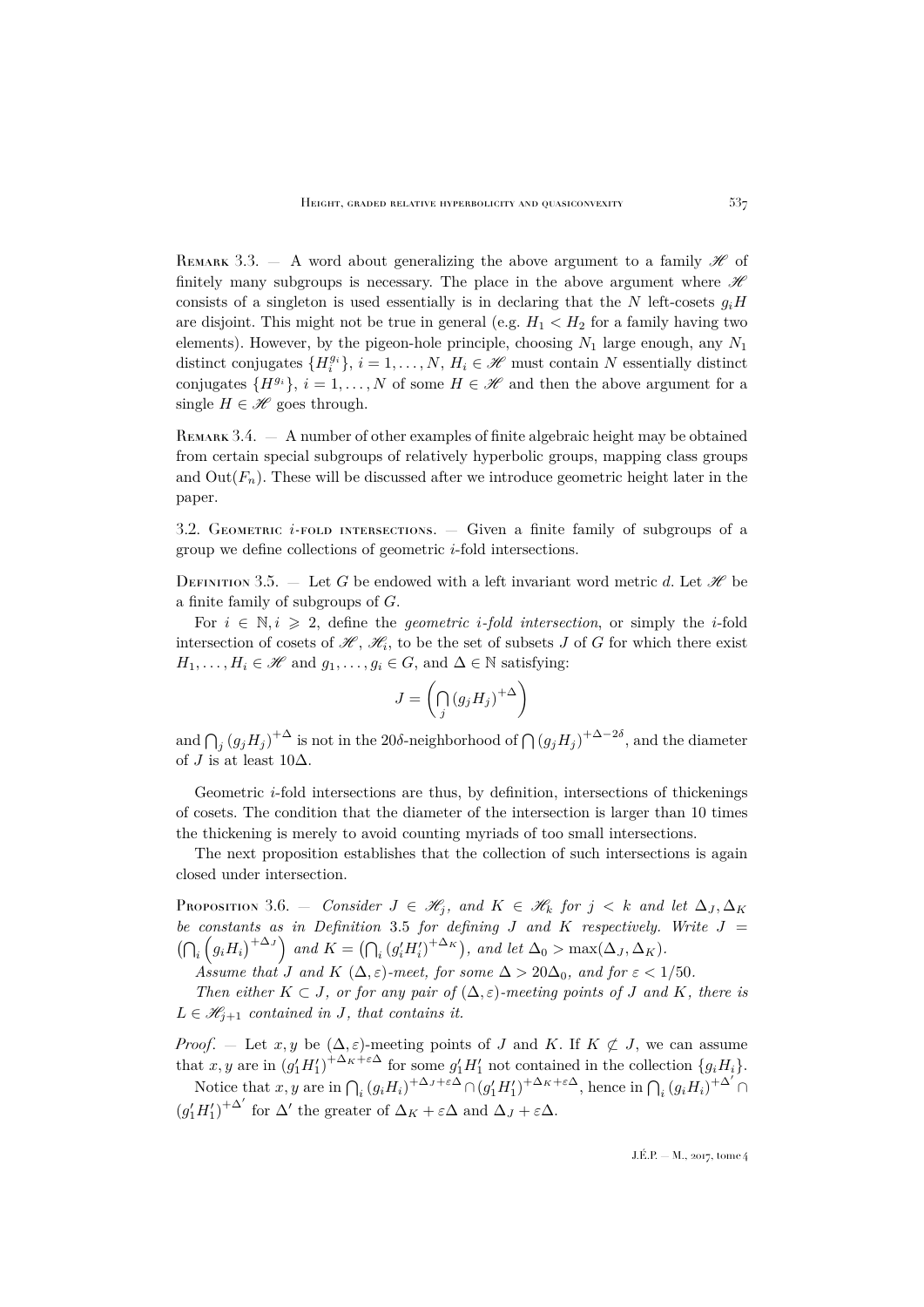We argue by contradiction. Suppose that  $x, y$  are contained in the 20 $\delta$ -thickening of a 2δ-lesser intersection. It follows that there are  $x', y'$  such that  $d(x, x') \leq 20\delta$ ,  $d(y, y') < 20\delta$  and still  $d(x', J) \leq \varepsilon \Delta - 2\delta$ , and  $d(y', J) \leq \varepsilon \Delta - 2\delta$ . But by definition of  $(\Delta, \varepsilon)$ -meeting, this is a contradiction.

Finally, the diameter of the intersection of  $\Delta'$ -thickenings of our cosets, is larger than  $\Delta$ . Since the thickening constant is  $\Delta' \leq \Delta_0 + \varepsilon \Delta$ , the ratio of the thickening constant by the diameter is at most  $(\Delta_0 + \varepsilon \Delta)/\Delta$  which is less than 1/10, hence the result.

Let  $(G, d)$  be a group with a word metric and  $H < G$  a subgroup. The restriction of d on H will be called the *induced metric* on H from G.

<span id="page-24-0"></span>Proposition 3.7.  $-$  Let  $(G, d)$  be a group with a  $\delta$ -hyperbolic word metric (not nec*essarily locally finite).*

*Assume that*  $A_1, \ldots, A_n$  *are*  $C$ *-quasiconvex subsets of*  $G$ *. Then for all*  $\Delta > C + 20\delta$ *, the intersection*  $\bigcap A_i^{+\Delta}$  *is* (4 $\delta$ )*-quasiconvex in* (*G*, *d*)*.* 

*Moreover, if* A *and* B are C-quasiconvex subsets of G, and if  $\Pi_B(A)$  denotes *the set of nearest points projections of* A *on* B, then, either  $\Pi_B(A) \subset A^{+3C+10\delta}$ *or* diam  $\Pi_B(A) \leq 4C + 20\delta$ .

*Proof.* – Consider  $x, y \in \bigcap A_i^{\{+\Delta\}}$  and take  $a_i, b_i$  some nearest point projection on  $A_i$ . On a geodesic  $[x, y]$  take p at distance greater than 4 $\delta$  from x and y. Hyperbolicity applied to the quadrilateral  $(x, a_i, b_i, y)$  tells us that x is 4 $\delta$ -close to  $[x'_i, a_i] \cup [a_i, b_i] \cup$  $[b_i, y'_i]$ , where  $x'_i$  and  $y'_i$  are the points of, respectively  $[x, a_i]$  and  $[y, b_i]$ , at distance  $4\delta$ from, respectively,  $x$  and  $y$ .

Let us call  $[x'_i, a_i], [b_i, y'_i]$  the approaching segment, and  $[a_i, b_i]$  the traveling segments. Hence for each i,  $p$  is closed to either an approaching segment, or the traveling segment, with subscript i.

– If p is close to an approaching segment of index *i*, then it is in  $A_i^{+\Delta}$ .

– If  $x$  is close to the traveling segment of index  $i$ , then it is at distance at most  $C + 10\delta$  from  $A_i$ , hence in  $A_i^{+\Delta}$  because  $\Delta > C + 10\delta$ .

We thus obtain that  $[x, y]$  remains at distance  $4\delta$  from  $\bigcap A_i^{+\Delta}$ .

To prove the second statement, take  $a_0, b_0$  in A and B respectively realizing the distance (up to  $\delta$  if necessary). Let  $b \in \Pi_B(A)$ , and assume that it is the projection of a. In the quadrilateral  $a, a_0, b, b_0$ , the geodesic  $[a, a_0]$  stays in  $A^{+C}$  and  $[b, b_0]$  is in  $B^{+C}$ . Since b is a projection, [b, a] fellow-travels [b, b<sub>0</sub>] for less than  $2C + 10\delta$ , and similarly for  $[b_0, a_0]$  with  $[b_0, b]$ . By hyperbolicity  $[b, b_0]$  thus stays 10 $\delta$  close to [a, a<sub>0</sub>] except for the part  $(2C + 10\delta)$ -close to either b or b<sub>0</sub>. It follows that either  $b \in A^{+(3C+10\delta)}$  or b is at distance  $\leqslant 4C + 20\delta$  from  $b_0$ . Thus  $\Pi_B(A) \subset A^{+3C+10\delta}$  or  $\text{diam } \Pi_B(A) \leq 4C + 20\delta.$ 

3.3. ALGEBRAIC  $i$ -FOLD INTERSECTIONS. — We provide now a more algebraic (group theoretic) treatment of the preceding discussion. This is in keeping with the more well-known setup of intersections of subgroups and their conjugates, cf. [\[GMRS98\]](#page-41-1).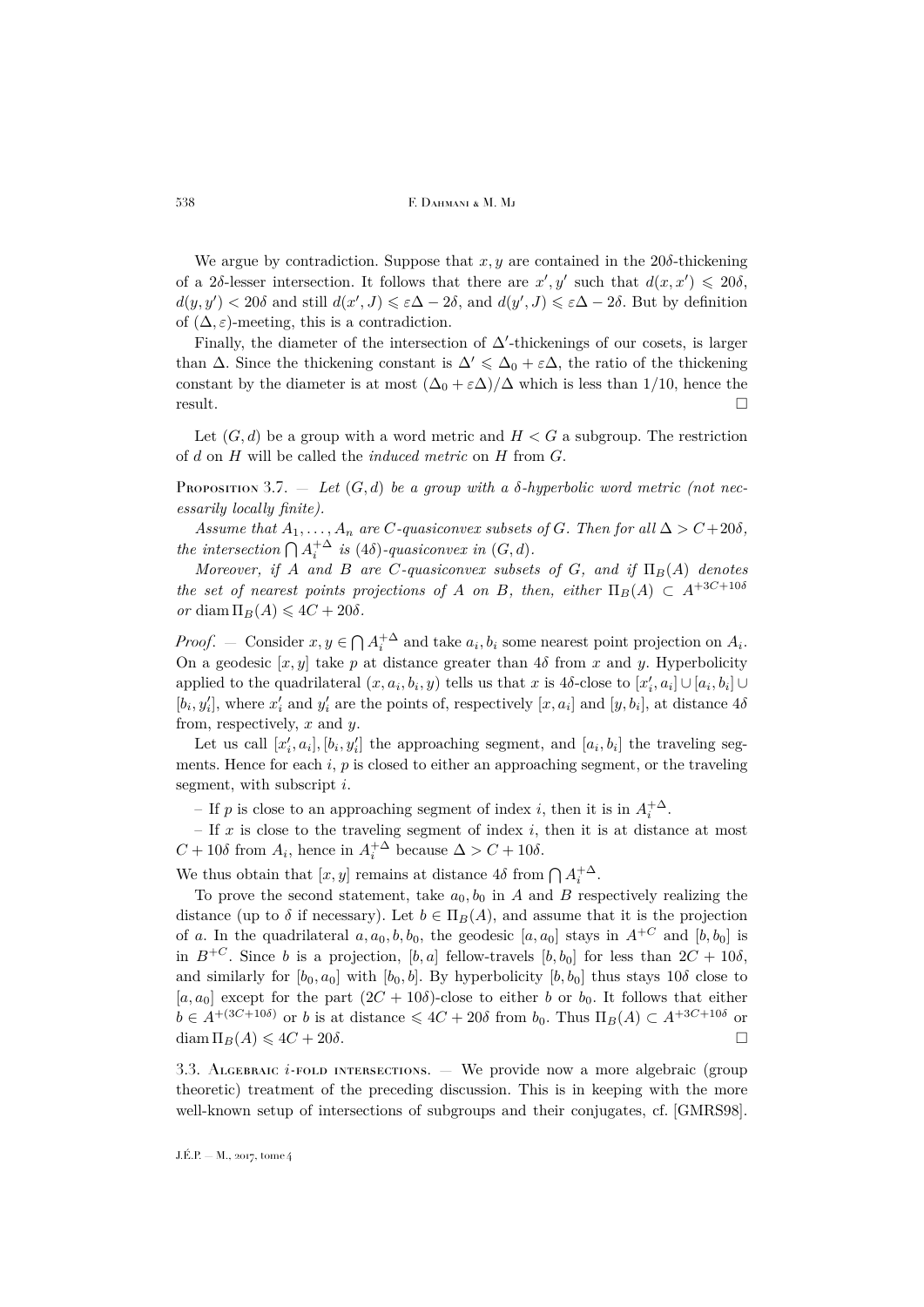Given a finite family of subgroups of a group we first define collections of  $i$ -fold conjugates or algebraic i-fold intersections.

DEFINITION 3.8. — Let G be endowed with a left invariant word metric d. Let  $\mathscr H$  be a family of subgroup of G. For  $i \in \mathbb{N}, i \geq 2$ , define  $\mathcal{H}_i$  to be the set of subgroups J of G for which there exists  $H_1, \ldots, H_i \in \mathcal{H}$  and  $g_1, \ldots, g_i \in G$  satisfying:

– the cosets  $g_jH_j$  are pairwise distinct (and hence as in [\[GMRS98\]](#page-41-1) we use the terminology that the conjugates  ${g_j H_j g_j^{-1}, j = 1, ..., i}$  are *essentially distinct*)

- *J* is the intersection  $\bigcap_j g_j H_j g_j^{-1}$ .
- $J$  is unbounded in  $(G, d)$ .

We shall call  $\mathcal{H}_i$  the family of *algebraic i-fold intersections* or simply, *i-fold conjugates*.

The second point in the following definition is motivated by the behavior of nearest point projections of cosets of quasiconvex subgroups of hyperbolic groups on each other. Let  $(G, d)$  be hyperbolic and  $H_1, H_2$  be quasiconvex. Let  $aH_1, bH_2$  be cosets and  $c = a^{-1}b$ . Then the nearest point projection of  $bH_2$  onto  $aH_1$  is the (left) a-translate of the nearest point projection of  $cH_2$  onto  $H_1$ . Let  $\Pi_B(A)$  denote the (nearest-point) projection of A onto B. Then  $\Pi_{H_1}(cH_2)$  lies in a bounded neighborhood (say  $D_0$ -neighborhood) of  $H_2^c \cap H_1$  and so  $\Pi_{aH_1}(bH_2)$  lies in a  $D_0$ -neighborhood of  $bH_2b^{-1}a\cap aH_1$ . The latter does lie in a bounded neighborhood of  $(H_2)^b\cap (H_1)^a$ , but this bound depends on  $a, b$  and is not uniform. Hence the somewhat convoluted way of stating the second property below. The language of nearest-point projections below is in the spirit of  $[M_110, M_114]$  while the notion of geometric *i*-fold intersections discussed earlier is in the spirit of [\[DGO17\]](#page-41-9).

DEFINITION 3.9. - Let G be a group and d a word metric on  $G$ .

A finite family  $\mathscr{H} = \{H_1, \ldots, H_m\}$  of subgroups of G, each equipped with a word-metric  $d_i$  is said to have the *uniform qi-intersection property* if there exist  $C_1, \ldots, C_n, \ldots$  such that

(1) for all  $n$ , and all  $H \in \mathcal{H}_n$ , H has a conjugate H' such that if d' is any *induced metric* on *H'* from some  $H_i \in \mathcal{H}$ , then  $(H', d')$  is  $(C_1, C_1)$ -qi-embedded in  $(G, d)$ ,

<span id="page-25-0"></span>(2) for all n, let  $(\mathscr{H}_n)$  be a choice of conjugacy representatives of elements of  $\mathscr{H}_n$ that are  $C_1$ -quasiconvex in  $(G, d)$ ; Let  $\mathscr{CH}_n$  denote the collection of left cosets of elements of  $(\mathscr{H}_n)_0$ ; for all  $A, B \in \mathscr{CH}_n$  with  $A = aA_0, B = bB_0$ , and  $A_0, B_0 \in (\mathscr{H}_n)_0$ ,  $\Pi_B(A)$  either has diameter bounded by  $C_n$  for the metric d, or  $\Pi_B(A)$  lies in a (left) a-translate translate of a  $C_n$ -neighborhood of  $A_0 \cap B_0^c$ , where  $c = a^{-1}b$ .

In keeping with the spirit of the previous subsection, we provide a geometric version of the above definition below.

DEFINITION 3.10. - Let G be a group and d a word metric on  $G$ .

A finite family  $\mathscr{H} = \{H_1, \ldots, H_m\}$  of subgroups of G, each equipped with a wordmetric  $d_i$  is said to have the *uniform geometric qi-intersection property* if there exist  $C_1, \ldots, C_n, \ldots$  such that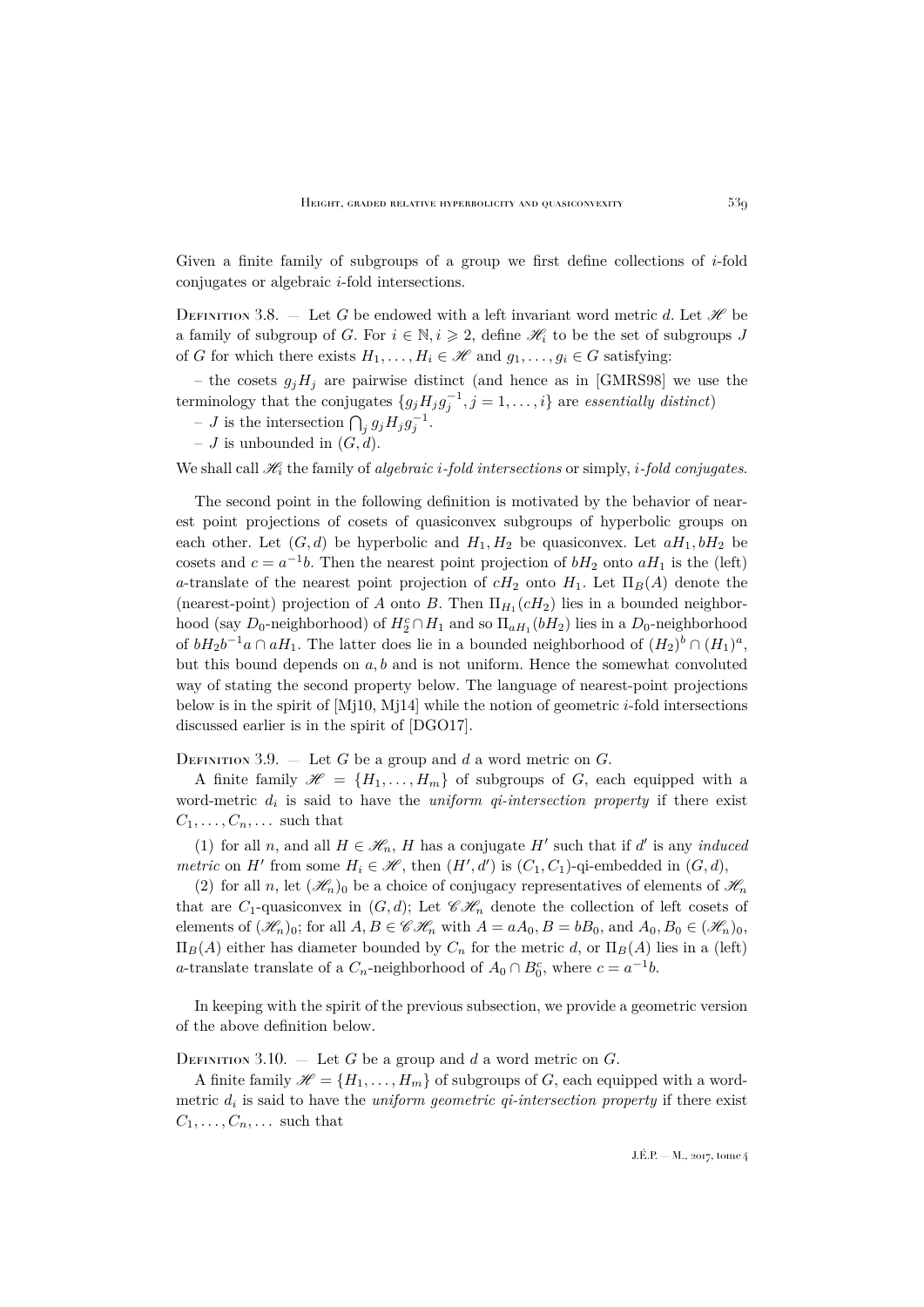(1) for all n, and all  $H \in \mathcal{H}_n$ ,  $(H, d)$  is  $C_n$ -coarsely path connected, and  $(C_1, C_1)$ qi-embedded in  $(G, d)$  (for its coarse path metric),

<span id="page-26-0"></span>(2) for all  $A, B \in \mathcal{H}_n$  either  $\text{diam}_{G,d}(\Pi_B(A)) \leqslant C_n$ , or  $\Pi_B(A) \subset A^{+C_n}$  for d.

<span id="page-26-3"></span>REMARK  $3.11.$  — The second condition of Definition [3.10](#page-26-0) follows from the first condition if  $d$  is hyperbolic by Proposition [3.7.](#page-24-0) Further, the first condition holds for such  $(G, d)$  so long as  $\Delta$  is taken of the order of the quasiconvexity constants (again by Proposition [3.7\)](#page-24-0).

Note further that if  $G$  is hyperbolic (with respect to a not necessarily locally finite word metric) and  $H$  is  $C$ -quasiconvex, then by Proposition [3.6](#page-23-1) the collection of geometric *n*-fold intersections  $\mathscr{H}_n$  is mutually cobounded for the metric of  $(G,d)_{\mathscr{H}_{n+1}}^{\text{el}}$ (as in Definition [2.9\)](#page-8-3).

3.4. Existing results on algebraic intersection properties. — We start with the following result due to Short.

<span id="page-26-1"></span>THEOREM 3.12 ([\[Sho91,](#page-42-3) Prop. 3]).  $-$  *Let* G *be a group generated by the finite set* S. *Suppose* G *acts properly on a uniformly proper geodesic metric space* (X, d)*, with a base point*  $x_0$ *. Given*  $C_0$ *, there exists*  $C_1$  *such that if*  $H_1, H_2$  *are subgroups of* G *for which the orbits*  $H_i x_0$  *are*  $C_0$ -quasiconvex in  $(X, d)$  (for  $i = 1, 2$ ) then the orbit  $(H_1 \cap H_2)x_0$  *is C*<sub>1</sub>-quasiconvex in  $(X, d)$ .

We remark here that in the original statement of  $\lbrack \text{Sho91}, \text{Prop.3} \rbrack$ , X is itself the Cayley graph of G with respect to  $S$ , but the proof there goes through without change to the general context of Proposition [3.12.](#page-26-1)

In particular, for G (Gromov) hyperbolic, or  $G = Mod(S)$  acting on Teichmüller space Teich(S) (equipped with the Teichmüller metric) and  $Out(F_n)$  acting on Outer space  $cv_N$  (with the symmetrized Lipschitz metric), the notions of (respectively) quasiconvex subgroups or convex cocompact subgroups of  $Mod(S)$  or  $Out(F_n)$  (see Sections [4.3](#page-30-1) and [4.4](#page-31-0) below for the lemmas) are independent of the finite generating sets chosen. Hence we have the following.

<span id="page-26-2"></span>THEOREM 3.13. - Let G be either  $Mod(S)$  or  $Out(F_n)$  equipped with some finite *generating set. Given*  $C_0$ *, there exists*  $C_1$  *such that if*  $H_1$ ,  $H_2$  *are*  $C_0$ *-convex cocompact subgroups of* G, then  $H_1 \cap H_2$  *is*  $C_1$ *-convex cocompact in* G.

The corresponding statement for relatively hyperbolic groups and relatively quasiconvex groups is due to Hruska. For completeness we recall it.

DEFINITION 3.14 ([\[Osi06b,](#page-42-4) [Hru10\]](#page-41-16)).  $-$  Let G be finitely generated hyperbolic relative to a finite collection  $\mathscr P$  of parabolic subgroups. A subgroup  $H \leq G$  is *relatively quasiconvex* if the following holds.

Let S be some (any) finite relative generating set for  $(G, \mathscr{P})$ , and let P be the union of all  $P_i \in \mathscr{P}$ . Let  $\overline{\Gamma}$  denote the Cayley graph of G with respect to the generating set  $S \cup P$  and d the word metric on G. Then there is a constant  $C_0 = C_0(S, d)$  such that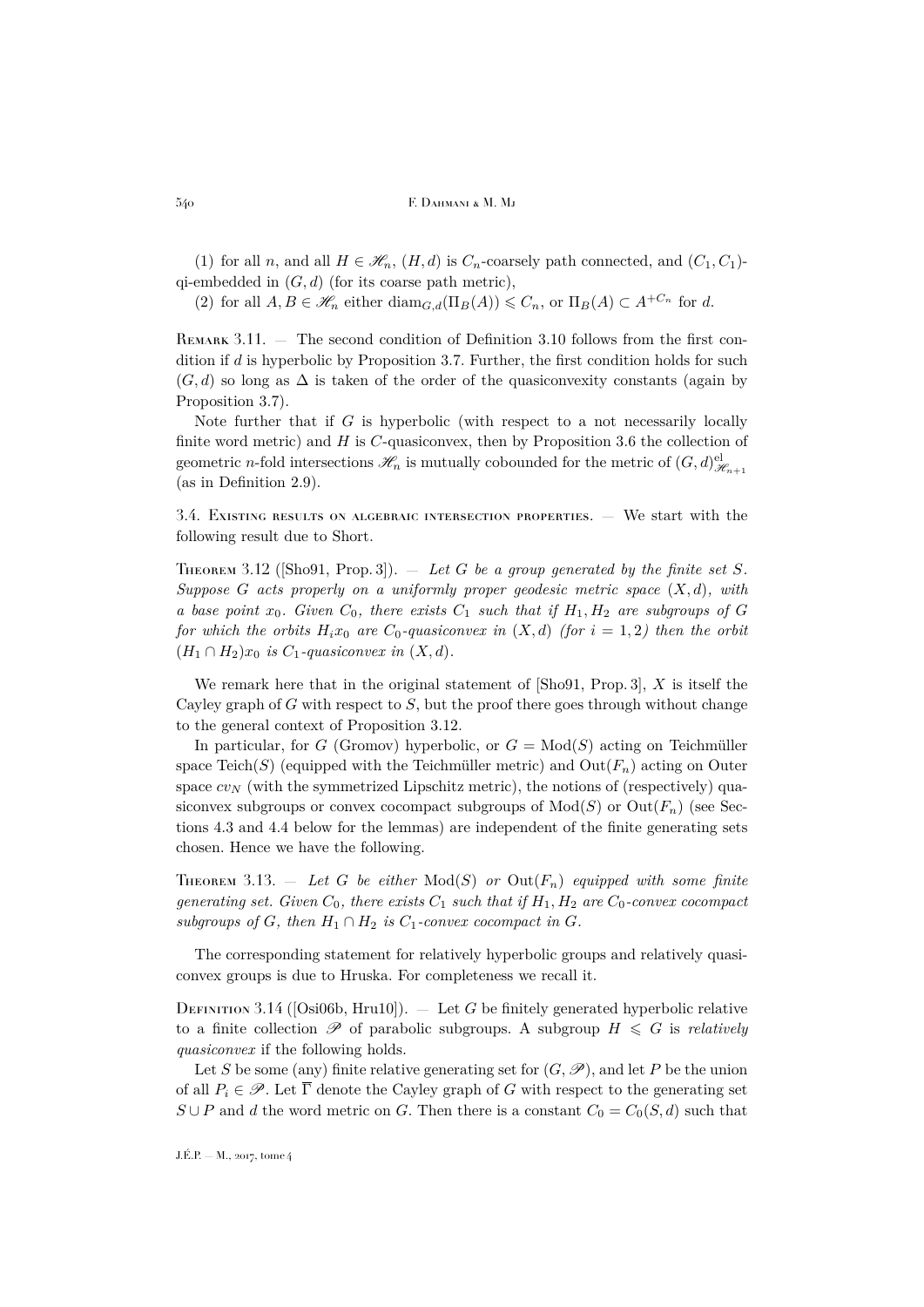for each geodesic  $\gamma \subset \overline{\Gamma}$  joining two points of H, every vertex of  $\gamma$  lies within  $C_0$  of H (measured with respect to  $d$ ).

<span id="page-27-3"></span>THEOREM 3.15 ( $\text{[Hru10]}$  $\text{[Hru10]}$  $\text{[Hru10]}$ ).  $-$  Let G be finitely generated hyperbolic relative to  $\mathscr{P}$ . *Given*  $C_0$ , *there exists*  $C_1$  *such that if*  $H_1$ ,  $H_2$  *are*  $C_0$ *-relatively quasiconvex subgroups of* G, then  $H_1 \cap H_2$  *is*  $C_1$ -relatively quasiconvex in G.

#### <span id="page-27-0"></span>4. Geometric height and graded geometric relative hyperbolicity

We are now in a position to define the geometric analog of height. There are two closely related notions possible, one corresponding to the geometric notion of  $i$ -fold intersections and one corresponding to the algebraic notion of  $i$ -fold conjugates. The former is relevant when one deals with subsets and the latter when one deals with subgroups.

DEFINITION 4.1. – Let G be a group, with a left invariant word metric  $d(= d_G)$  with respect to some (not necessarily finite) generating set. Let  $\mathscr H$  be a family of subgroups of G.

The *geometric height*, of  $\mathcal{H}$  in  $(G, d)$  (for d) is the minimal number  $i \geq 0$  so that the collection  $\mathcal{H}_{i+1}$  of  $(i+1)$ -fold intersections consists of uniformly bounded sets.

If H is a single subgroup, its geometric height is that of the family  $\{H\}$ .

<span id="page-27-2"></span>REMARK 4.2 (Comparing notions of height)

– Geometric height is related to algebraic height, but is more flexible, since in the former, we allow the group  $G$  to have an infinite generating set. We are then free to apply the operations of electrification, horoballification in the context of non-proper graphs.

– In the case of a locally finite word metric, algebraic height is less than or equal to geometric height. Equality holds if all bounded intersections are uniformly bounded.

– For a locally finite word metric, finiteness of algebraic height implies that  $i$ -fold conjugates are finite (and hence bounded in any metric) for all sufficiently large  $i$ . Hence finiteness of geometric height follows from finiteness of algebraic height and of a uniform bound on the diameter of the finite intersections.

– When the metric on a Cayley graph is not locally finite, we do not know of any general statement that allows us to go directly from finiteness of diameter of an intersection of thickenings of cosets (geometric condition) to finiteness of diameter of intersections of conjugates (algebraic condition). Some of the technical complications below are due to this difficulty in going from geometric intersections to algebraic intersections.

We generalize Definition [1.3](#page-2-3) of graded relative hyperbolicity to the context of geometric height as follows.

<span id="page-27-1"></span>DEFINITION 4.3.  $-$  Let G be a group, d the word metric with respect to some (not necessarily finite) generating set and  $\mathscr H$  a finite collection of subgroups. Let  $\mathscr H_i$ be the collection of all *i*-fold conjugates of  $\mathcal{H}$ . Let  $(\mathcal{H}_i)_0$  be a choice of conjugacy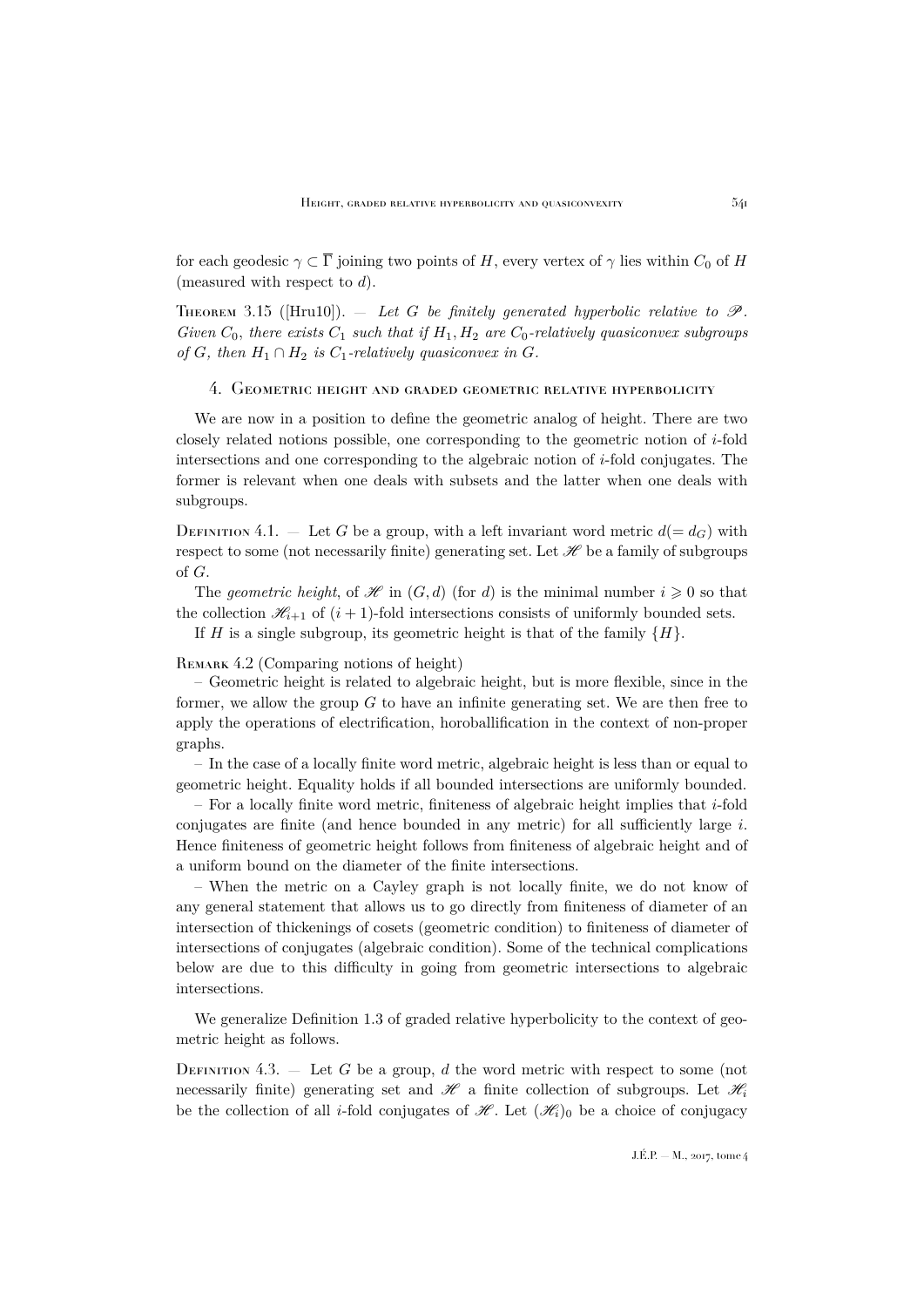representatives, and  $\mathscr{CH}_{i}$  the set of left cosets of elements of  $(\mathscr{H}_{i})_0$  Let  $d_i$  be the metric on  $(G, d)$  obtained by electrifying the elements of  $\mathscr{CH}_{i}$ . Let  $\mathscr{CH}_{N}$  be the graded family  $(\mathscr{CH}_{i})_{i\in\mathbb{N}}$ .

We say that G is *graded geometric relatively hyperbolic* with respect to  $\mathscr{CH}_{\mathbb{N}}$  if

(1) H has geometric height n for some  $n \in \mathbb{N}$ , and for each i there are finitely many orbits of  $i$ -fold intersections,

(2) for all  $i \leq n+1$ ,  $\mathscr{CH}_{i-1}$  is coarsely hyperbolically embedded in  $(G, d_i)$ ,

(3) there is  $D_i$  such that all items of  $\mathscr{CH}_i$  are  $D_i$ -coarsely path connected in  $(G, d)$ .

REMARK 4.4 (Comparing geometric and algebraic graded relative hyperbolicity)

Note that the second condition of Definition [4.3](#page-27-1) is equivalent, by Proposition [2.23,](#page-21-0) to saying that  $(G, d_i)$  is strongly hyperbolic relative to the collection  $\mathcal{H}_{i-1}$ . This is exactly the third (more algebraic) condition in Definition [1.3.](#page-2-3) Also, the third condition of Definition [4.3](#page-27-1) is the analog of (and follows from) the second (more algebraic) condition in Definition [1.3.](#page-2-3)

Thus finite geometric height along with (algebraic) graded relative hyperbolicity implies graded geometric relative hyperbolicity.

The rest of this section furnishes examples of finite height in both its geometric and algebraic incarnations.

#### 4.1. Hyperbolic groups

<span id="page-28-0"></span>Proposition 4.5.  $-$  *Let*  $(G, d)$  *be a hyperbolic group with a locally finite word metric, and let* H *be a quasiconvex subgroup of* G*. Then* H *has finite geometric height.*

*More precisely, if* C *is the quasi-convexity constant of* H *in*  $(G, d)$ *, and if*  $\delta$  *be the hyperbolicity constant in*  $(G, d)$ *, and if* N *is the cardinality of a ball of*  $(G, d)$  *of radius*  $2C + 10\delta$ *, and if*  $g_0H, \ldots, g_kH$  *are distinct cosets of* H *for which there exists*  $\Delta$ *such that the total intersection*  $\bigcap_{i=0}^{k} (g_i H)^{+\Delta}$  *has diameter more than* 10∆*, and more that* 100 $\delta$ *, then there exists*  $x \in G$  *such that each*  $g_i H$  *intersects the ball of radius* N *around* x*.*

First note that the second statement implies the first in the (by the third point of Remark [4.2\)](#page-27-2). We will directly prove the second. The proof is similar to the finiteness of the algebraic height. Also note that the second statement can be rephrased in terms of double cosets representatives of the  $g_i$ : under the assumption on the total intersection, and if  $g_0 = 1$ , there are double coset representatives of the  $g_i$  of length at most  $2(2C + 10\delta)$ .

*Proof.* — Assume that there exists  $\Delta > 0$ , and elements  $1 = g_0, g_1, \ldots, g_k$  for which the cosets  $g_i H$  are distinct, and  $\bigcap_{i=0}^k (g_i H)^{+\Delta}$  has diameter larger than  $10\Delta$  and than 100δ.

First we treat the case  $\Delta > 5\delta$ . Pick  $y_1, y_2 \in \bigcap_{i=0}^k (g_i H)^{+\Delta}$  at distance  $10\Delta$  from each other, and pick  $x \in [y_1, y_2]$  at distance larger than  $\Delta + 10\delta$  from both  $y_i$ . For each  $i$  an application of hyperbolicity and quasi-convexity tells us that  $x$  is at distance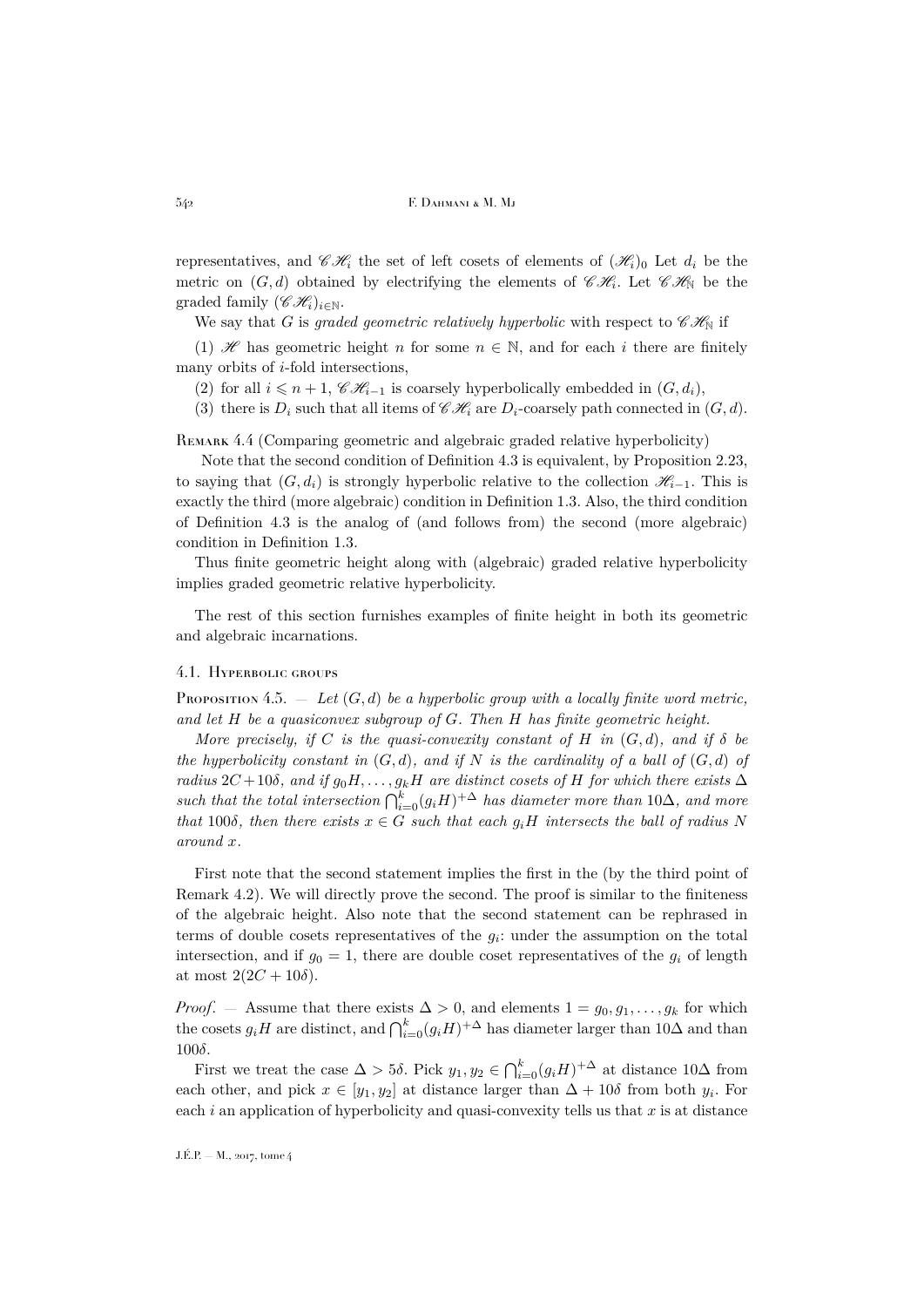at most  $2C + 10\delta$  from each of  $g_iH$ . The ball of radius  $2C + 10\delta$  around x thus meets each coset  $q_iH$ .

If  $\Delta \leq 5\delta$ , we pick  $y_1, y_2 \in \bigcap_{i=0}^k (g_i H)^{+\Delta}$  at distance  $100\delta$  from each other, and take x at distance greater than  $10\delta$  from both ends. The end of the proof is the same.

4.2. RELATIVELY HYPERBOLIC GROUPS.  $-$  If G is hyperbolic relative to a collection of subgroups  $\mathscr{P}$ , then Hruska and Wise defined in [\[HW09\]](#page-41-3) the relative height of a subgroup H of G as n if  $(n + 1)$  is the smallest number with the property that for any  $(n + 1)$  elements  $g_0, \ldots, g_n$  such that the  $g_i H$  are  $(n + 1)$ -distinct cosets, the intersections of conjugates  $\bigcap_i g_i H g_i^{-1}$  is finite or parabolic.

The notion of relative algebraic height is actually the geometric height for the relative distance, which is given by a word metric over a generating set that is the union of a finite set and a set of conjugacy representatives of the elements of  $\mathscr{P}$ . Indeed, in a relatively hyperbolic group, the subgroups that are bounded in the relative metric are precisely those that are finite or parabolic. We give a quick argument. It follows from the lemma of relative quasiconvexity that a subgroup having finite diameter in the electric metric on G (rel.  $\mathscr{P}$ ) is relatively quasiconvex. It is also true [\[DGO17\]](#page-41-9) that the normalizer of any  $P \in \mathscr{P}$  is itself and that the subgroup generated by any P and any infinite order element  $g \in G \setminus P$  contains the free product of conjugates of P by  $g^{kn}, k \in \mathbb{Z}$ . Since any proper supergroup of P necessarily contains such a  $q$ , it follows that no proper supergroup of  $P$  can be of finite diameter in the electric metric on G (rel.  $\mathscr{P}$ ). It follows that bounded subgroups are precisely the finite subgroups or those contained inside parabolic subgroups.

The notion of relative height can actually be extended to define the height of a collection of subgroups  $H_1, \ldots, H_k$ , as in the case for the algebraic height.

Hruska and Wise proved that relatively quasiconvex subgroups have finite relative height. More precisely:

<span id="page-29-0"></span>THEOREM 4.6 ( $[HW09, Th. 1.4, Cors. 8.5-8.7]$  $[HW09, Th. 1.4, Cors. 8.5-8.7]$ ). — Let  $(G, \mathcal{P})$  be relatively hyperbolic, *let* S *be a finite relative generating set for* G *and* Γ *be the Cayley graph of* G *with respect to* S. Then for  $\sigma \geq 0$ , there exists  $C \geq 0$  such that the following holds.

Let  $H_1, \ldots, H_n$  be a finite collection of  $\sigma$ -relatively quasiconvex subgroups of  $(G, \mathscr{P})$ *. Suppose that there exist distinct cosets*  $\{g_m H_{\alpha_m}\}\$  *with*  $\alpha_m \in \{1, \ldots, n\}$ *,*  $m = 1, \ldots, n$ , such that  $\bigcap_m g_m H_{\alpha_m} g_m^{-1}$  is not contained in a parabolic  $P \in \mathscr{P}$ . Then *there exists a vertex*  $z \in G$  *such that the ball of radius*  $C$  *in*  $\Gamma$  *intersects every coset*  $g_m H_{\alpha_m}$ .

*Further, for any*  $i \in \{1, \ldots, n\}$ *, there are only finitely many double cosets of the form*  $H_i g_i H_{\alpha_i}$  such that  $H_i \cap \bigcap_i g_i H_{\alpha_i} g_i^{-1}$  is not contained in a parabolic  $P \in \mathscr{P}$ .

Let G be a relatively hyperbolic group, and let H be a relatively quasiconvex sub*group. Then* H *has finite relative algebraic height.*

This allows us to give an example of geometric height in our setting.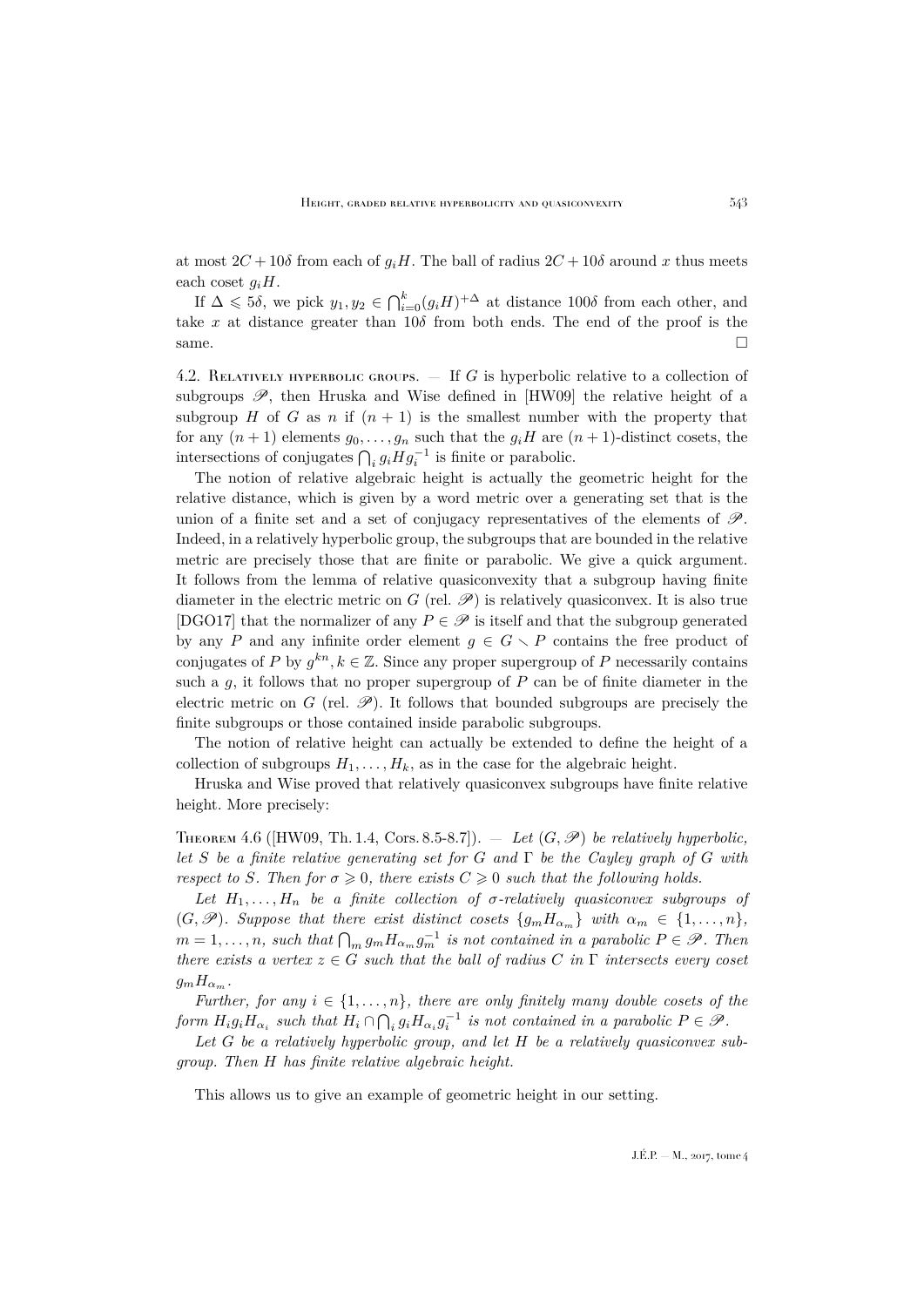544 **F. DAHMANI & M. Mj** 

<span id="page-30-3"></span>Proposition 4.7.  $-$  Let  $(G, \mathcal{P})$  be a relatively hyperbolic group, and  $(G, d)$  a relative *word metric* d *(i.e., a word metric over a generating set that is the union of a finite set* and of a set of conjugacy representatives of the elements of  $\mathscr P$ , and hence, in general, *not a finite generating set). Let* H *be a relatively quasiconvex subgroup. Then,* H *has finite geometric height for* d*.*

This just a rephrasing of Hruska and Wise's result Theorem [4.6.](#page-29-0) The proof is similar to that in the hyperbolic groups case, using for instance cones instead of balls.

<span id="page-30-1"></span>4.3. Mapping class groups. — Another source of examples arise from convexcocompact subgroups of mapping class groups, and of  $Out(F_n)$  for a free group  $F_n$ . We establish finiteness of both algebraic and geometric height of convex cocompact subgroups of mapping class groups in this subsubsection. In the following  $S$  will be a closed oriented surface of genus greater than 2, and  $Teich(S)$  and  $CC(S)$  will denote respectively the Teichmüller space and Curve Complex of S.

DEFINITION 4.8 ([\[FM02\]](#page-41-17)).  $-$  A finitely generated subgroup H of the mapping class group  $Mod(S)$  for a surface S (with or without punctures) is  $\sigma$ -convex cocompact if for some (any)  $x \in \text{Teich}(S)$ , the Teichmüller space of S, the orbit  $Hx \subset \text{Teich}(S)$  is  $\sigma$ -quasiconvex with respect to the Teichmüller metric.

Kent-Leininger [\[KL08\]](#page-41-18) and Hamenstädt [\[Ham08\]](#page-41-19) prove the following:

<span id="page-30-2"></span>THEOREM 4.9.  $-$  *A* finitely generated subgroup *H* of the mapping class group  $Mod(S)$ *is convex cocompact if and only if for some (any)*  $x \in CC(S)$ *, the curve complex of* S, *the orbit*  $Hx \subset CC(S)$  *is qi-embedded in*  $CC(S)$ *.* 

One important ingredient in Kent-Leininger's proof of Theorem [4.9](#page-30-2) is a lifting of the limit set of H in  $\partial CC(S)$  (the boundary of the curve complex) to  $\partial Teich(S)$  (the boundary of Teichmüller space). What is important here is that  $Teich(S)$  is a proper metric space unlike  $CC(S)$ . Further, they show using a theorem of Masur [\[Mas80\]](#page-41-20), that any two Teichmüller geodesics converging to a point on the limit set  $\Lambda_H$  (in  $\partial$ Teich(S)) of a convex cocompact subgroup H are asymptotic. An alternate proof is given by Hamenstädt in [\[Ham10\]](#page-41-21). With these ingredients in place, the proof of Theorem [4.10](#page-30-0) below is an exact replica of the proof of Theorem [3.2](#page-22-1) above:

<span id="page-30-0"></span>Theorem 4.10 (Height from the Teichmüller metric). — *Let* G *be the mapping class group of a surface* S*, and* Teich(S) *the corresponding Teichmüller space with the Teichmüller metric, and with a base point*  $z_0$ *. Then for*  $\sigma \geq 0$ *, there exists*  $C \geq 0$ *,* and  $D \geq 0$  *such that the following holds.* 

Let  $H_1, \ldots, H_n$  be a finite collection of  $\sigma$ -convex cocompact subgroups of G. Suppose *that there exist distinct cosets*  $\{g_m H_{\alpha_m}\}\$  *with*  $\alpha_m \in \{1, \ldots, n\}$ *,*  $m = 1, \ldots, n$ *, such that, for some*  $\Delta$ ,  $\bigcap_m (g_m H_{\alpha_m})^{+\Delta}$  *is larger than* max $\{10\Delta, D\}$ *. Then there exists a point*  $z \in \text{Teich}(S)$  *such that the ball of radius* C *in*  $\text{Teich}(S)$  *intersects every image of*  $z_0$  *by a coset*  $g_m H_{\alpha_m} z_0$ *.*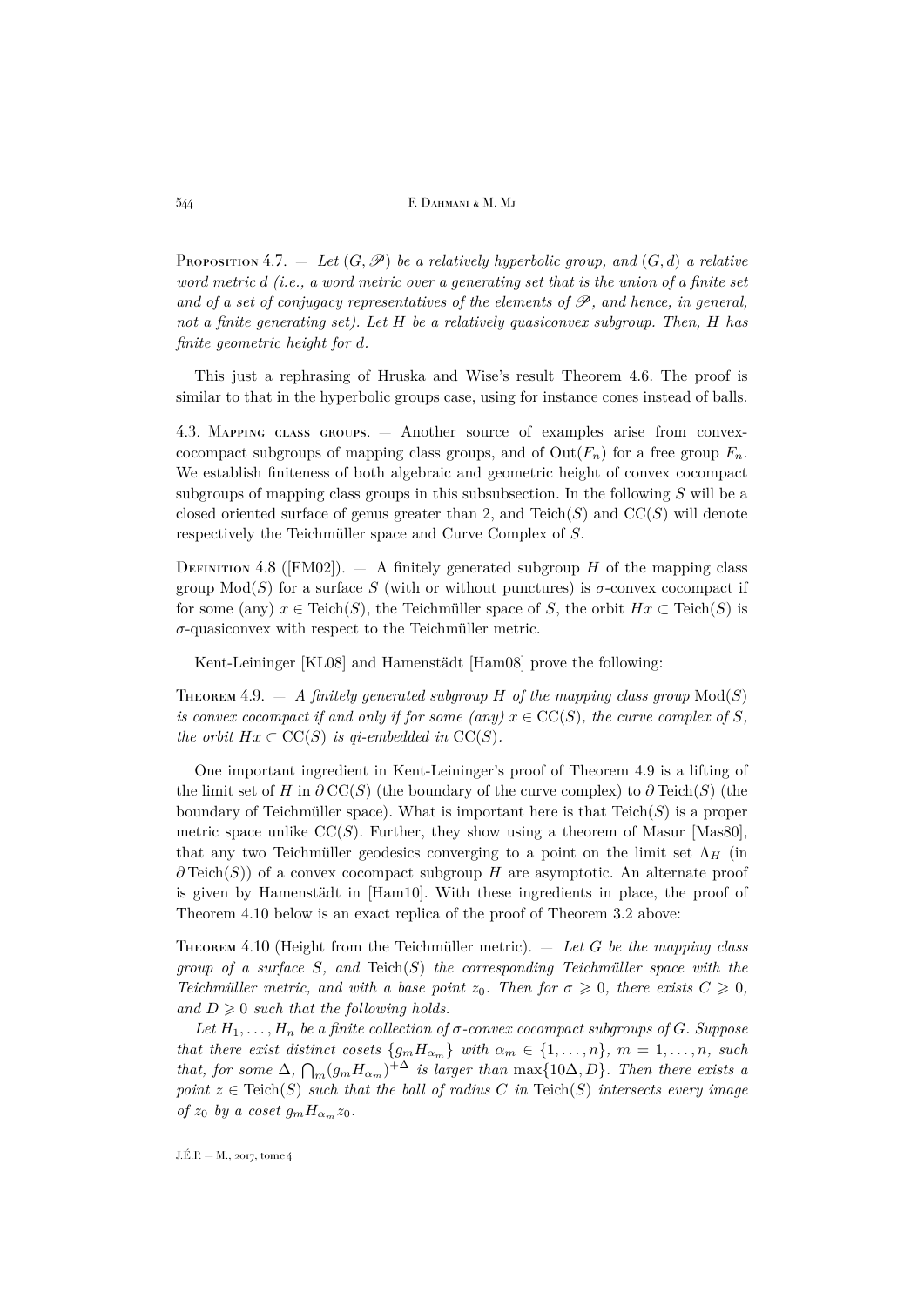*Further, for any*  $i \in \{1, \ldots, n\}$ *, there are only finitely many double cosets of the form*  $H_i g_i H_{\alpha_i}$  such that  $H_i \cap \bigcap_i g_i H_{\alpha_i} g_i^{-1}$  is infinite. *The collection*  $\{H_1, \ldots, H_n\}$  *has finite algebraic height.* 

A more geometric strengthening of Theorem [4.10](#page-30-0) can be obtained as follows using recent work of Durham and Taylor [\[DT15\]](#page-41-22), who have given an intrinsic quasi-convexity interpretation of convex cocompactness, by proving that convex cocompact subgroups of mapping class groups are stable: in a word metric, they are undistorted, and quasi geodesics with end points in the subgroup remain close to each other [\[DT15\]](#page-41-22).

<span id="page-31-1"></span>Theorem 4.11 (Height from a word metric). — *Let* G *be the mapping class group of a surface* S *and* d *the word metric with respect to a finite generating set. Then for*  $\sigma \geq 0$ *, and any subgroup* H *that is*  $\sigma$ -convex cocompact, the group H has finite *geometric height in* (G, d)*.*

*Moreover, any* σ*-convex cocompact subgroup* H *has finite geometric height in*  $(G, d_1)$ *, where*  $d_1$  *is the word metric with respect to any (not necessarily finite) generating set.*

*Proof.* — Assume that the theorem is false: there exists  $\sigma$  such that for all k, and all D, there exists a  $\sigma$ -convex cocompact subgroup H, with a collection of distinct cosets  $\{g_m H, m = 0, \ldots, k\}$  (with  $g_0 = 1$ ), satisfying the property that  $\bigcap_m (g_m H)^{+\Delta}$ has diameter larger than max $\{10\Delta, D\}.$ 

Let a, b be two points in  $\bigcap_m (g_m H)^{+\Delta}$  such that  $d(a, b) \geq \max\{10\Delta, D\}$ . For each i, let  $a_i, b_i$  in  $g_iH$  be at distance at most  $\Delta$  from a and b respectively. Consider  $\gamma_i$ geodesics in H from  $g_i^{-1}a_i$  to  $g_i^{-1}b_i$ . Consider also  $a'_i$  and  $b'_i$ -nearest point projections of  $a_0$  and  $b_0$  on  $g_i\gamma_i$ . Finally, denote by  $g_i\gamma'_i$  the subpath of  $g_i\gamma_i$  between  $a'_i$  and  $b'_i$ 

By  $[DT15, Prop. 5.7]$  $[DT15, Prop. 5.7]$ , H is quasiconvex in G (for a fixed chosen word metric), and for each *i*,  $g_i \gamma_i$  is a  $f(\sigma)$ -quasi-geodesic (for some function f).

We thus obtain from  $a_0$  to  $b_0$  a family of  $k+1$  paths, namely  $\gamma_0$  and (one for all i), the concatenation  $\eta_i = [a_0, a'_i] \cdot g_i \gamma'_i \cdot [b'_i, b_0]$ . For D large enough, the paths  $\eta_i$  are  $2f(\sigma)$ -quasigeodesics in G.

Stability of H ([\[DT15,](#page-41-22) Th. 1.1]) implies that, there exists  $R(\sigma)$  such that in G, the paths remain at mutual Hausdorff distance at most  $R(\sigma)$ . This is thus also true in the Teichmüller space by the orbit map. Hence it follows that all the subpaths  $g_i \gamma_i'$ are at distance at most  $2R(\sigma)$  from each other, but are disjoint, and all lie in a thick part of the Teichmüller space, where the action is uniformly proper. This leads to a contradiction.

Since the diameter of intersections can only go down if the generating set is increased, the last statement follows.  $\Box$ 

<span id="page-31-0"></span>4.4.  $Out(F_n)$ . – Following Dowdall-Taylor [\[DT14\]](#page-41-23), we say that a finitely generated subgroup H of  $Out(F_n)$  is  $\sigma$ -convex cocompact if

(1) all non-trivial elements of  $H$  are atoroidal and fully irreducible,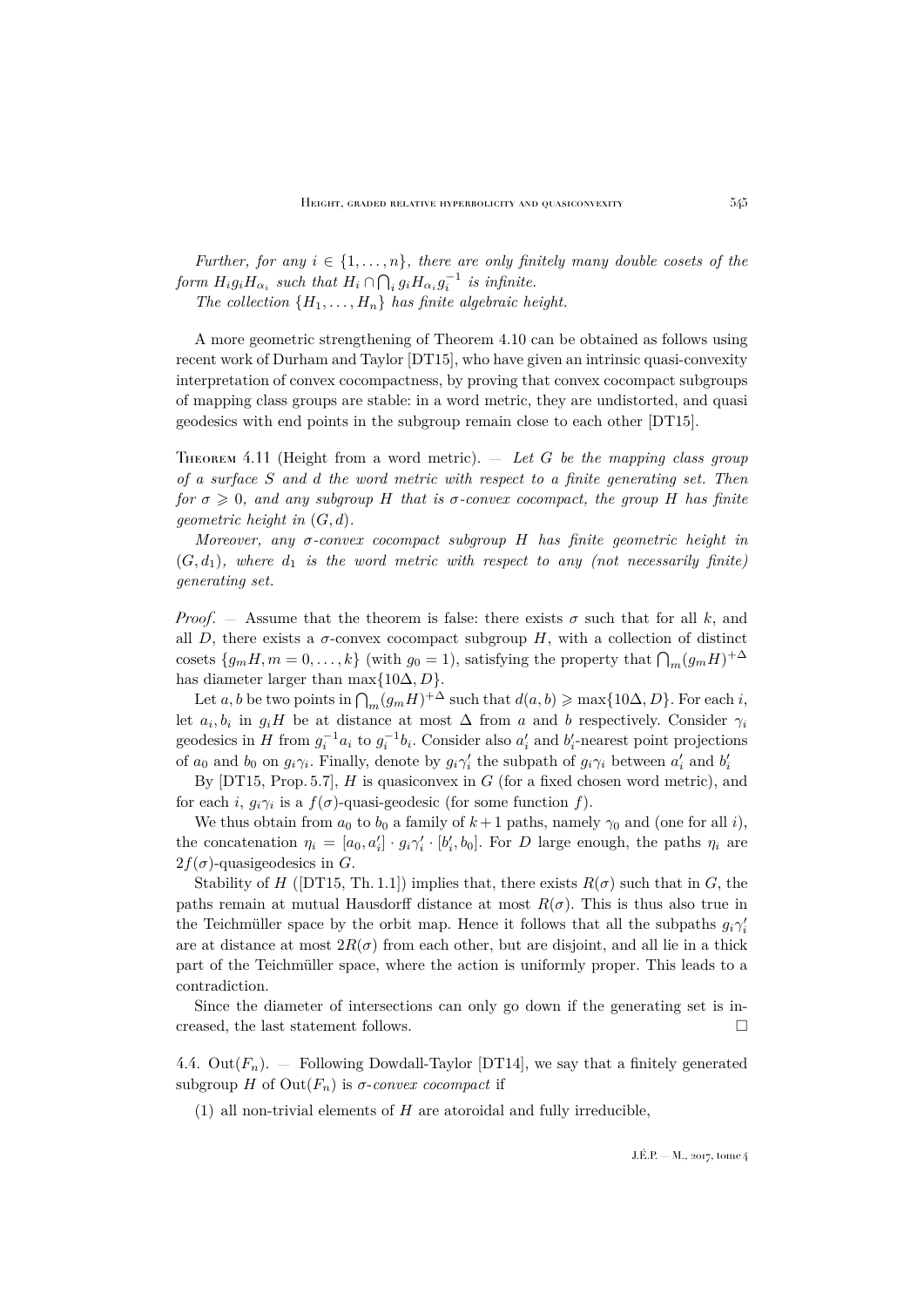(2) for some (any)  $x \in cv_n$ , the (projectivized) Outer space for  $F_n$ , the orbit  $Hx \subset cv_n$  is  $\sigma$ -quasiconvex with respect to the Lipschitz metric.

REMARK 4.12. — The above lemma, while not explicit in  $DT14$ , is implicit in Section 1.2 of that paper.

Also, a word about the metric on  $cv_n$  is in order. The statements in [\[DT14\]](#page-41-23) are made with respect to the *unsymmetrized* metric on outer space. However, convex cocompact subgroups have orbits lying in the thick part; and hence the unsymmetrized and symmetrized metrics are quasi-isometric to each other. We assume henceforth, therefore, that we are working with the symmetrized metric, to which the conclusions of [\[DT14\]](#page-41-23) apply via this quasi-isometry.

The following theorem gives a characterization of convex cocompact subgroups in this context and is the analog of Theorem [4.9.](#page-30-2)

<span id="page-32-1"></span>THEOREM 4.13 ([\[DT14\]](#page-41-23)).  $=$  *Let H be a finitely generated subgroup of* Out $(F_n)$  *all whose non-trivial elements are atoroidal and fully irreducible. Then* H *is convex cocompact if and only if for some (any)*  $x \in \mathscr{F}_n$  *(the free factor complex of*  $F_n$ *), the orbit*  $Hx \subset \mathscr{F}_n$  *is qi-embedded in*  $\mathscr{F}_n$ *.* 

Dowdall and Taylor also show [\[DT14,](#page-41-23) Th. 4.1] that any two quasi-geodesics in  $cv_n$ converging to the same point p on the limit set  $\Lambda_H$  (in  $\partial c v_n$ ) of a convex cocompact subgroup H are asymptotic. More precisely, given  $\lambda, \mu$  and  $p \in \Lambda_H$  there exists  $C_0(= C_0(\lambda, \mu, p))$  such that any two  $(\lambda, \mu)$ -quasi-geodesics in  $cv_n$  converging to p are asymptotically  $C_0$ -close. As observed before in the context of Theorem [4.10,](#page-30-0) this is adequate for the proof of Theorem [4.10](#page-30-0) to go through:

<span id="page-32-0"></span>THEOREM 4.14. – Let  $G = Out(F_n)$ , and  $cv_n$  the Outer space for G with a base *point*  $z_0$ *. Then for*  $\sigma \geq 0$ *, there exists*  $C \geq 0$  *such that the following holds.* 

Let  $H_1, \ldots, H_n$  be a finite collection of  $\sigma$ -convex cocompact subgroups of G. Suppose *that there exist distinct cosets*  $\{g_m H_{\alpha_m}\}\$  *with*  $\alpha_m \in \{1, \ldots, n\}$ *,*  $m = 1, \ldots, n$ *, such that*  $\bigcap_m g_m H_{\alpha_m} g_m^{-1}$  *is infinite. Then there exists a point*  $z \in cv_n$  *such that the ball of radius* C *in*  $cv_n$  *intersects every image of*  $z_0$  *by a coset*  $g_m H_{\alpha_m} z_0$ *.* 

*Further, for any*  $i \in \{1, \ldots, n\}$ *, there are only finitely many double cosets of the form*  $H_i g_i H_{\alpha_i}$  such that  $H_i \cap \bigcap_i g_i H_{\alpha_i} g_i^{-1}$  is infinite.

*The collection*  $\{H_1, \ldots, H_n\}$  *has finite algebraic height.* 

Since an analog of the stability result of [\[DT15\]](#page-41-22) in the context of  $Out(F_n)$  is missing at the moment, we cannot quite get an analog of Theorem [4.11.](#page-31-1)

#### 4.5. Algebraic and geometric qi-intersection property: Examples

In the proposition below we shall put parentheses around (geometric) to indicate that the statement holds for both the qi-intersection property as well as the geometric qi-intersection property.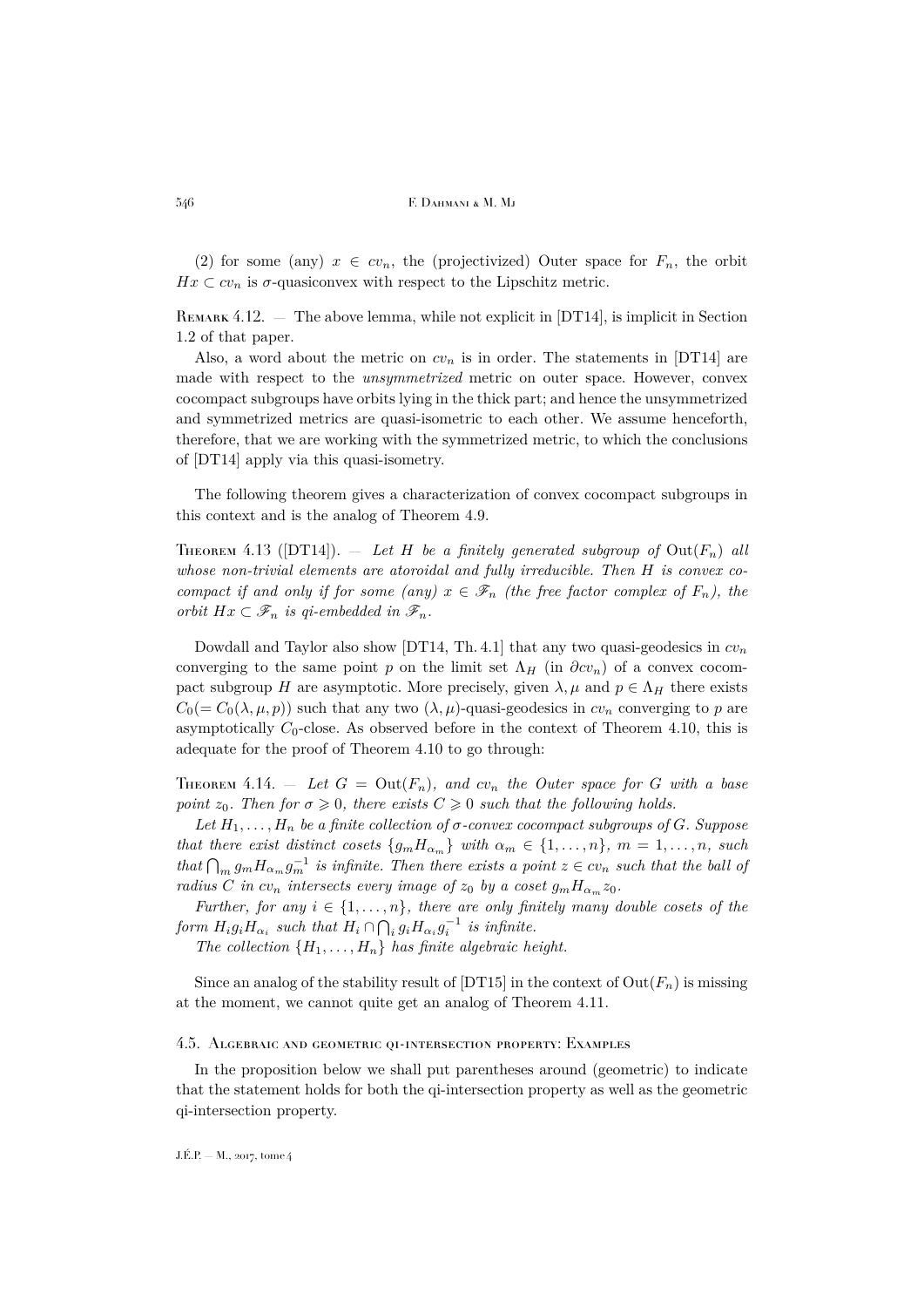## <span id="page-33-0"></span>Proposition 4.15

(1) *Let* H *be a quasiconvex subgroup of a hyperbolic group* G*, endowed with a locally finite word metric. Then,* {H} *satisfies the uniform (geometric) qi-intersection property.*

(2) *Let* H *be a relatively quasiconvex subgroup of a relatively hyperbolic group*  $(G, \mathscr{P})$ *. Let*  $\mathscr{P}_0$  *be a set of conjugacy representatives of groups in*  $\mathscr{P}$ *, and d a word metric on* G *over a generating set*  $S = S_0 \cup \mathcal{P}_0$ *, where*  $S_0$  *is finite. Then*  $\{H\}$  *satisfies the uniform (geometric) qi-intersection property with respect to* d*.*

(3) *Let* H *be a convex-cocompact subgroup of the Mapping Class Group* Mod(Σ) *of an oriented closed surface*  $\Sigma$  *of genus*  $\geq$  2*. If d is a word metric on*  $Mod(\Sigma)$  *that makes it quasi-isometric to the curve complex of* Σ*, then* H *satisfies the uniform (geometric) qi-intersection property with respect to* d*.*

(4) Let H be a convex-cocompact subgroup of  $Out(F_n)$  for some  $n \geqslant 2$ . If d is a *word metric on*  $Out(F_n)$  *that makes it quasi-isometric to the free factor complex of*  $F_n$ *, then* H *satisfies the uniform (geometric) qi-intersection property with respect to* d*.*

*Proof.* — All four cases have similar proofs. Consider the first point.

*Case 1:* G *hyperbolic,* H *quasiconvex*. — Let h be the height of H (which is finite by Theorem [3.2\)](#page-22-1): every  $h+1$ -fold intersection of conjugates of H is finite, but some h-fold intersection is infinite.

– The first conditions of Definition [3.9](#page-25-0) and Definition [3.10](#page-26-0) follow from this finiteness and Proposition [4.5](#page-28-0) and Theorem [3.12.](#page-26-1)

– The second condition of Definition [3.10](#page-26-0) follows from Proposition [3.7.](#page-24-0)

– We prove the second condition of Definition [3.9](#page-25-0) (on mutual coboundedness of elements of  $\mathscr{CH}_{i}$ ) iteratively.

By Theorem [3.12,](#page-26-1) there exists  $C_h$  such that two elements of  $\mathscr{CH}_h$  are  $C_h$ -quasiconvex in  $(G, d)$ . Let  $D > 0$ . If A and B are two distinct such elements such that the projection of A on B has diameter greater than D, then there are  $D/C_h$  pairs of elements  $(a_i, b_i)$ in  $A \times B$ , such that  $a_i^{-1}b_i$  are elements of length at most  $20\delta C_h$ . Choose  $N_0$  larger than the cardinality of finite subgroups of  $G$ . By a standard pigeon hole argument, if D is large enough, there are  $N_0$  such pairs for which  $a_i^{-1}b_i$  take the same value. It follows that there are two essentially distinct conjugates of elements of  $\mathscr{H}_h$  that intersect on a subset of at least  $N_0$  elements, hence on an infinite subgroup. This contradicts the definition of height, and it follows that  $D$  is bounded, and elements of  $\mathscr{CH}_h$  are mutually cobounded.

We continue by descending induction. Assume that the second property of Defi-nition [3.9](#page-25-0) is established for  $\mathscr{CH}_{i+1}$ . By Proposition [2.10](#page-8-0) it follows that  $(G, d_{i+1})$  is hyperbolic. Let  $\delta_{i+1}$  be its hyperbolicity constant. By Proposition [2.11,](#page-8-1) there exists  $C_i$ such that two elements of  $\mathscr{CH}_{i}$  are  $C_{i}$ -quasiconvex in  $(G, d_{i+1})$ .

Again take A and B two distinct elements of  $\mathscr{CH}_i$  such that the projection of A on B has diameter greater than  $D > 1000\delta_{i+1}$  for  $d_{i+1}$ . Then there are at least  $D/C_i$ pairs of elements  $(a_i, b_i)$  in  $A \times B$ , such that  $a_i^{-1}b_i$  is an element of length at most  $20\delta_{i+1}C_h$  for the metric  $d_{i+1}$ , and for all i there exists i' such that the segments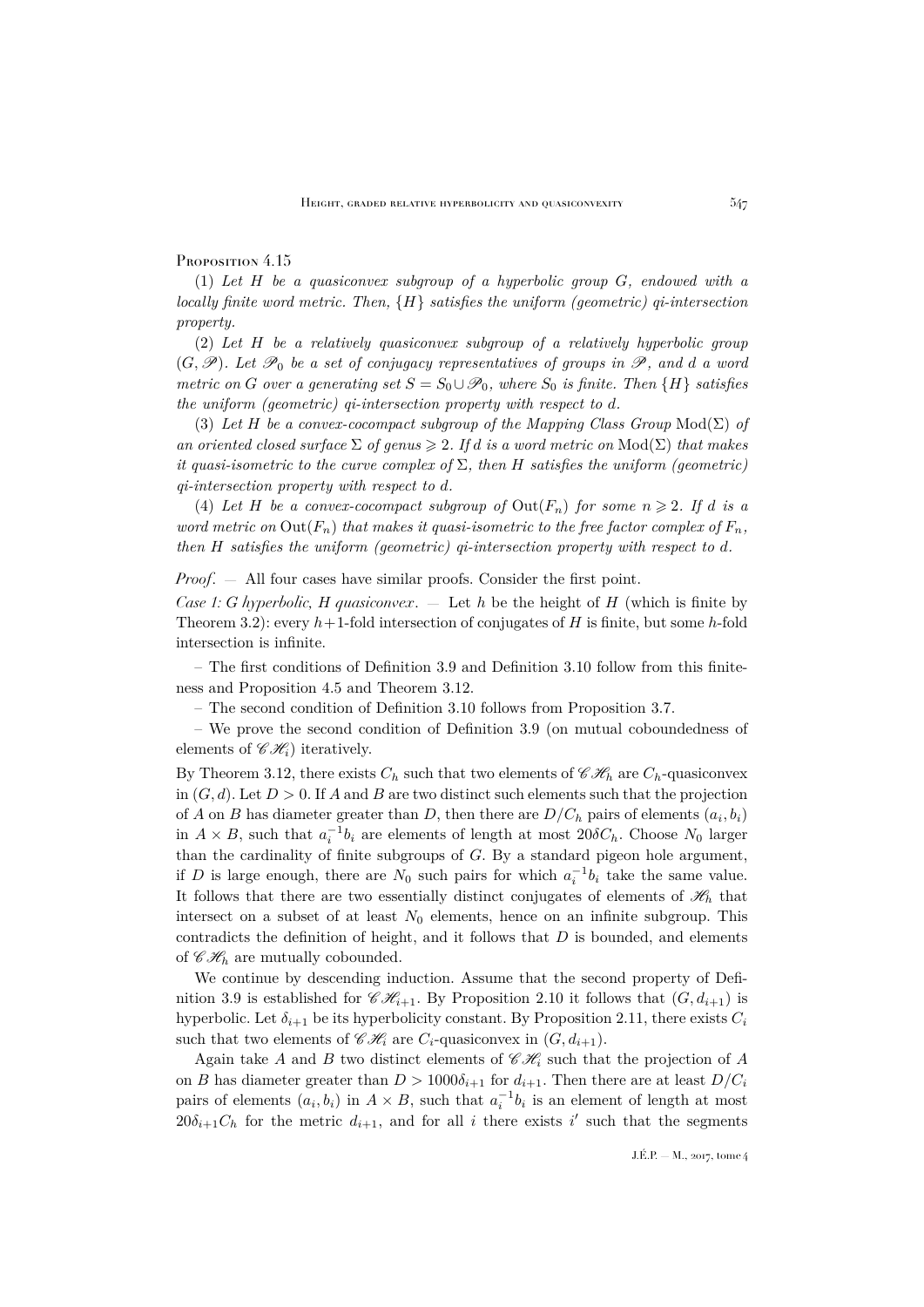$[a_i, b_i], [a_{i'}, b_{i'}]$  are  $(200\delta_{i+1})$ -far from one another. Apply the Proposition [2.12](#page-9-0) to each geodesic  $[a_i, b_i]$  to find quasi-geodesics  $q_i$  from  $a_i$  to  $b_i$  in  $(G, d)$  (this can also be done by Lemma [2.15\)](#page-11-1). We know that in  $(G, d)$ , A and B are quasiconvex (for the constant  $C_h$ ). By their definition, and by hyperbolicity, the paths  $q_i$  end at bounded distance of a shortest-point projection of  $a_i$  to B (for d). Therefore, since  $(G, d)$  is hyperbolic, and since the  $q_i$  are far from one another for d, it follows that the  $q_i$ are actually short for the metric d (shorter than  $(200\delta C_h)$ ). Since there are  $D/C_i$ pairs of elements  $(a_i, b_i)$ , by the pigeon hole argument, there is an element  $g_0$  (of length at most  $(200\delta C_h)$  in the metric d) such that for  $D/(C_i \times B_{G,d}(200\delta C_h))$  such pairs, the difference  $a^{-1}b$  equals  $g_0$ . If D is large enough,  $D/(C_i \times B_{G,d}(200\delta C_h))$  is larger than the cardinality of the finite order elements of G. It follows that the two essentially distinct conjugates of elements of  $\mathscr{H}_i$ , corresponding to the cosets A and B, intersect on a set of size larger than any finite subgroup of G (and of diameter larger than 3 in  $d_{i+1}$ ). Thus the intersection is an infinite subgroup of G. This subgroup is necessarily among the conjugates of some  $\mathcal{H}_j$  for  $j \geq i + 1$ , but therefore must have diameter 2 in the metric  $d_{i+1}$ .

*Case 2:* G *relatively hyperbolic,* H *relatively quasiconvex*. — The geometric height of H for the relative metric is finite, by Proposition [4.7.](#page-30-3) Let  $h$  be its value. The first points of Definition [3.9](#page-25-0) follows from this finiteness and Theorem [3.15.](#page-27-3)

The second point has a similar proof as the first case, except that the pigeon hole argument needs to be made precise because the relative metric  $(G, d)$  is not locally finite.

Let  $D > 0$ . If A and B are two distinct elements of  $\mathscr{CH}_h$  such that the projection of A on B has diameter greater than D, then there are  $D/C_H$  pairs of elements  $(a_i, b_i)$  in  $A \times B$ , such that  $a_i^{-1}b_i$  are elements of length at most  $20\delta C_h$ . Moreover, if  $D > 100 \delta C_h$ , for each  $[a_i, b_i]$ , there is  $[a_j, b_j]$  such that both segments are short (for d) and are at distance at least  $(50\delta C_h)$  from each other. It follows that, in the Cone-off Cayley graph of  $G$ , the maximal angle of  $[a_i, b_i]$  at the cone vertices is uniformly bounded by  $(100\delta C_h) + 2(2C_h + 5\delta)$ . Indeed, consider  $\alpha$  and  $\beta$  quasi-geodesic paths in A and B respectively, from  $a_i$  to  $a_j$  and from  $b_i$  to  $b_j$ . By hyperbolicity and quasigeodesy, at distance  $30\delta C_h$  from  $a_i$  and  $b_i$ , there is a path of length  $2(2C_h + 5\delta)$ joining  $\alpha$  to  $\beta$ . Being too short, this path cannot possibly intersect  $[a_i, b_i]$ . There is thus a path from  $a_i$  to  $b_i$  of length at most  $2 \times (30\delta C_h) + 2(2C_h + 5\delta)$  that does not intersect  $[a_i, b_i]$  outside its end points. It follows indeed that the maximal angle of [ $a_i, b_i$ ] is at most  $2 \times (30\delta C_h) + 2(2C_h + 5\delta) + 20\delta C_h$ .

From this bound on angles, we may use the fact that the angular metric at each cone point is locally finite (by definition of relative hyperbolicity) and the bound on the length in the metric d, to get that all the elements  $a_i^{-1}b_i$  are in a finite set, independent of D. We can now use the pigeon hole argument, as in the hyperbolic case, and conclude similarly that D is bounded.

The rest of the argument is also by descending induction. Assume that the second property of Definition [3.9](#page-25-0) is established for  $\mathscr{CH}_{i+1}$ . We proceed in a very similar way as in the hyperbolic case, with the difference is that, after establishing that the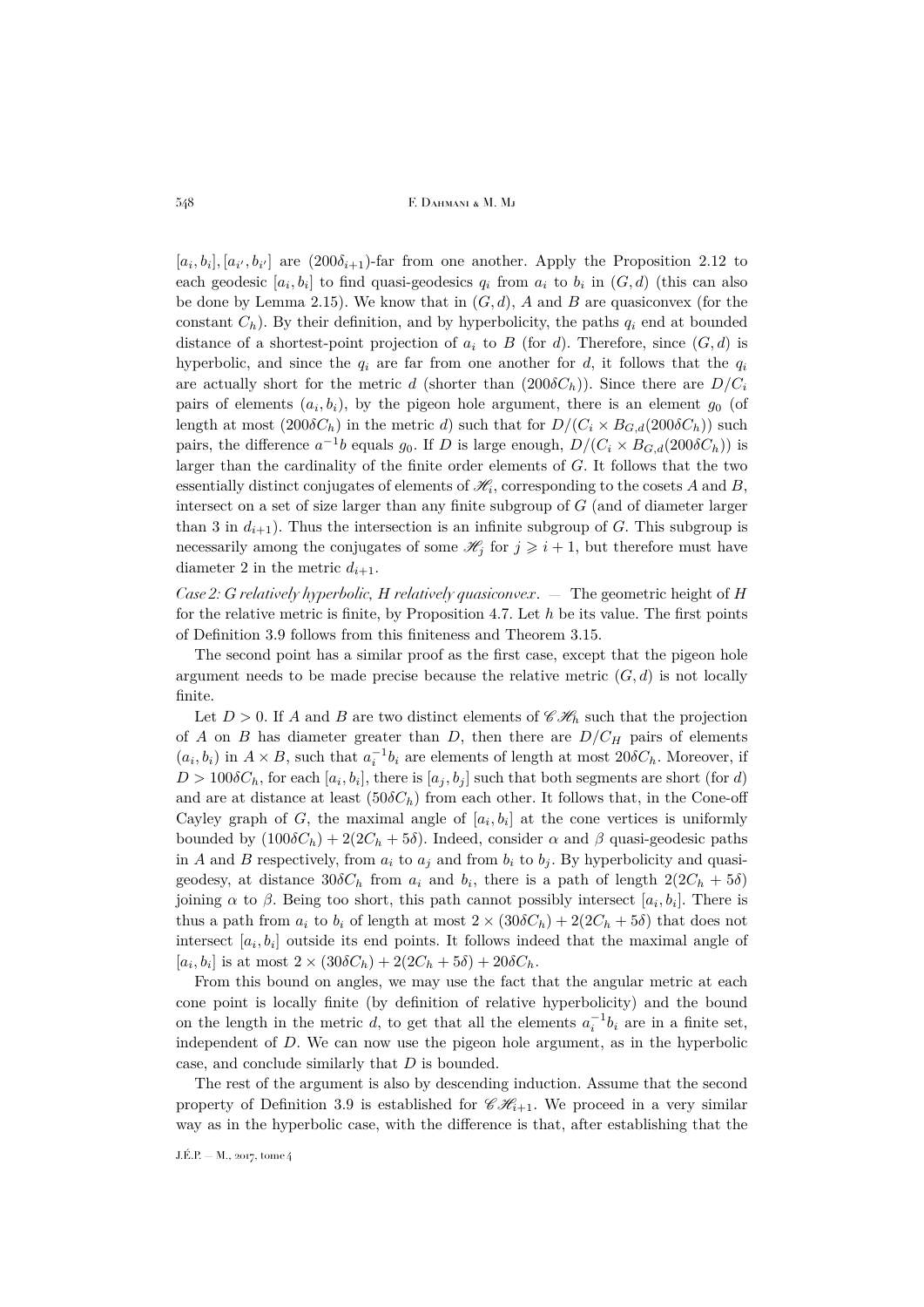paths  $q_i$  are small for the metric  $d$ , one needs to check that their angles at cone points are bounded, which is done by the argument we just used. We provide the details now.

By Proposition [2.10](#page-8-0) it follows that  $(G, d_{i+1})$  is hyperbolic. Let  $\delta_{i+1}$  be its hyper-bolicity constant. By Proposition [2.11,](#page-8-1) there exists  $C_i$  such that two elements of  $\mathscr{CH}_i$ are  $C_i$ -quasiconvex in  $(G, d_{i+1})$ .

Take A and B two distinct elements of  $\mathscr{CH}_i$  such that the projection of A on B has diameter greater than some constant D for  $d_{i+1}$ . Take a quasigeodesic in the projection of A on B, of length D. Then there are at least  $D/C_i$  pairs of elements  $(a_i, b_i)$  in  $A \times B$ , with  $b_i$  on that quasigeodesic, and such that  $a_i^{-1}b_i$  is an element of length at most  $20\delta_{i+1}C_h$  for the metric  $d_{i+1}$ , and for all i there exists i' such that the segments  $[a_i, b_i], [a_{i'}, b_{i'}]$  are  $(200\delta_{i+1})$ -far from one another. Apply the Proposition [2.12](#page-9-0) (or alternatively [2.15\)](#page-11-1) to each geodesic  $[a_i, b_i]$  to find quasi-geodesics  $q_i$  from  $a_i$ to  $b_i$  in  $(G, d)$ . We know that in  $(G, d)$ , A and B are quasiconvex (for the constant  $C_h$ ). By their definition, and by hyperbolicity, the paths  $q_i$  end at bounded distance of a shortest-point projection of  $a_i$  to B (for d). Therefore, since  $(G, d)$  is hyperbolic, and since the  $q_i$  are far from one another for d, it follows that the  $q_i$  are actually short for the metric d (shorter than  $(200\delta C_h)$ ). By the argument used at the initial step of the descending induction, we also have an uniform upper bound on the maximal angle of these paths, and therefore on the number of elements of G that label one of the paths  $q_i$ .

Since there are  $D/C_i$  pairs of elements  $(a_i, b_i)$ , if D is large enough, by the pigeon hole argument, there is an element  $g_0$  (of length at most  $(200\delta C_h)$  in the metric d), and a pair  $(a_{i_0}, b_{i_0})$ , such that  $a_i^{-1}b_i = g_0$  and such that for  $1000\delta_{i+1}C_i$  other such pairs  $(a_j, b_j)$ , the difference  $a_j^{-1}b_j$  is also equal to  $g_0$ . The intersection of two essentially distinct conjugates of elements of  $\mathcal{H}_i$ , corresponding to the cosets A and B, thus contains  $a_{i_0}^{-1}a_j$  for all those indices j. There are indices j for which  $a_{i_0}^{-1}a_j$  labels a quasi-geodesic paths in A of length at least  $1000\delta_{i+1}C_i$ . Such an element is either loxodromic, or elliptic with fixed point at the midpoint  $[a_{i_0}, a_j]$ . But if all of them are elliptic, for two indices  $j_1, j_2$ , we get two different fixed points, hence the product of the elements  $a_{i_0}^{-1}a_{j_1}a_{i_0}^{-1}a_{j_2}$  is loxodromic.

This element is in the intersection of conjugates of elements of  $\mathcal{H}_i$ , thus is in a subgroup among the conjugates of some  $\mathscr{H}_j$  for  $j \geq i + 1$ , but therefore must have diameter 2 in the metric  $d_{i+1}$ , and cannot contain loxodromic elements. This is thus a contradiction.

*Cases 3 and 4:*  $G = Mod(\Sigma)$  *or*  $Out(F_n)$ *, H convex cocompact.* — Consider the Teichmüller metric on Teichmüller space (Teich( $\Sigma$ ),  $d_T$ ) and the (symmetrization of the) Lipschitz metric on Outer space  $(cv_n, d_S)$  respectively for Mod( $\Sigma$ ) and Out( $F_n$ ). Though Teich( $\Sigma$ ) and  $cv_n$  are non-hyperbolic, they are proper metric spaces.

For the mapping class group  $Mod(\Sigma)$ , the curve complex  $(CC \Sigma)$ , d) is hyperbolic and quasi-isometric to  $(Mod(\Sigma), d)$ , where d is the word-metric on  $Mod(\Sigma)$  obtained by taking as generating set a finite generating set of  $Mod(\Sigma)$  along with *all* elements of certain sub-mapping class groups (see [\[MM99\]](#page-41-24)).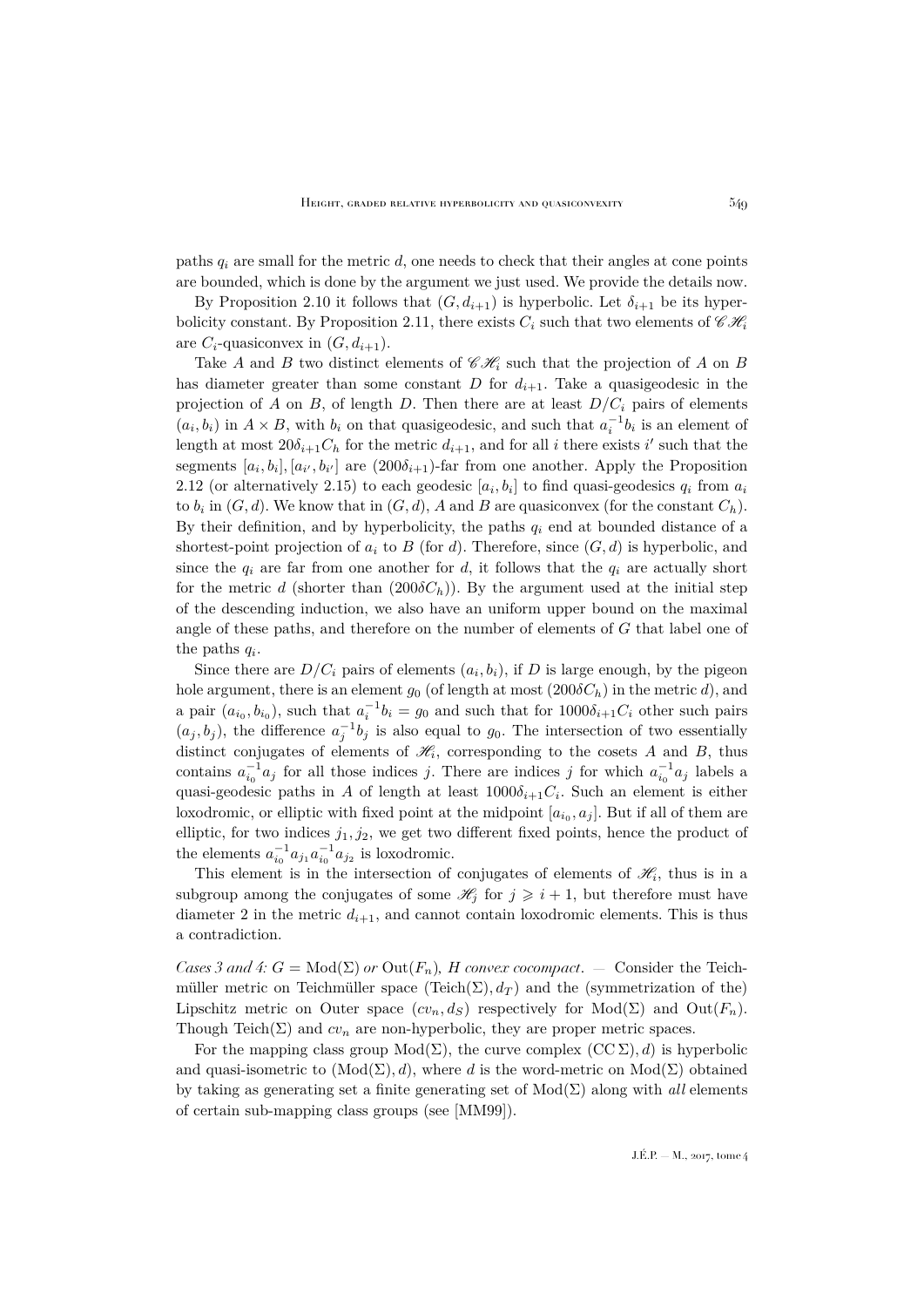Similarly for  $Out(F_n)$ , the free factor complex  $(\mathscr{F}_n, d)$  is hyperbolic, and is quasiisometric to  $(\text{Out}(F_n), d)$  for a certain word metric over an infinite generating set ([\[BF14\]](#page-41-25)). This establishes that the hypotheses in the statements of Cases 3 and 4 are not vacuous.

Recall that if a subgroup H of  $Mod(\Sigma)$  or  $Out(F_n)$  is C-convex co-compact, then by Theorem [4.9](#page-30-2) (and [4.13\)](#page-32-1) the orbit of a base point in  $CC \Sigma$ ) (or  $\mathscr{F}_n$ ) is a quasi-isometric image of the orbit of a base point in Teichmüller space.

Finiteness of height of convex cocompact subgroups follows from Theorems [4.11](#page-31-1) and [4.14](#page-32-0) for  $G = Mod(\Sigma)$  and  $Out(F_n)$  respectively. The first condition of Definition [3.9](#page-25-0) now follows from Theorems [3.13.](#page-26-2)

We now proceed with proving the second condition of Definition [3.9.](#page-25-0) We first remark that, given C, there exists  $\Delta, C'$  such that if A, B are cosets of C-convex co-compact subgroups, and if  $a_1, a_2 \in A$ ,  $b_1, b_2 \in B$  are such that, in  $\mathrm{CC}\Sigma$ ),  $d(a_1, b_1)$ and  $d(a_2, b_2)$  are at most 10Cδ and that  $d(a_1, a_2)$  and  $d(b_1, b_2)$  are larger than  $\Delta$ then,  $d_T(a_i, b_i) \leq C'$  for both  $i = 1, 2$ . Indeed, by definition of convex cocompactness, the segment  $[a_1, a_2]$  in Teichmüller space maps on a parametrized quasi-geodesic in the curve complex. A result of Dowdall Duchin and Masur ensures that Teichmüller geodesics that make progress in the curve complex, are contracting in Teichmüller space [\[DDM14,](#page-41-26) Th. A] (see the formulation done and proved in [\[DH15,](#page-41-27) Prop. 3.6]). Thus the segment  $[a_1, a_2]$  is contracting in Teichmüller space: any Teichmüller geodesic whose projection in the curve complex fellow-travels that of  $[a_1, a_2]$  has to be uniformly close to  $[a_1, a_2]$ . Applying that to the segment  $[b_1, b_2]$ , it follows that it must remain at bounded distance (for Teichmüller distance) from  $[a_1, a_2]$ , as demanded.

A similar statement is valid for  $Out(F_n)$  with the objects that we introduced, it suffice to use [\[DH15,](#page-41-27) Prop. 4.17], an arrangement of Dowdall-Taylor's result [\[DT14\]](#page-41-23), in place of the Dowdall-Duchin-Masur criterion.

<span id="page-36-0"></span>With this estimate, one can easily adapt the proof of the first case to get the result.

#### 5. From quasiconvexity to graded relative hyperbolicity

Recall that we defined graded geometric relative hyperbolicity in Definition [4.3.](#page-27-1)

#### 5.1. Ensuring geometric graded relative hyperbolicity

<span id="page-36-1"></span>Proposition 5.1. — *Let* G *be a group,* d *a word metric on* G *with respect to some (not necessarily finite) generating set, such that* (G, d) *is hyperbolic. Let* H *be a subgroup of* G*. If* {H} *has finite geometric height for* d *and has the uniform qi-intersection property, then* (G, {H}, d) *has graded geometric relative hyperbolicity.*

*Proof.* — As in Definition [3.9,](#page-25-0)  $\mathcal{H}_n$  denotes the collection of intersections of n essentially distinct conjugates of H. Let  $(\mathscr{H}_n)_0$  denote a set of conjugacy representatives of  $(\mathscr{H}_n)$  that are  $C_1$ -quasiconvex, and let  $\mathscr{CH}_n$  denote the collection of cosets of elements of  $(\mathcal{H}_n)_0$ . Let  $d_n$  be the metric on  $X = (G, d)$  after electrifying the elements of  $\mathscr{C}\mathscr{H}_n$ .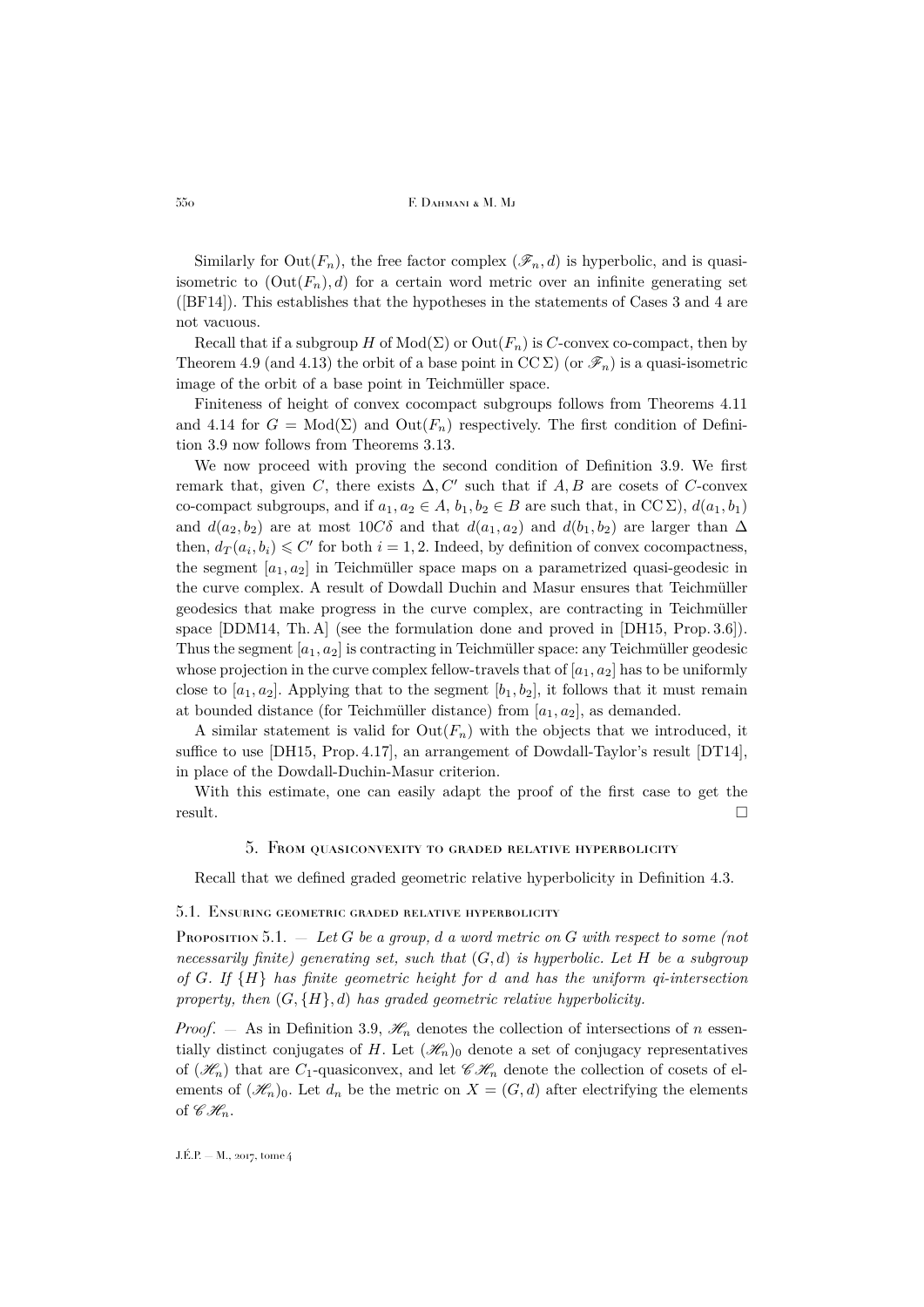By Definition [3.9](#page-25-0) and Remark [3.11,](#page-26-3) for all n, all elements of  $\mathscr{CH}_n$  and of  $\mathscr{CH}_{n+1}$ are  $C_1$ -quasiconvex in  $(G, d)$ . Therefore, by Proposition [2.11,](#page-8-1) all elements of  $\mathscr{CH}_n$  are  $C'_1$ -quasiconvex in  $(G, d_{n+1})$  for some  $C'_1$  depending on the hyperbolicity of d, and on  $C_1$ .

By Definition [3.9,](#page-25-0)  $\mathscr{CH}_n$  is mutually cobounded in the metric  $d_{n+1}$ . Proposition [2.10](#page-8-0) now shows that the horoballification of  $(G, d_{n+1})$  over  $\mathscr{CH}_n$  is hyperbolic, for all n. Proposition [2.23](#page-21-0) then guarantees that  $\mathscr{CH}_n$  is coarsely hyperbolically embedded in  $(G, d_{n+1})$ . Since H is assumed to have finite geometric height,  $(G, {H}, d)$  has graded geometric relative hyperbolicity.

#### 5.2. Graded relative hyperbolicity for quasiconvex subgroups

<span id="page-37-0"></span>Proposition 5.2. — *Let* H *be a quasiconvex subgroup of a hyperbolic group* G*, with a word metric d (with respect to a finite generating set). Then the pair*  $(G, \{H\})$  *has graded geometric relative hyperbolicity, and graded relative hyperbolicity.*

*Proof*. — For the word metric d with respect to a finite generating set, graded geometric relative hyperbolicity agrees with the notion of graded relative hyperbolicity (Definition [1.3\)](#page-2-3).

By Theorem [3.2,](#page-22-1)  $H$  has finite height. By Proposition [4.15](#page-33-0) it satisfies the uniform qi-intersection property [3.9.](#page-25-0) Therefore, by Proposition [5.1,](#page-36-1) the pair  $(G, \{H\})$  has graded relative hyperbolicity.

Finally, note that since the word metric we use is locally finite, and all  $i$ -fold intersections are quasiconvex, graded relative hyperbolicity follows.

<span id="page-37-2"></span>Proposition 5.3.  $-$  *Let*  $(G, \mathscr{P})$  *be a finitely generated relatively hyperbolic group. Let* H *be a relatively quasiconvex subgroup. Let* S *be a finite relative generating set of* G *(relative to*  $\mathscr{P}$ *)* and let *d be the word metric with respect to*  $S \cup \mathscr{P}$ *. Then*  $(G, \{H\}, d)$ *has graded relative hyperbolicity as well as graded geometric relative hyperbolicity.*

*Proof.* — The proof is similar to that of Proposition [5.2.](#page-37-0) By Theorem [4.6,](#page-29-0) H has finite relative height, hence it has finite geometric height for the relative metric (see Example [4.7\)](#page-30-3).

Next, by Proposition [4.15,](#page-33-0)  $H$  satisfies the uniform qi-intersection property for a relative metric, and graded geometric relative hyperbolicity follows from Proposition [5.1.](#page-36-1)

Again, since  $G$  has a word metric with respect to a finite relative generating set, and  $H$  and all  $i$ -fold intersections are relatively quasiconvex as well, the above argument furnishes graded relative hyperbolicity as well.  $\Box$ 

Similarly, replacing the use of Theorem [3.2](#page-22-1) by Theorems [4.10](#page-30-0) and [4.14,](#page-32-0) one obtains the following.

<span id="page-37-1"></span>Proposition 5.4.  $-$  Let G be the mapping class group  $Mod(S)$  (respectively  $Out(F_n)$ ). Let  $d$  be a word metric on  $G$  making it quasi-isometric to the curve complex  $\mathrm{CC}(S)$ *(respectively the free factor complex*  $\mathscr{F}_n$ *). Let* H *be a convex cocompact subgroup of G*. *Then* (G, {H}, d) *has graded relative hyperbolicity.*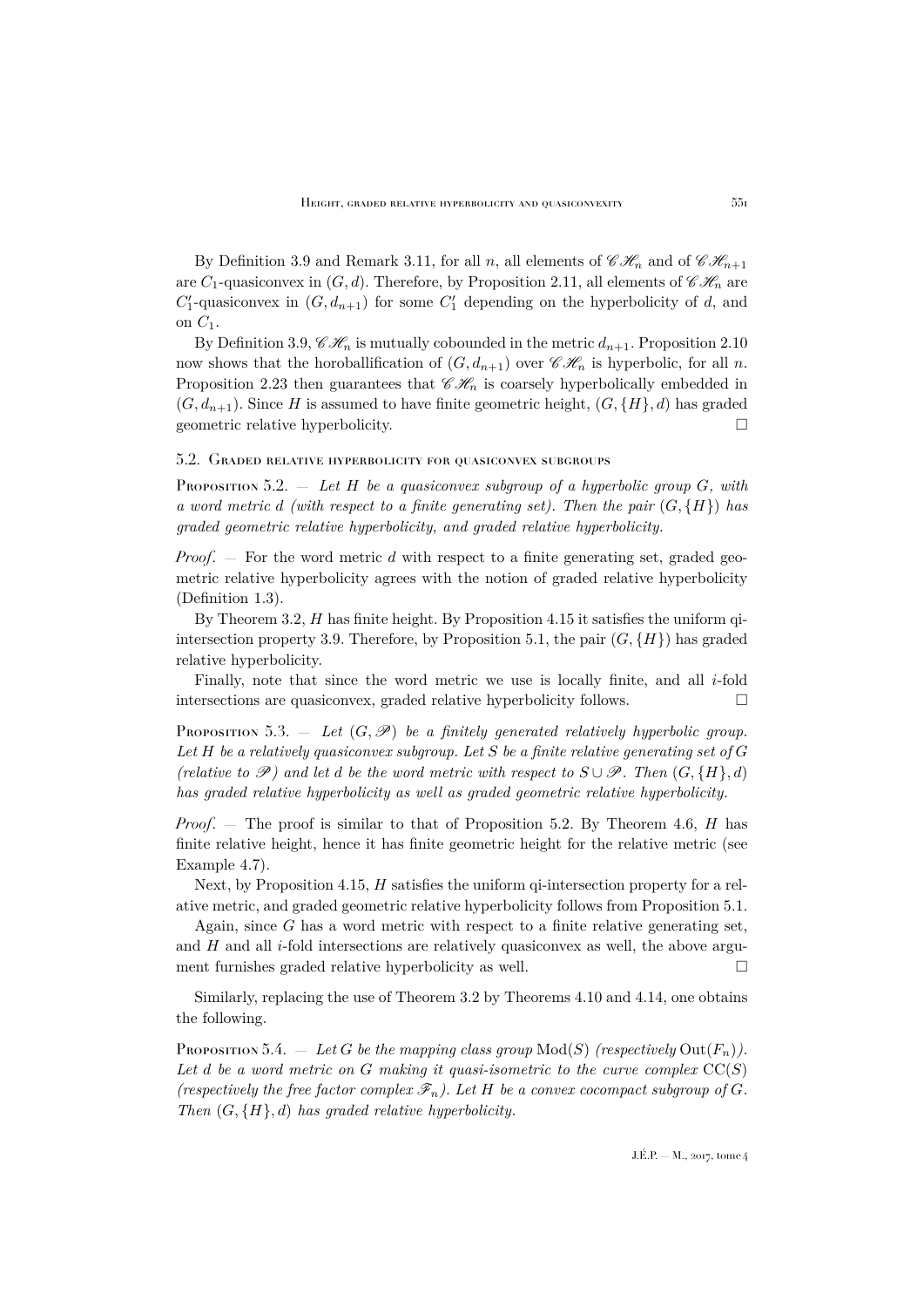Again, replacing the use of Theorem [3.2](#page-22-1) by Theorem [4.11,](#page-31-1) we obtain:

<span id="page-38-2"></span>**Proposition** 5.5.  $-$  *Let* G *be the mapping class group*  $Mod(S)$ *. Let d be a word metric on* G *making it quasi-isometric to the curve complex* CC(S)*. Let* H *be a convex cocompact subgroup of* G*. Then* (G, {H}, d) *has graded geometric relative hyperbolicity.*

REMARK 5.6. — Since we do not have an exact (geometric) analog of Theorem [4.11](#page-31-1) for  $Out(F_n)$  (more precisely an analog of the stability result of [\[DT15\]](#page-41-22)) as of now, we have to content ourselves with the slightly weaker Proposition [5.4](#page-37-1) for  $Out(F_n)$ .

#### 6. From graded relative hyperbolicity to quasiconvexity

#### <span id="page-38-0"></span>6.1. A sufficient condition

<span id="page-38-1"></span>Proposition 6.1. — *Let* G *be a group and* d *a hyperbolic word metric with respect to a (not necessarily finite) generating set. Let*  $H$  *be a subgroup such that*  $(G, \{H\}, d)$ *has graded geometric relative hyperbolicity. Then* H *is quasiconvex in* (G, d)*.*

*Proof.* — Assume  $(G, \{H\}, d)$  has graded geometric relative hyperbolicity as in Defi-nition [4.3.](#page-27-1) Then H has finite geometric height in  $(G, d)$ . Let k be this height. Thus,  $\mathcal{H}_{k+1}$  is a collection of uniformly bounded subsets, and  $d_{k+1}$  is quasi-isometric to d. It follows that  $(G, d_{k+1})$  is hyperbolic.

Further, by Definition [4.3,](#page-27-1)  $\mathcal{H}_k$  is hyperbolically embedded in  $(G, d_{k+1})$ . This means in particular that the electrification  $(G, d_{k+1})^{\text{el}}_{\mathscr{H}_k}$  is hyperbolic. Since  $(G, d_k)$  is quasiisometric to  $(G, d_{k+1})_{\mathscr{H}_k}^{\text{el}}$  (being the restriction of the metric on G) it follows that  $(G, d_k)$  is hyperbolic as well. Further, by Corollary [2.7](#page-7-1) the elements of  $\mathscr{H}_k$ , are uniformly quasiconvex in  $(G, d_{k+1})$ .

We now argue by descending induction on  $i$ .

*The inductive hypothesis for*  $(i + 1)$ . — We assume that  $d_{i+1}$  is a hyperbolic metric on G, and that there is a constant  $c_{i+1}$  such that, for all  $j \geq 1$  the elements of  $\mathcal{H}_{i+j}$ are uniformly  $c_{i+1}$ -quasiconvex in  $(G, d)$ .

We assume the inductive hypothesis for  $i + 1$  (i.e., as stated), and we now prove it for i.

Of course, we also assume, as in the statement of the proposition, that  $\mathcal{H}_i$  is coarsely hyperbolically embedded in  $(G, d_{i+1})$ . Hence  $d_i$  is a hyperbolic metric on  $G$ .

We will now check that the assumptions of Proposition [2.12](#page-9-0) are satisfied for  $(X, d) = (G, d_{i+1}), \mathscr{Y} = \mathscr{H}_{i+1}$ , and  $H_{i,\ell}$  arbitrary in  $\mathscr{H}_i$ .

Elements of  $\mathcal{H}_i$  in  $(G, d_{i+1})$  are uniformly quasiconvex in  $(G, d_{i+1})$ : this follows from Corollary [2.7.](#page-7-1) We will write  $C_i$  for their quasiconvexity constant.

A second step is to check that, for some uniform  $\Delta_0$  and  $\varepsilon$ , for all  $\Delta > \Delta_0$ , when an element  $H_{i,\ell}$  of  $\mathcal{H}_i (\Delta,\varepsilon)$ -meets an item of  $\mathcal{H}_{i+1}$ , then  $H^{+\varepsilon\Delta}$  contains a quasigeodesic between the meeting points in H. Thus, fix  $\varepsilon < 1/100$ , and take  $\Delta_0$  larger than 20 times the thickening constants for the definition of elements in  $\mathcal{H}_i$  (which is possible by finiteness of number of orbits of i-fold intersections). Assume  $H_{i,\ell}(\Delta,\varepsilon)$ -meets  $Y \in \mathcal{H}_{i+1}$ . Then, by definition of *i*-fold intersections [3.5,](#page-23-0) and Proposition [3.6,](#page-23-1) either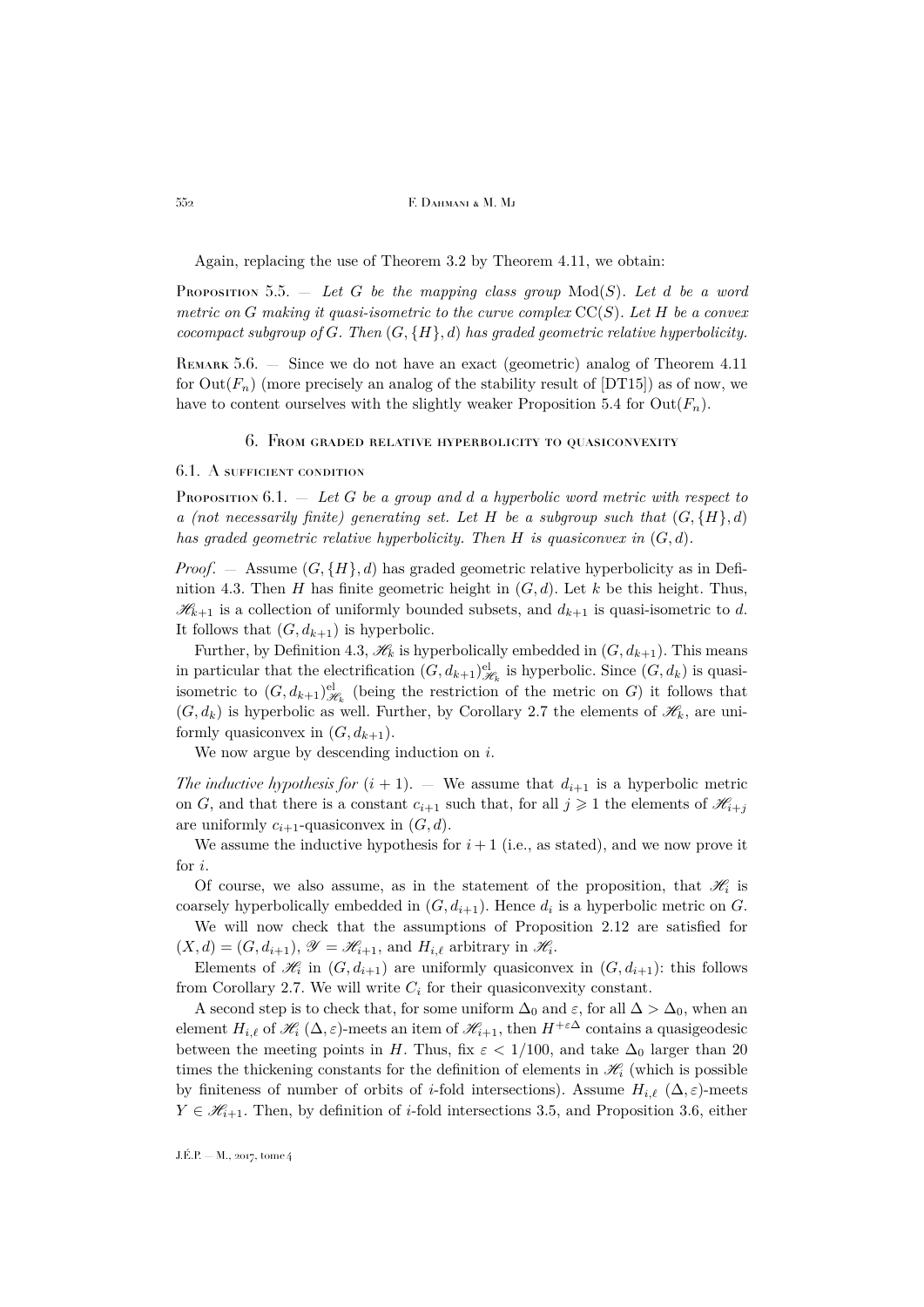the pair of meeting points is in an item of  $\mathscr{H}_{i+1}$  inside  $H_{i,\ell}$ , or  $Y \subset H_{i,\ell}$ . In both cases, by the inductive assumption, there is a path in  $H_{i,\ell}^{+\varepsilon\Delta}$  between the meeting points in  $H_{i,\ell}$  that is a quasigeodesic for d. Hence the second assumption of Proposition [2.12](#page-9-0) is satisfied.

We can thus conclude by that proposition that  $H_{i,\ell}$  is quasiconvex in  $(G, d)$  for a uniform constant, and therefore the inductive assumption holds for i.

By induction it is then true for  $i = 0$ , hence the first statement of the proposition holds, i.e., quasiconvexity follows from graded geometric relative hyperbolicity.  $\square$ 

We shall deduce various consequences of Proposition [6.1](#page-38-1) below. However, before we proceed, we need the following observation since we are dealing with spaces/graphs that are not necessarily proper.

<span id="page-39-1"></span>OBSERVATION  $6.2.$  — Let X be a (not necessarily proper) hyperbolic graph. For all  $C_0 \geq 0$ , there exists  $C_1 \geq 0$  such that the following holds:

Let H be a hyperbolic group acting uniformly properly on  $X$ , i.e., for all  $D_0$  there exists N such that for any  $x \in X$ , any  $D_0$  ball in X contains at most N orbit points of Hx.

Then a  $C_0$ -quasiconvex orbit of H is  $(C_1, C_1)$ -quasi-isometrically embedded in X.

Combining Proposition [6.1](#page-38-1) with Observation [6.2](#page-39-1) we obtain the following:

<span id="page-39-2"></span>Proposition 6.3. — *Let* G *be a group and* d *a hyperbolic word metric with respect to a (not necessarily finite) generating set. Let* H *be a subgroup such that*

- (1) (G, {H}, d) *has graded geometric relative hyperbolicity,*
- (2) *The action of* H *on* (G, d) *is uniformly proper.*

*Then* H *is hyperbolic and* H *is qi-embedded in* (G, d)*.*

*Proof.* — Quasi-convexity of H in  $(G, d)$  was established in Proposition [6.1.](#page-38-1) Qi-embeddedness of  $H$  follows from Observation [6.2.](#page-39-1) Hyperbolicity of  $H$  is an immediate consequence.

6.2. The main theorem.  $-$  We assemble the pieces now to prove the following main theorem of the paper.

<span id="page-39-0"></span>THEOREM  $6.4.$  — Let  $(G, d)$  be one of the following:

(1) G *a hyperbolic group and* d *the word metric with respect to a finite generating set* S*.*

(2) G *is finitely generated and hyperbolic relative to* P*,* S *a finite relative generating set, and d the word metric with respect to*  $S \cup \mathscr{P}$ .

(3) G *is the mapping class group* Mod(S) *and* d *the metric obtained by electrifying the subgraphs corresponding to sub mapping class groups so that*  $(G,d)$  *is quasiisometric to the curve complex*  $CC(S)$ *.*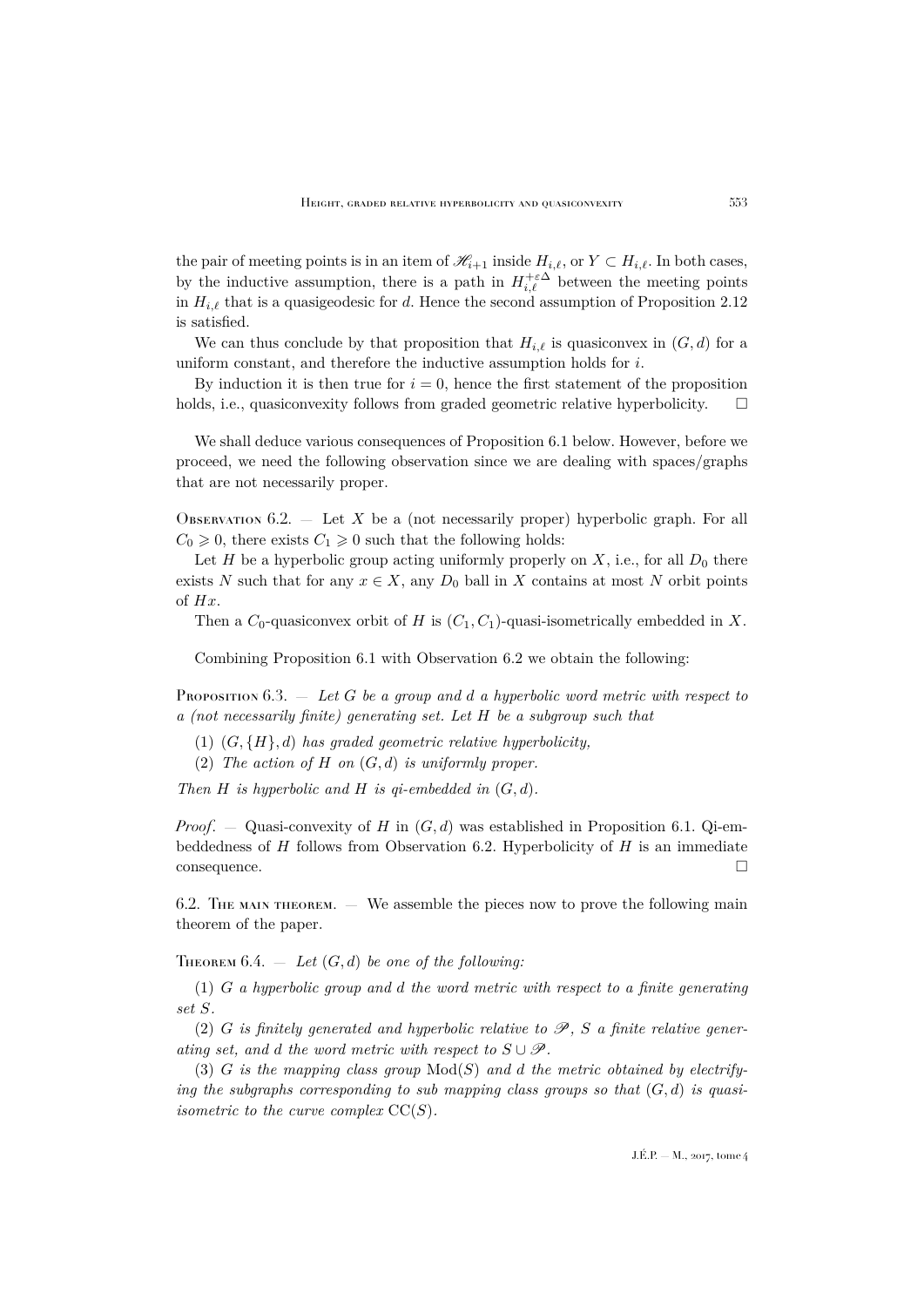(4) G is  $Out(F_n)$  and d the metric obtained by electrifying the subgroups corre*sponding to subgroups that stabilize proper free factors so that* (G, d) *is quasi-isometric to the free factor complex*  $\mathscr{F}_n$ *.* 

#### *Then (respectively)*

(1) H *is quasiconvex if and only if*  $(G, \{H\})$  *has graded geometric relative hyperbolicity,*

(2) H *is relatively quasiconvex if and only if* (G, {H}, d) *has graded geometric relative hyperbolicity,*

(3)  $H$  *is convex cocompact in*  $Mod(S)$  *if and only if*  $(G, {H}, d)$  *has graded geometric relative hyperbolicity and the action of* H *on the curve complex is uniformly proper,*

(4) H is convex cocompact in  $Out(F_n)$  if and only if  $(G, \{H\}, d)$  has graded geomet*ric relative hyperbolicity and the action of* H *on the free factor complex is uniformly proper.*

*Proof*. — The forward implications of quasiconvexity to graded geometric relative hyperbolicity in the first 3 cases are proved by Propositions [5.2,](#page-37-0) [5.3,](#page-37-2) [5.4](#page-37-1) and [5.5](#page-38-2) and case 4 by Proposition [5.4.](#page-37-1) In cases  $(3)$  and  $(4)$  properness of the action of H on the curve complex follows from convex cocompactness.

We now proceed with the reverse implications. Again, the reverse implications of (1) and (2) are direct consequences of Proposition [6.1.](#page-38-1)

The proofs of the reverse implications of (3) and (4) are similar. Proposition [6.3](#page-39-2) proves that any orbit of H on either the curve complex  $\mathrm{CC}(S)$  or the free factor complex  $\mathscr{F}_n$  is qi-embedded. Convex cocompactness now follows from Theorems [4.9](#page-30-2) and [4.13.](#page-32-1)

6.3. Examples. — We give a couple of examples below to show that finiteness of geometric height does not necessarily follow from quasiconvexity.

EXAMPLE 6.5. – Let  $G_1 = \pi_1(S)$  and  $H = \langle h \rangle$  be a cyclic subgroup corresponding to a simple closed curve. Let  $G_2 = H_1 \oplus H_2$ , where each  $H_i$  is isomorphic to  $\mathbb{Z}$ . Let  $G = G_1 *_{H=H_1} G_2$ . Let d be the metric obtained on G with respect to some finite generating set along with all elements of  $H_2$ . Then  $G_1$  is quasiconvex in  $(G, d)$ , but  $G_1$ does not have finite geometric height.

Note however, that the action of  $G_1$  on  $(G, d)$  is not acylindrical. We now furnish another example to show that graded geometric relative hyperbolicity does not necessarily follow from quasiconvexity even if we assume acylindricity.

EXAMPLE 6.6. – Let  $G = \langle a_i, b_i : i \in \mathbb{N}, a_{2i}^{b_i} = a_{2i-1} \rangle$  and let F be the (free) subgroup generated by  $\{a_i\}$ . Then  $F^{b_i} \cap F = \langle a_{2i-1} \rangle$  for all i. Let d be the word metric on G with respect to the generators  $a_i, b_i$ . Then the action of F on  $(G, d)$  is acylindrical and  $F$  is quasiconvex. However there are infinitely many double coset representatives corresponding to  $b_i$  such that  $F^{b_i} \cap F$  is infinite.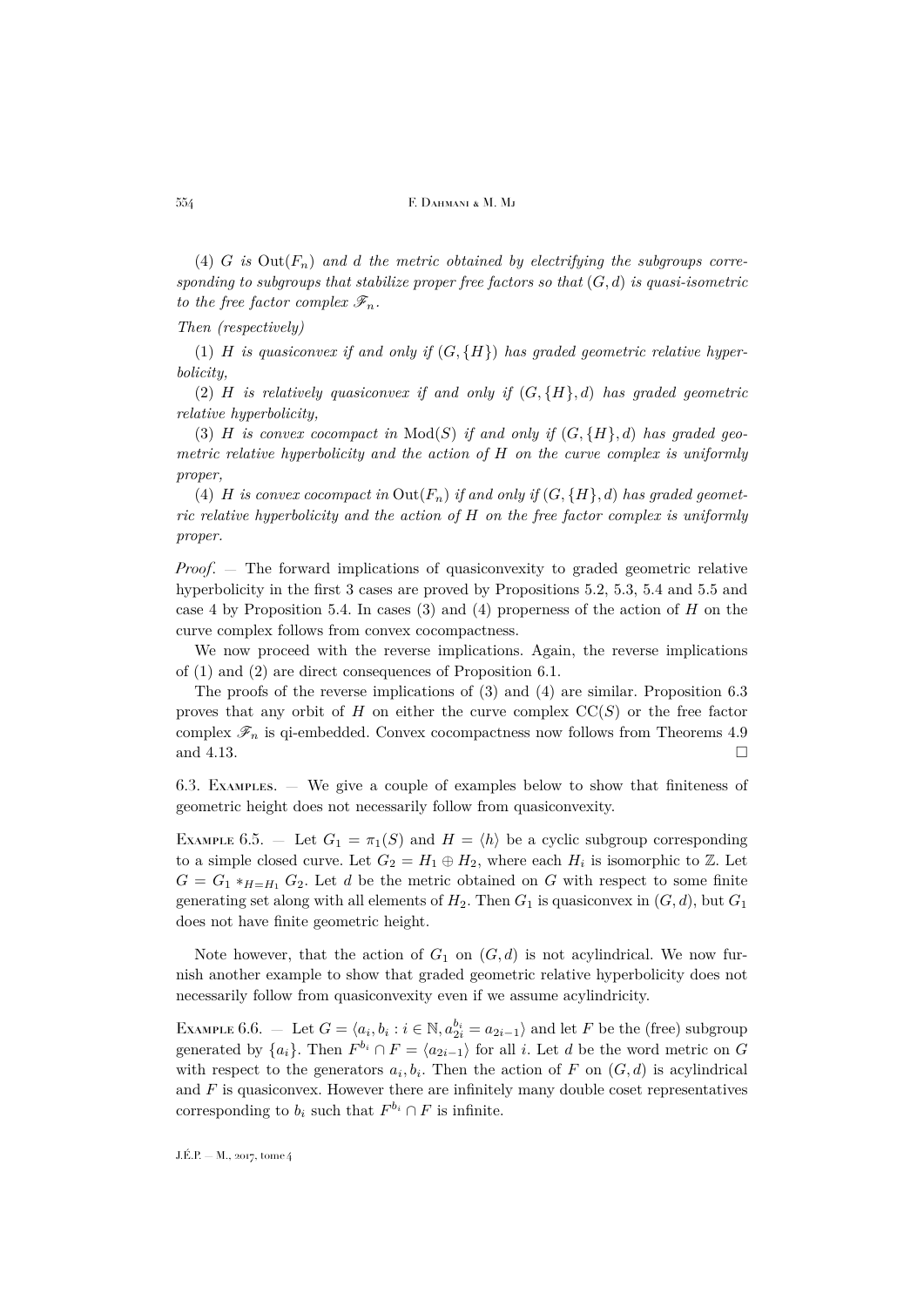#### <span id="page-41-0"></span>**REFERENCES**

- <span id="page-41-4"></span>[Bes04] M. Bestvina – "Geometric group theory problem list", <http:math.utah.edu/~bestvina>, 2004.
- <span id="page-41-25"></span>[BF14] M. Bestvina & M. Feighn – "Hyperbolicity of the complex of free factors", *Adv. in Math.* **256** (2014), p. 104–155, Corrigendum: *Ibid.*, **259** (2014), p. 843.
- <span id="page-41-6"></span>[Bow12] B. H. Bowpirch – "Relatively hyperbolic groups", *Internat. J. Algebra Comput.* 22 (2012), no. 3, p. 1250016, 66.
- <span id="page-41-14"></span>[Cou14] R. Coulon – "On the geometry of Burnside quotients of torsion free hyperbolic groups", *Internat. J. Algebra Comput.* **24** (2014), no. 3, p. 251–345.
- <span id="page-41-2"></span>[Dah03] F. Dahmani – "Combination of convergence groups", *Geom. Topol.* **7** (2003), p. 933–963.
- <span id="page-41-9"></span>[DGO17] F. Dahmani, V. Guirardel & D. Osin – *Hyperbolically embedded subgroups and rotating families in groups acting on hyperbolic spaces*, Mem. Amer. Math. Soc., vol. 245, no. 1156, American Mathematical Society, Providence, RI, 2017.
- <span id="page-41-27"></span>[DH15] F. DAHMANI & C. HORBEZ – "Spectral theorems for random walks on mapping class groups and  $Out(F_N)$ ", [arXiv:1506.06790](http://arxiv.org/abs/1506.06790), 2015.
- <span id="page-41-5"></span>[DM15] S. Das & M. Mj – "Controlled Floyd separation and non relatively hyperbolic groups", *J. Ramanujan Math. Soc.* **30** (2015), no. 3, p. 267–294.
- <span id="page-41-26"></span>[DDM14] S. Dowdall, M. Duchin & H. Masur – "Statistical hyperbolicity in Teichmüller space", *Geom. Funct. Anal.* **24** (2014), no. 3, p. 748–795.
- <span id="page-41-23"></span>[DT14] S. Dowdall & S. J. Taylor – "Hyperbolic extensions of free groups", [arXiv:1406.2567](http://arxiv.org/abs/1406.2567), 2014.
- <span id="page-41-15"></span>[DS05] C. DRUȚU & M. SAPIR – "Tree-graded spaces and asymptotic cones of groups", *Topology* **44** (2005), no. 5, p. 959–1058, With an appendix by D. Osin and M. Sapir.
- <span id="page-41-22"></span>[DT15] M. G. DURHAM & S. J. TAYLOR – "Convex cocompactness and stability in mapping class groups", *Algebraic Geom. Topol.* **15** (2015), no. 5, p. 2839–2859.
- <span id="page-41-10"></span>[Far98] B. Farb – "Relatively hyperbolic groups", *Geom. Funct. Anal.* **8** (1998), no. 5, p. 810–840.
- <span id="page-41-17"></span>[FM02] B. Farb & L. Mosher – "Convex cocompact subgroups of mapping class groups", *Geom. Topol.* **6** (2002), p. 91–152.
- <span id="page-41-1"></span>[GMRS98] R. Gitik, M. Mitra, E. Rips & M. Sageev – "Widths of subgroups", *Trans. Amer. Math. Soc.* **350** (1998), no. 1, p. 321–329.
- <span id="page-41-11"></span>[GM08] D. Groves & J. F. Manning – "Dehn filling in relatively hyperbolic groups", *Israel J. Math.* **168** (2008), p. 317–429.
- <span id="page-41-19"></span>[Ham08] U. HAMENSTÄDT – "Word hyperbolic extensions of surface groups", [arXiv:0807.4891v2](http://arxiv.org/abs/0807.4891v2), 2008.
- <span id="page-41-21"></span>[Ham10] , "Stability of quasi-geodesics in Teichmüller space", *Geom. Dedicata* **146** (2010), p. 101–116.
- <span id="page-41-16"></span>[Hru10] G. C. Hruska – "Relative hyperbolicity and relative quasiconvexity for countable groups", *Algebraic Geom. Topol.* **10** (2010), no. 3, p. 1807–1856.
- <span id="page-41-3"></span>[HW09] G. C. Hruska & D. T. Wise – "Packing subgroups in relatively hyperbolic groups", *Geom. Topol.* **13** (2009), no. 4, p. 1945–1988.
- <span id="page-41-18"></span>[KL08] R. P. KENT, IV & C. J. LEININGER – "Shadows of mapping class groups: capturing convex cocompactness", *Geom. Funct. Anal.* **18** (2008), no. 4, p. 1270–1325.
- <span id="page-41-12"></span>[Kla99] E. KLARREICH – "Semiconjugacies between Kleinian group actions on the Riemann sphere", *Amer. J. Math.* **121** (1999), no. 5, p. 1031–1078.
- <span id="page-41-20"></span>[Mas80] H. Masur – "Uniquely ergodic quadratic differentials", *Comment. Math. Helv.* **55** (1980), no. 2, p. 255–266.
- <span id="page-41-24"></span>[MM99] H. A. MASUR & Y. N. MINSKY – "Geometry of the complex of curves. I. Hyperbolicity", *Invent. Math.* **138** (1999), no. 1, p. 103–149.
- <span id="page-41-13"></span>[McM01] C. T. McMuLLEN – "Local connectivity, Kleinian groups and geodesics on the blowup of the torus", *Invent. Math.* **146** (2001), no. 1, p. 35–91.
- <span id="page-41-7"></span>[Mj08] M. Mj – "Relative rigidity, quasiconvexity and C-complexes", *Algebraic Geom. Topol.* **8** (2008), no. 3, p. 1691–1716.
- <span id="page-41-8"></span>[Mj10]  $\qquad \qquad$ , "Cannon-Thurston maps, *i*-bounded geometry and a theorem of McMullen", in *Sémin. Théor. Spectr. Géom.*, vol. 28, Univ. Grenoble I, Saint-Martin-d'Hères, 2010, p. 63–107.